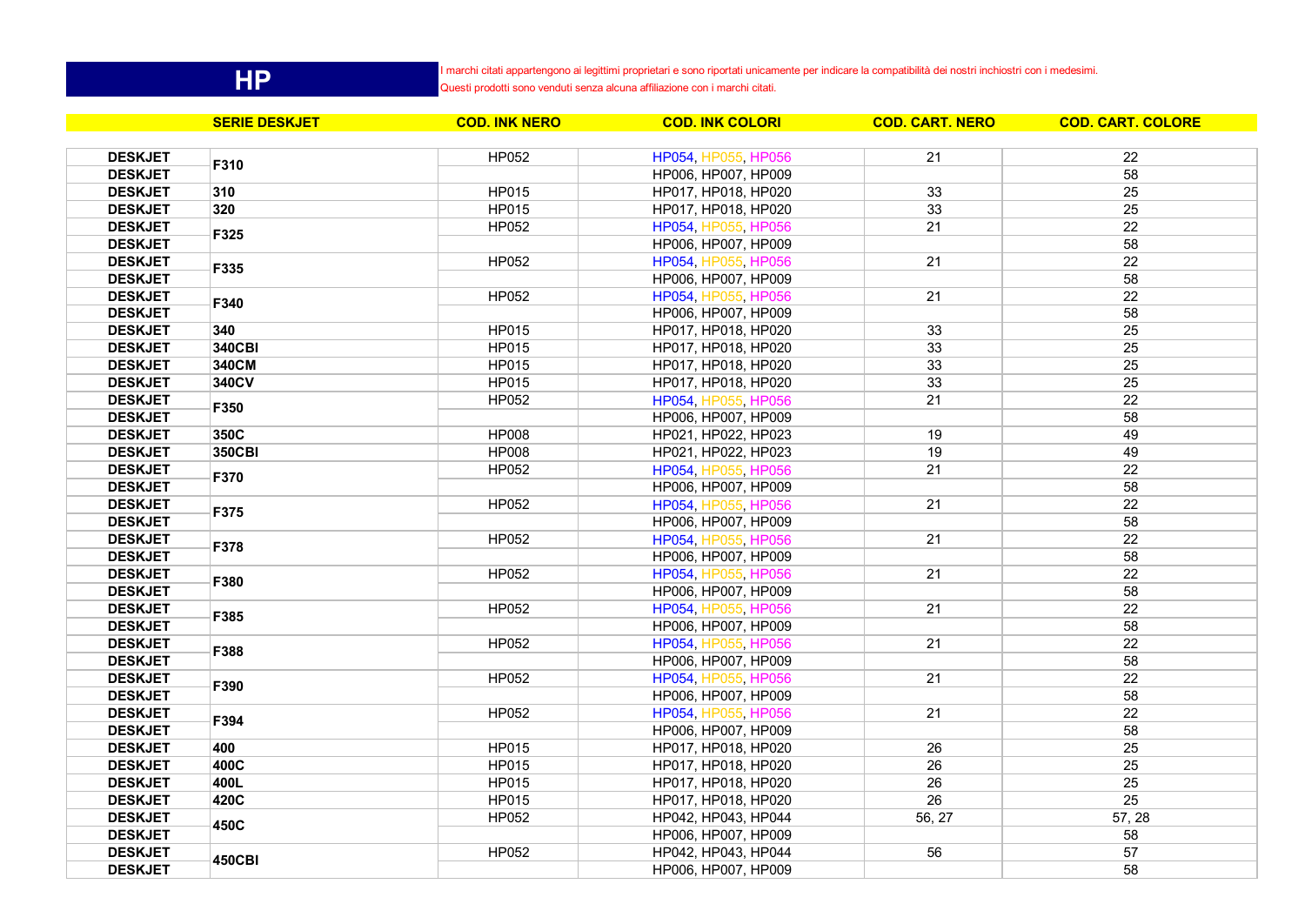| <b>DESKJET</b> | <b>450WBT</b> | HP052        | HP042, HP043, HP044        | 56       | 57              |
|----------------|---------------|--------------|----------------------------|----------|-----------------|
| <b>DESKJET</b> |               |              | HP006, HP007, HP009        |          | 58              |
| <b>DESKJET</b> | 450CI         | HP052        | HP042, HP043, HP044        | 56, 27   | 57, 28          |
| <b>DESKJET</b> | 460C          | HP053        | HP054, HP055, HP056        | 338, 339 | 343, 344        |
| <b>DESKJET</b> |               | HP060/61/62  | <b>HP057, HP058, HP059</b> | 100      | 348             |
| <b>DESKJET</b> |               | HP053        | HP054, HP055, HP056        | 338, 339 | 343, 344        |
| <b>DESKJET</b> | 460CB         | HP060/61/62  | HP057, HP058, HP059        | 100      | 348             |
| <b>DESKJET</b> |               | HP053        | HP054, HP055, HP056        | 338, 339 | 343, 344        |
| <b>DESKJET</b> | <b>460WBT</b> | HP060/61/62  | <b>HP057, HP058, HP059</b> | 100      | 348             |
| <b>DESKJET</b> | <b>460WF</b>  | HP053        | HP054, HP055, HP056        | 338, 339 | 343, 344        |
| <b>DESKJET</b> |               | HP060/61/62  | HP057, HP058, HP059        | 100      | 348             |
| <b>DESKJET</b> | 500           | <b>HP015</b> | HP017, HP018, HP020        | 26       | 25              |
| <b>DESKJET</b> | 500C          | HP015        | HP017, HP018, HP020        | 26       | 25              |
| <b>DESKJET</b> | 510           | HP015        | <b>CHIEDERE</b>            | 26       | <b>CHIEDERE</b> |
| <b>DESKJET</b> | 520           | HP015        | <b>CHIEDERE</b>            | 26       | <b>CHIEDERE</b> |
| <b>DESKJET</b> | 540           | <b>HP015</b> | HP017, HP018, HP020        | 26       | 25              |
| <b>DESKJET</b> | 550C          | <b>HP015</b> | HP017, HP018, HP020        | 26       | 25              |
| <b>DESKJET</b> | 560C          | <b>HP015</b> | HP017, HP018, HP020        | 26       | 25              |
| <b>DESKJET</b> | 600           | <b>HP008</b> | HP021, HP022, HP023        | 29       | 49              |
| <b>DESKJET</b> | 600C          | <b>HP008</b> | HP021, HP022, HP023        | 29       | 49              |
| <b>DESKJET</b> | 610C          | <b>HP008</b> | HP021, HP022, HP023        | 20       | 49              |
| <b>DESKJET</b> |               |              | HP024, HP026, HP027        |          | 16              |
| <b>DESKJET</b> | 610CL         | <b>HP008</b> | HP021, HP022, HP023        | 20       | 49              |
| <b>DESKJET</b> |               |              | HP024, HP026, HP027        |          | 16              |
| <b>DESKJET</b> | 612C          | <b>HP008</b> | HP021, HP022, HP023        | 20       | 49              |
| <b>DESKJET</b> |               |              | HP024, HP026, HP027        |          | 16              |
| <b>DESKJET</b> | 615C          | <b>HP008</b> | HP021, HP022, HP023        | 20       | 49              |
| <b>DESKJET</b> |               |              | HP024, HP026, HP027        |          | 16              |
| <b>DESKJET</b> | 630C          | <b>HP008</b> | HP021, HP022, HP023        | 20       | 49              |
| <b>DESKJET</b> |               |              | HP024, HP026, HP027        |          | 16              |
| <b>DESKJET</b> | 632C          | <b>HP008</b> | HP021, HP022, HP023        | 20       | 49              |
| <b>DESKJET</b> |               |              | HP024, HP026, HP027        |          | 16              |
| <b>DESKJET</b> | 640C          | <b>HP008</b> | HP021, HP022, HP023        | 20       | 49              |
| <b>DESKJET</b> |               |              | HP024, HP026, HP027        |          | 16              |
| <b>DESKJET</b> | 642C          | <b>HP008</b> | HP021, HP022, HP023        | 20       | 49              |
| <b>DESKJET</b> |               |              | HP024, HP026, HP027        |          | 16              |
| <b>DESKJET</b> | 656C          | <b>HP008</b> | HP021, HP022, HP023        | 20       | 49              |
| <b>DESKJET</b> |               |              | HP024, HP026, HP027        |          | 16              |
| <b>DESKJET</b> | 660C          | <b>HP008</b> | HP021, HP022, HP023        | 29       | 49              |
| <b>DESKJET</b> | 660CX         | <b>HP008</b> | HP021, HP022, HP023        | 29       | 49              |
| <b>DESKJET</b> | 660CI         | <b>HP008</b> | HP021, HP022, HP023        | 29       | 49              |
| <b>DESKJET</b> | 660CZ         | <b>HP008</b> | HP021, HP022, HP023        | 29       | 49              |
| <b>DESKJET</b> | 670C          | <b>HP008</b> | HP021, HP022, HP023        | 29       | 49              |
| <b>DESKJET</b> | 680C          | <b>HP008</b> | HP021, HP022, HP023        | 29       | 49              |
| <b>DESKJET</b> | 682C          | <b>HP008</b> | HP021, HP022, HP023        | 29       | 49              |
| <b>DESKJET</b> | 690C          | <b>HP008</b> | HP021, HP022, HP023        | 29       | 49              |
| <b>DESKJET</b> |               |              | HP024, HP026, HP027        |          | 16              |
| <b>DESKJET</b> | 691C          | <b>HP008</b> | HP021, HP022, HP023        | 29       | 49              |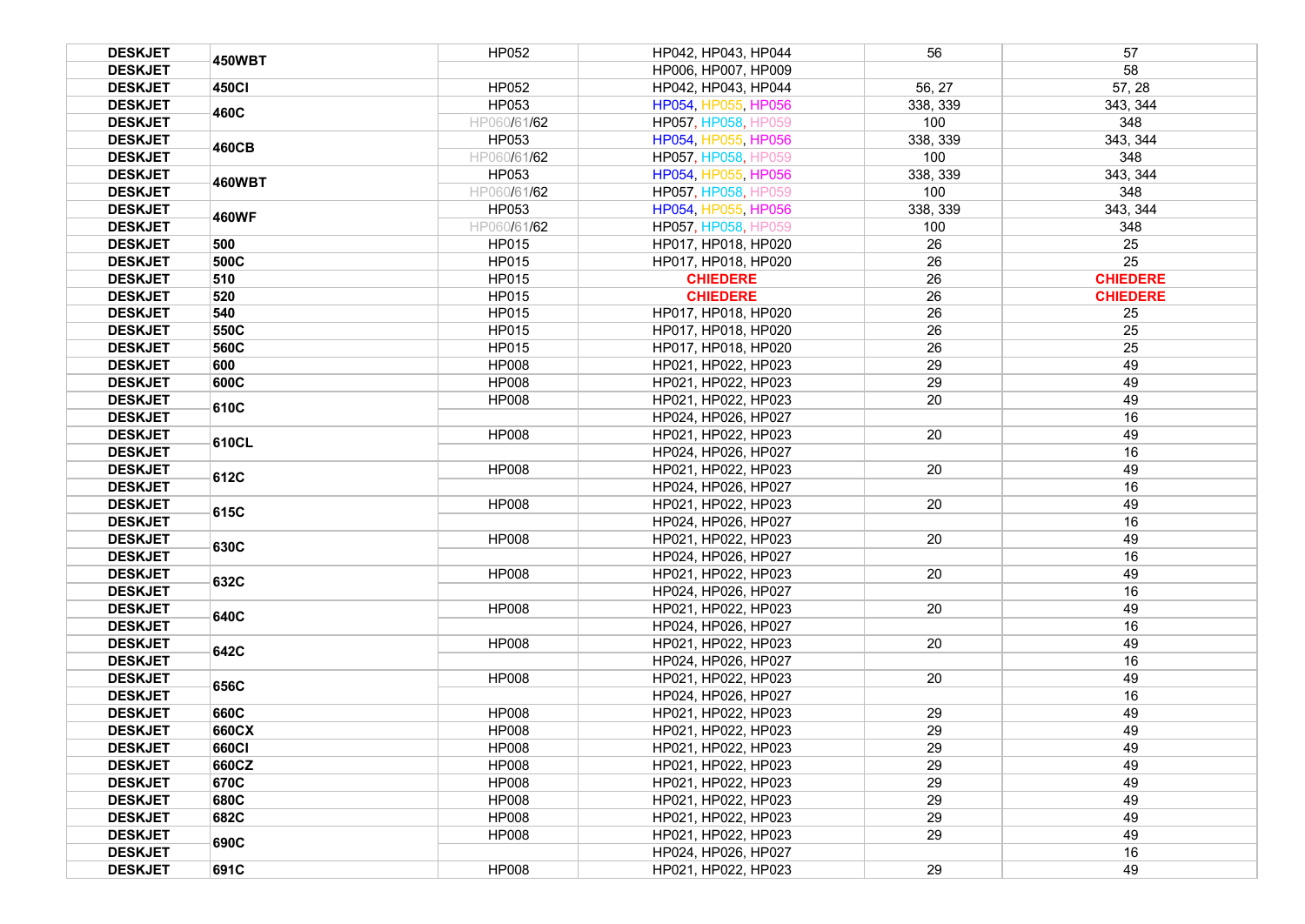| <b>DESKJET</b> | 692C          | <b>HP008</b> | HP021, HP022, HP023 | 29 | 49 |
|----------------|---------------|--------------|---------------------|----|----|
| <b>DESKJET</b> |               |              | HP024, HP026, HP027 |    | 16 |
| <b>DESKJET</b> |               | <b>HP008</b> | HP021, HP022, HP023 | 29 | 49 |
| <b>DESKJET</b> | 693C          |              | HP024, HP026, HP027 |    | 16 |
| <b>DESKJET</b> |               | <b>HP008</b> | HP021, HP022, HP023 | 29 | 49 |
| <b>DESKJET</b> | 694C          |              | HP024, HP026, HP027 |    | 16 |
| <b>DESKJET</b> |               | <b>HP008</b> | HP021, HP022, HP023 | 29 | 49 |
| <b>DESKJET</b> | 695C          |              | HP024, HP026, HP027 |    | 16 |
| <b>DESKJET</b> |               | <b>HP008</b> | HP021, HP022, HP023 | 29 | 49 |
| <b>DESKJET</b> | <b>695CCI</b> |              | HP024, HP026, HP027 |    | 16 |
| <b>DESKJET</b> | 697C          | <b>HP008</b> | HP021. HP022. HP023 | 29 | 49 |
| <b>DESKJET</b> |               |              | HP024, HP026, HP027 |    | 16 |
| <b>DESKJET</b> | 710C          | <b>HP008</b> | HP014, HP013, HP019 | 45 | 23 |
| <b>DESKJET</b> | 712C          | <b>HP008</b> | HP014, HP013, HP019 | 45 | 23 |
| <b>DESKJET</b> | 720C          | <b>HP008</b> | HP014, HP013, HP019 | 45 | 23 |
| <b>DESKJET</b> | 722C          | <b>HP008</b> | HP014, HP013, HP019 | 45 | 23 |
| <b>DESKJET</b> | 810C          | <b>HP008</b> | HP014, HP013, HP019 | 45 | 23 |
| <b>DESKJET</b> | 812C          | <b>HP008</b> | HP014, HP013, HP019 | 45 | 23 |
| <b>DESKJET</b> | 815C          | <b>HP008</b> | HP014, HP013, HP019 | 45 | 23 |
| <b>DESKJET</b> | 816C          | <b>HP008</b> | HP014, HP013, HP019 | 15 | 17 |
| <b>DESKJET</b> | 817           | <b>HP008</b> | HP014, HP013, HP019 | 15 | 17 |
| <b>DESKJET</b> | <b>820CXI</b> | <b>HP008</b> | HP014, HP013, HP019 | 45 | 41 |
| <b>DESKJET</b> | <b>820CSE</b> | <b>HP008</b> | HP014, HP013, HP019 | 45 | 41 |
| <b>DESKJET</b> | 825C          | <b>HP008</b> | HP014, HP013, HP019 | 15 | 17 |
| <b>DESKJET</b> | <b>825CVR</b> | <b>HP008</b> | HP014, HP013, HP019 | 15 | 17 |
| <b>DESKJET</b> | 830C          | <b>HP008</b> | HP014, HP013, HP019 | 45 | 23 |
| <b>DESKJET</b> | 840C          | <b>HP008</b> | HP014, HP013, HP019 | 15 | 17 |
| <b>DESKJET</b> | 841C          | <b>HP008</b> | HP014, HP013, HP019 | 15 | 17 |
| <b>DESKJET</b> | 842C          | <b>HP008</b> | HP014, HP013, HP019 | 15 | 17 |
| <b>DESKJET</b> | 843C          | <b>HP008</b> | HP014, HP013, HP019 | 15 | 17 |
| <b>DESKJET</b> | 845C          | <b>HP008</b> | HP014, HP013, HP019 | 15 | 17 |
| <b>DESKJET</b> | <b>845CVR</b> | <b>HP008</b> | HP014, HP013, HP019 | 15 | 17 |
| <b>DESKJET</b> | 850C          | <b>HP008</b> | HP014, HP013, HP019 | 45 | 41 |
| <b>DESKJET</b> | 855C          | <b>HP008</b> | HP014, HP013, HP019 | 45 | 41 |
| <b>DESKJET</b> | <b>855CSE</b> | <b>HP008</b> | HP014, HP013, HP019 | 45 | 41 |
| <b>DESKJET</b> | <b>870CSE</b> | <b>HP008</b> | HP014, HP013, HP019 | 45 | 41 |
| <b>DESKJET</b> | <b>870CXI</b> | <b>HP008</b> | HP014, HP013, HP019 | 45 | 41 |
| <b>DESKJET</b> | 880C          | <b>HP008</b> | HP014, HP013, HP019 | 45 | 23 |
| <b>DESKJET</b> | 890C          | <b>HP008</b> | HP014, HP013, HP019 | 45 | 23 |
| <b>DESKJET</b> | <b>890CSE</b> | <b>HP008</b> | HP014, HP013, HP019 | 45 | 23 |
| <b>DESKJET</b> | <b>890CXI</b> | <b>HP008</b> | HP014, HP013, HP019 | 45 | 23 |
| <b>DESKJET</b> | <b>895CXI</b> | <b>HP008</b> | HP014, HP013, HP019 | 45 | 23 |
| <b>DESKJET</b> | 916C          | <b>HP008</b> | HP005, HP025, HP011 | 15 | 78 |
| <b>DESKJET</b> | 920C          | <b>HP008</b> | HP005, HP025, HP011 | 15 | 78 |
| <b>DESKJET</b> | 930C          | <b>HP008</b> | HP005, HP025, HP011 | 45 | 78 |
| <b>DESKJET</b> | 930CM         | <b>HP008</b> | HP005, HP025, HP011 | 45 | 78 |
| <b>DESKJET</b> | 940C          | <b>HP008</b> | HP005, HP025, HP011 | 15 | 78 |
| <b>DESKJET</b> | 940CVR        | <b>HP008</b> | HP005, HP025, HP011 | 15 | 78 |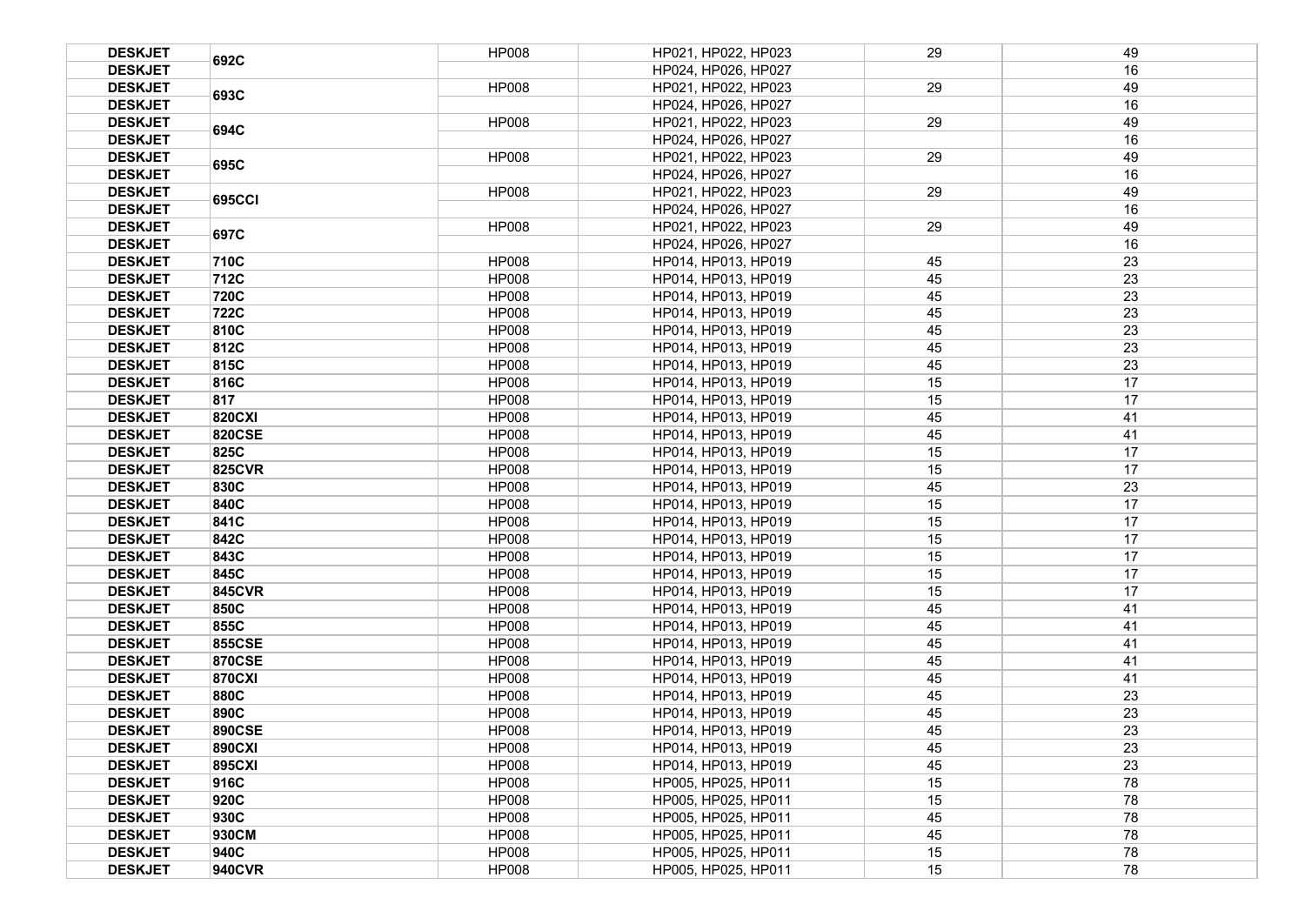| <b>DESKJET</b> | 950C           | <b>HP008</b> | HP005, HP025, HP011 | 45   | 78            |
|----------------|----------------|--------------|---------------------|------|---------------|
| <b>DESKJET</b> | 959C           | <b>HP008</b> | HP005, HP025, HP011 | 45   | 78            |
| <b>DESKJET</b> | 960C           | <b>HP008</b> | HP005, HP025, HP011 | 45   | 78            |
| <b>DESKJET</b> | 960CSE         | <b>HP008</b> | HP005, HP025, HP011 | 45   | 78            |
| <b>DESKJET</b> | 970CSE         | <b>HP008</b> | HP005, HP025, HP011 | 45   | 78            |
| <b>DESKJET</b> | 970CXI         | <b>HP008</b> | HP005, HP025, HP011 | 45   | 78            |
| <b>DESKJET</b> | 980C           | <b>HP008</b> | HP005, HP025, HP011 | 45   | 78            |
| <b>DESKJET</b> | 980CXI         | <b>HP008</b> | HP005, HP025, HP011 | 45   | 78            |
| <b>DESKJET</b> | 990CM          | <b>HP008</b> | HP005, HP025, HP011 | 45   | 78            |
| <b>DESKJET</b> | 990CXI         | <b>HP008</b> | HP005, HP025, HP011 | 45   | 78            |
| <b>DESKJET</b> | <b>990CSE</b>  | <b>HP008</b> | HP005, HP025, HP011 | 45   | 78            |
| <b>DESKJET</b> | 995C           | <b>HP008</b> | HP005, HP025, HP011 | 45   | 78            |
| <b>DESKJET</b> | <b>1000CSE</b> | <b>HP008</b> | HP014, HP013, HP019 | 45   | 41            |
| <b>DESKJET</b> | 1000CXI        | <b>HP008</b> | HP014, HP013, HP019 | 45   | 41            |
| <b>DESKJET</b> | 1100C          | <b>HP008</b> | HP014, HP013, HP019 | 45   | 41            |
| <b>DESKJET</b> | 1120C          | <b>HP008</b> | HP014, HP013, HP019 | 45   | 23            |
| <b>DESKJET</b> | <b>1120CSE</b> | <b>HP008</b> | HP014, HP013, HP019 | 45   | 23            |
| <b>DESKJET</b> | <b>1120CXI</b> | <b>HP008</b> | HP014, HP013, HP019 | 45   | 23            |
| <b>DESKJET</b> | 1125C          | <b>HP008</b> | HP014, HP013, HP019 | 45   | 23            |
| <b>DESKJET</b> | 1180C          | <b>HP008</b> | HP005, HP025, HP011 | 45   | 78            |
| <b>DESKJET</b> | 1200C          | <b>HP008</b> | HP004, HP010, HP012 | 40Bk | 40Y, 40M, 40C |
| <b>DESKJET</b> | <b>1200CPS</b> | <b>HP008</b> | HP004, HP010, HP012 | 40Bk | 40Y, 40M, 40C |
| <b>DESKJET</b> | 1220C          | <b>HP008</b> | HP005, HP025, HP011 | 45   | 78            |
| <b>DESKJET</b> | <b>1220CPS</b> | <b>HP008</b> | HP005, HP025, HP011 | 45   | 78            |
| <b>DESKJET</b> | <b>1220CSE</b> | <b>HP008</b> | HP005, HP025, HP011 | 45   | 78            |
| <b>DESKJET</b> | <b>1220CXI</b> | <b>HP008</b> | HP005, HP025, HP011 | 45   | 78            |
| <b>DESKJET</b> | 1280           | <b>HP008</b> | HP005, HP025, HP011 | 45   | 78            |
| <b>DESKJET</b> | D 1311         | HP052        | HP054, HP055, HP056 | 21   | 22            |
| <b>DESKJET</b> | D 1320         | HP052        | HP054, HP055, HP056 | 21   | 22            |
| <b>DESKJET</b> | D 1330         | HP052        | HP054, HP055, HP056 | 21   | 22            |
| <b>DESKJET</b> | D 1341         | HP052        | HP054, HP055, HP056 | 21   | 22            |
| <b>DESKJET</b> | D 1360         | HP052        | HP054, HP055, HP056 | 21   | 22            |
| <b>DESKJET</b> | D 1368         | <b>HP052</b> | HP054, HP055, HP056 | 21   | 22            |
| <b>DESKJET</b> | D 1460         | HP052        | HP054, HP055, HP056 | 21   | 22            |
| <b>DESKJET</b> | D 1470         | HP052        | HP054, HP055, HP056 | 21   | 22            |
| <b>DESKJET</b> | D 1570         | HP052        | HP054, HP055, HP056 | 21   | 22            |
| <b>DESKJET</b> | 1600C          | <b>HP008</b> | HP004, HP010, HP012 | 45   | 40Y, 40M, 40C |
| <b>DESKJET</b> | 1600CM         | <b>HP008</b> | HP004, HP010, HP012 | 45   | 40Y, 40M, 40C |
| <b>DESKJET</b> | <b>1600CN</b>  | <b>HP008</b> | HP004, HP010, HP012 | 45   | 40Y, 40M, 40C |
| <b>DESKJET</b> | F 2110         | HP052        | HP054, HP055, HP056 | 21   | 22            |
| <b>DESKJET</b> |                |              | HP006, HP007, HP009 |      | 58            |
| <b>DESKJET</b> | F 2120         | HP052        | HP054, HP055, HP056 | 21   | 22            |
| <b>DESKJET</b> |                |              | HP006, HP007, HP009 |      | 58            |
| <b>DESKJET</b> | F 2128         | HP052        | HP054, HP055, HP056 | 21   | 22            |
| <b>DESKJET</b> |                |              | HP006, HP007, HP009 |      | 58            |
| <b>DESKJET</b> | F 2149         | HP052        | HP054, HP055, HP056 | 21   | 22            |
| <b>DESKJET</b> |                |              | HP006, HP007, HP009 |      | 58            |
| <b>DESKJET</b> | F 2180         | HP052        | HP054, HP055, HP056 | 21   | 22            |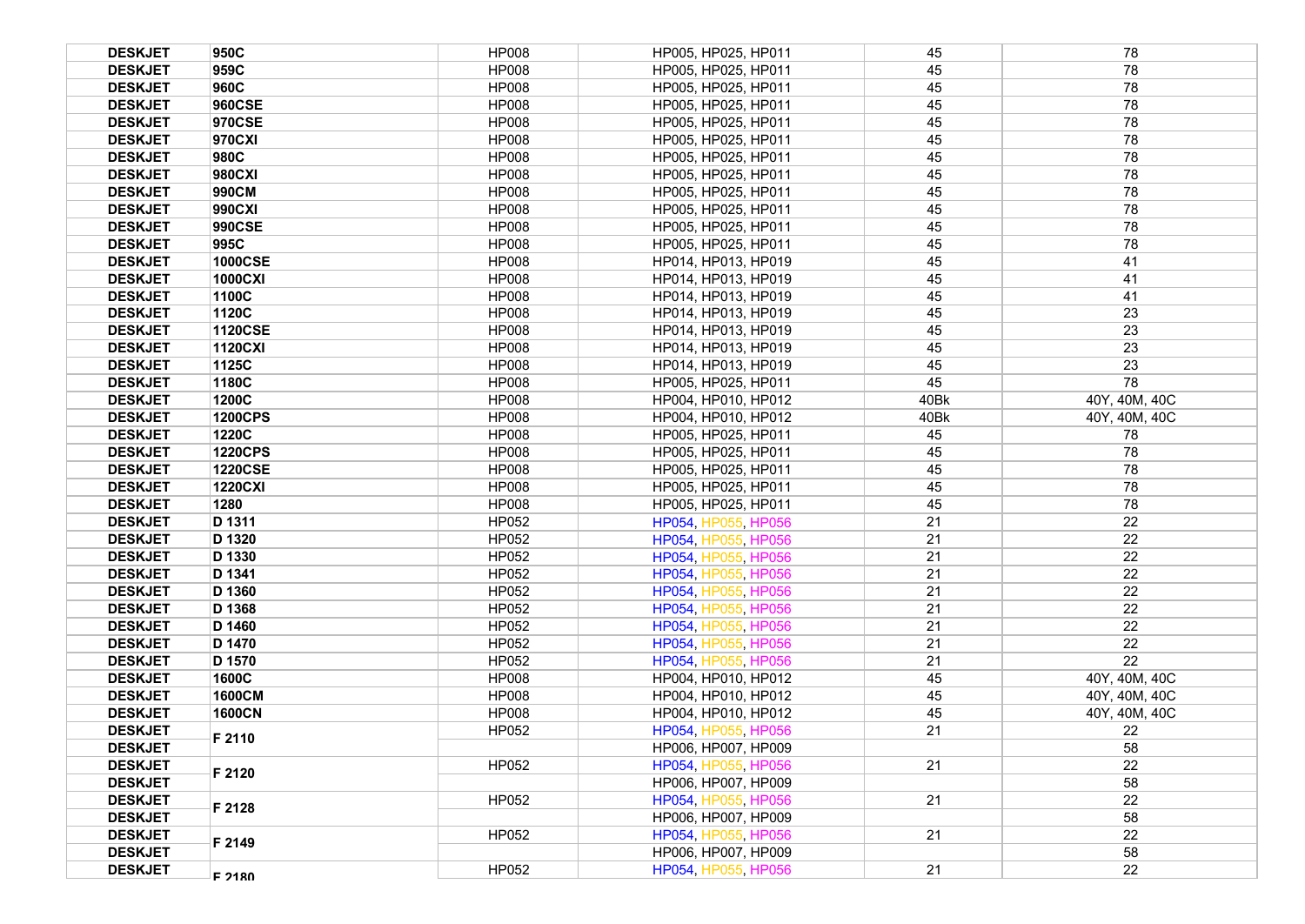| <b>DESKJET</b>                   | $\sqrt{2}$ |                | HP006, HP007, HP009 |        | 58   |
|----------------------------------|------------|----------------|---------------------|--------|------|
| <b>DESKJET</b>                   |            | HP052          | HP054, HP055, HP056 | 21     | 22   |
| <b>DESKJET</b>                   | F 2185     |                | HP006, HP007, HP009 |        | 58   |
| <b>DESKJET</b>                   |            | HP052          | HP054, HP055, HP056 | 21     | 22   |
| <b>DESKJET</b>                   | F 2187     |                | HP006, HP007, HP009 |        | 58   |
| <b>DESKJET</b>                   |            | HP052          | HP054, HP055, HP056 | 21     | 22   |
| <b>DESKJET</b>                   | F 2188     |                | HP006, HP007, HP009 |        | 58   |
| <b>DESKJET</b>                   |            | HP052          | HP054, HP055, HP056 | 21     | 22   |
| <b>DESKJET</b>                   | F 2224     |                | HP006, HP007, HP009 |        | 58   |
| <b>DESKJET</b>                   |            | HP052          | HP054, HP055, HP056 | 21     | 22   |
|                                  | F 2280     |                |                     |        | 58   |
| <b>DESKJET</b>                   |            |                | HP006, HP007, HP009 |        |      |
| <b>DESKJET</b>                   | F 2290     | HP052          | HP054, HP055, HP056 | 21     | 22   |
| <b>DESKJET</b>                   |            |                | HP006, HP007, HP009 |        | 58   |
| <b>DESKJET</b>                   | D 2320     | HP052          | HP054, HP055, HP056 | 21     | 22   |
| <b>DESKJET</b>                   |            |                | HP006, HP007, HP009 |        | 58   |
| <b>DESKJET</b>                   | D 2330     | HP052          | HP054, HP055, HP056 | 21     | 22   |
| <b>DESKJET</b>                   |            |                | HP006, HP007, HP009 |        | 58   |
| <b>DESKJET</b>                   | D 2338     | HP052          | HP054, HP055, HP056 | 21     | 22   |
| <b>DESKJET</b>                   |            |                | HP006, HP007, HP009 |        | 58   |
| <b>DESKJET</b>                   | D 2345     | HP052          | HP054, HP055, HP056 | 21     | 22   |
| <b>DESKJET</b>                   |            |                | HP006, HP007, HP009 |        | 58   |
| <b>DESKJET</b>                   |            | HP052          | HP054, HP055, HP056 | 21     | 22   |
| <b>DESKJET</b>                   | D 2360     |                | HP006, HP007, HP009 |        | 58   |
| <b>DESKJET</b>                   |            | HP052          | HP054, HP055, HP056 | 21     | 22   |
| <b>DESKJET</b>                   | D 2368     |                | HP006, HP007, HP009 |        | 58   |
| <b>DESKJET</b>                   |            | HP052          | HP054, HP055, HP056 | 21     | 22   |
| <b>DESKJET</b>                   | D 2430     |                | HP006, HP007, HP009 |        | 58   |
| <b>DESKJET</b>                   |            | HP052          | HP054, HP055, HP056 | 21     | 22   |
| <b>DESKJET</b>                   | D 2445     |                | HP006, HP007, HP009 |        | 58   |
| <b>DESKJET</b>                   |            | HP052          | HP054, HP055, HP056 | 21     | 22   |
| <b>DESKJET</b>                   | D 2460     |                | HP006, HP007, HP009 |        | 58   |
| <b>DESKJET</b>                   | D 2560     | HP053          | HP054, HP055, HP056 | 300BK  | 300C |
| <b>DESKJET</b>                   | 3320       | HP052          | HP042, HP043, HP044 | 27     | 28   |
| <b>DESKJET</b>                   | 3325       | HP052          | HP042, HP043, HP044 | 27     | 28   |
|                                  |            |                |                     | 27     | 28   |
| <b>DESKJET</b><br><b>DESKJET</b> | 3420       | HP052<br>HP052 | HP042, HP043, HP044 | 27     | 28   |
|                                  | 3425       |                | HP042, HP043, HP044 |        |      |
| <b>DESKJET</b>                   | 3450       | HP052          | HP042, HP043, HP044 | 27     | 28   |
| <b>DESKJET</b>                   | 3520       | HP052          | HP042, HP043, HP044 | 27     | 28   |
| <b>DESKJET</b>                   | 3535       | HP052          | HP042, HP043, HP044 | 27     | 28   |
| <b>DESKJET</b>                   | 3550       | HP052          | HP042, HP043, HP044 | 27     | 28   |
| <b>DESKJET</b>                   | 3620       | <b>HP052</b>   | HP042, HP043, HP044 | 27, 56 | 28   |
| <b>DESKJET</b>                   |            |                | HP006, HP007, HP009 |        | 58   |
| <b>DESKJET</b>                   | 3620V      | HP052          | HP042, HP043, HP044 | 27, 56 | 28   |
| <b>DESKJET</b>                   |            |                | HP006, HP007, HP009 |        | 58   |
| <b>DESKJET</b>                   | 3645       | HP052          | HP042, HP043, HP044 | 27     | 28   |
| <b>DESKJET</b>                   |            |                | HP006, HP007, HP009 |        | 58   |
| <b>DESKJET</b>                   |            | HP052          | HP042, HP043, HP044 | 27     | 28   |
| <b>DESKJET</b>                   | 3647       |                | HP006, HP007, HP009 |        | 58   |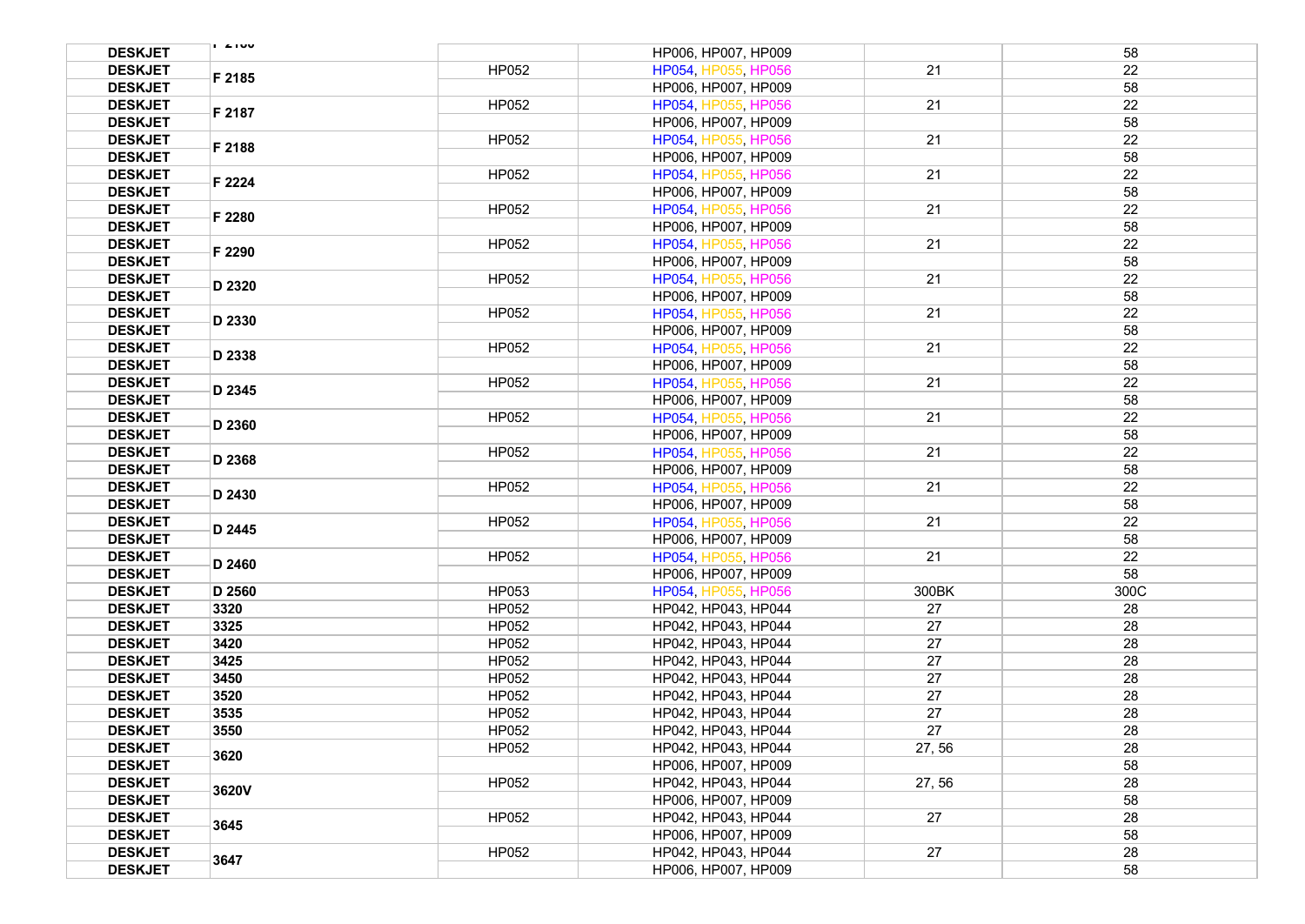| <b>DESKJET</b> | 3650   | HP052        | HP042, HP043, HP044        | 27       | 28            |
|----------------|--------|--------------|----------------------------|----------|---------------|
| <b>DESKJET</b> |        |              | HP006, HP007, HP009        |          | 58            |
| <b>DESKJET</b> | 3745   | HP052        | HP042, HP043, HP044        | 27       | 28            |
| <b>DESKJET</b> | 3810   | <b>HP008</b> | HP005, HP025, HP011        | 15       | 78            |
| <b>DESKJET</b> | 3816   | <b>HP008</b> | HP005, HP025, HP011        | 15       | 78            |
| <b>DESKJET</b> | 3820   | <b>HP008</b> | HP005, HP025, HP011        | 15       | 78            |
| <b>DESKJET</b> | 3822   | <b>HP008</b> | HP005, HP025, HP011        | 15       | 78            |
| <b>DESKJET</b> |        | HP052        | HP042, HP043, HP044        | 27       | 28            |
| <b>DESKJET</b> | 3845   |              | HP006, HP007, HP009        |          | 58            |
| <b>DESKJET</b> | 3910   | HP052        | HP042, HP043, HP044        | 56       | 57            |
| <b>DESKJET</b> | 3920   | HP052        | HP054, HP055, HP056        | 21       | 22            |
| <b>DESKJET</b> | 3930   | HP052        | HP042, HP043, HP044        | 56       | 57            |
| <b>DESKJET</b> | 3940   | HP052        | HP054, HP055, HP056        | 21       | 22            |
| <b>DESKJET</b> | 3944   | HP052        | HP054, HP055, HP056        | 21       | 22            |
| <b>DESKJET</b> |        | HP052        | HP054, HP055, HP056        | 21       | 22            |
| <b>DESKJET</b> | F4135  |              | HP006, HP007, HP009        |          | 58            |
| <b>DESKJET</b> |        | HP052        | HP054, HP055, HP056        | 21       | 22            |
| <b>DESKJET</b> | F4140  |              | HP006, HP007, HP009        |          | 58            |
| <b>DESKJET</b> |        | HP053        | HP054, HP055, HP056        | 336, 337 | 342, 343, 344 |
| <b>DESKJET</b> | D 4145 |              | HP057, HP058, HP059        |          | 348           |
| <b>DESKJET</b> |        | HP052        | HP054, HP055, HP056        | 21       | 22            |
| <b>DESKJET</b> | F4150  |              | HP006, HP007, HP009        |          | 58            |
| <b>DESKJET</b> |        | HP053        | HP054, HP055, HP056        | 336, 337 | 342, 343, 344 |
| <b>DESKJET</b> | D 4155 |              | HP057, HP058, HP059        |          | 348           |
| <b>DESKJET</b> |        | HP053        | HP054, HP055, HP056        | 336, 337 | 342, 343, 344 |
| <b>DESKJET</b> | D 4160 |              | HP057, HP058, HP059        |          | 348           |
| <b>DESKJET</b> |        | HP053        | HP054, HP055, HP056        | 336, 337 | 342, 343, 344 |
| <b>DESKJET</b> | D 4163 |              | <b>HP057, HP058, HP059</b> |          | 348           |
| <b>DESKJET</b> |        | HP053        | HP054, HP055, HP056        | 336, 337 | 342, 343, 344 |
| <b>DESKJET</b> | D 4168 |              | HP057, HP058, HP059        |          | 348           |
| <b>DESKJET</b> |        | HP052        | HP054, HP055, HP056        | 21       | 22            |
| <b>DESKJET</b> | F 4172 |              | HP006, HP007, HP009        |          | 58            |
| <b>DESKJET</b> |        | HP052        | HP054, HP055, HP056        | 21       | 22            |
| <b>DESKJET</b> | F4175  |              | HP006, HP007, HP009        |          | 58            |
| <b>DESKJET</b> |        | HP052        | HP054, HP055, HP056        | 21       | 22            |
| <b>DESKJET</b> | F4180  |              | HP006. HP007. HP009        |          | 58            |
| <b>DESKJET</b> |        | <b>HP052</b> | HP054, HP055, HP056        | 21       | 22            |
| <b>DESKJET</b> | F4185  |              | HP006, HP007, HP009        |          | 58            |
| <b>DESKJET</b> |        | HP052        | HP054, HP055, HP056        | 21       | 22            |
| <b>DESKJET</b> | F4188  |              | HP006, HP007, HP009        |          | 58            |
| <b>DESKJET</b> | F 4190 | HP052        | HP054, HP055, HP056        | 21       | 22            |
| <b>DESKJET</b> |        |              | HP006, HP007, HP009        |          | 58            |
| <b>DESKJET</b> | F 4194 | HP052        | HP054, HP055, HP056        | 21       | 22            |
| <b>DESKJET</b> |        |              | HP006, HP007, HP009        |          | 58            |
| <b>DESKJET</b> | F 4224 | HP053        | HP054, HP055, HP056        | 300BK    | 300C          |
| <b>DESKJET</b> |        | HP053        | HP071, HP070, HP069        | 350      | 351           |
| <b>DESKJET</b> | D 4260 | HP060/61/62  | <b>HP057, HP058, HP059</b> | 100      | 348           |
| <b>DESKJET</b> | D 4263 | HP053        | HP071, HP070, HP069        | 350      | 351           |
|                |        |              |                            |          |               |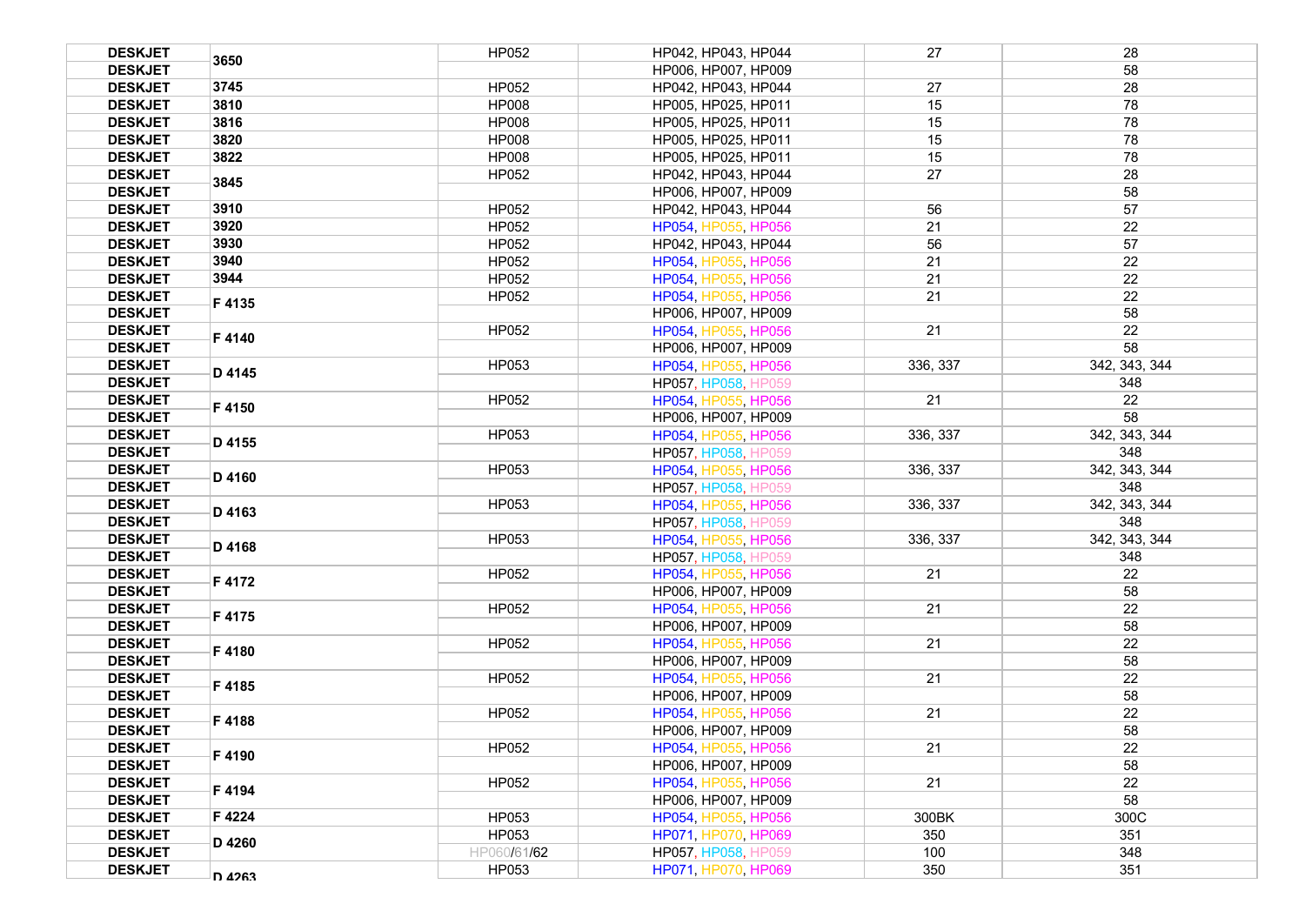| <b>DESKJET</b> | <b>U TAUJ</b> | HP060/61/62  | HP057, HP058, HP059        | 100      | 348      |
|----------------|---------------|--------------|----------------------------|----------|----------|
| <b>DESKJET</b> |               | HP053        | HP071, HP070, HP069        | 350      | 351      |
| <b>DESKJET</b> | D 4268        | HP060/61/62  | HP057, HP058, HP059        | 100      | 348      |
| <b>DESKJET</b> | F 4280        | HP053        | HP054, HP055, HP056        | 300BK    | 300C     |
| <b>DESKJET</b> |               | HP053        | HP071, HP070, HP069        | 350      | 351      |
| <b>DESKJET</b> | D 4360        |              | HP057, HP058, HP059        |          | 348      |
| <b>DESKJET</b> |               | HP052        | HP042, HP043, HP044        | 56, 27   | 57, 28   |
| <b>DESKJET</b> | 5145          |              | HP006, HP007, HP009        |          | 58       |
| <b>DESKJET</b> |               | HP052        | HP042, HP043, HP044        | 56, 27   | 57, 28   |
| <b>DESKJET</b> | 5150          |              | HP006, HP007, HP009        |          | 58       |
| <b>DESKJET</b> |               | HP052        | HP042, HP043, HP044        | 56, 27   | 57, 28   |
| <b>DESKJET</b> | 5150C         |              | HP006, HP007, HP009        |          | 58       |
| <b>DESKJET</b> |               | HP052        | HP042, HP043, HP044        | 56, 27   | 57, 28   |
| <b>DESKJET</b> | 5151          |              | HP006, HP007, HP009        |          | 58       |
| <b>DESKJET</b> |               | HP052        | HP042, HP043, HP044        | 56, 27   | 57, 28   |
| <b>DESKJET</b> | 5160          |              | HP006, HP007, HP009        |          | 58       |
| <b>DESKJET</b> |               | HP053        | HP054, HP055, HP056        | 336      | 342      |
| <b>DESKJET</b> | 5440          |              | HP057, HP058, HP059        |          | 348      |
| <b>DESKJET</b> |               | HP052        | HP042, HP043, HP044        | 56       | 57       |
| <b>DESKJET</b> | 5550          |              | HP006, HP007, HP009        |          | 58       |
| <b>DESKJET</b> |               | HP052        | HP042, HP043, HP044        | 56       | 57       |
| <b>DESKJET</b> | 5552          |              | HP006, HP007, HP009        |          | 58       |
| <b>DESKJET</b> |               | HP052        | HP042, HP043, HP044        | 56       | 57       |
| <b>DESKJET</b> | 5650          |              | HP006, HP007, HP009        |          | 58       |
| <b>DESKJET</b> |               | HP052        | HP042, HP043, HP044        | 56       | 57       |
| <b>DESKJET</b> | 5652          |              | HP006, HP007, HP009        |          | 58       |
| <b>DESKJET</b> |               | HP052        | HP042, HP043, HP044        | 56, 27   | 57, 28   |
| <b>DESKJET</b> | 5655          |              | HP006, HP007, HP009        |          | 58       |
| <b>DESKJET</b> |               | HP053        | HP054, HP055, HP056        | 338, 339 | 343, 344 |
| <b>DESKJET</b> | 5740          |              | HP057, HP058, HP059        |          | 348      |
| <b>DESKJET</b> |               | HP053        | HP054, HP055, HP056        | 338, 339 | 343, 344 |
| <b>DESKJET</b> | 5743          |              | HP057, HP058, HP059        |          | 348      |
| <b>DESKJET</b> |               | HP053        | HP054, HP055, HP056        | 338, 339 | 343, 344 |
| <b>DESKJET</b> | 5745          |              | HP057, HP058, HP059        |          | 348      |
| <b>DESKJET</b> |               | HP053        | HP054, HP055, HP056        | 338.339  | 343, 344 |
| <b>DESKJET</b> | 5748          |              | HP057, HP058, HP059        |          | 348      |
| <b>DESKJET</b> |               | HP052        | HP042, HP043, HP044        | 56, 27   | 57, 28   |
| <b>DESKJET</b> | 5850          |              | HP006, HP007, HP009        |          | 58       |
| <b>DESKJET</b> |               | HP053        | HP054, HP055, HP056        | 339      | 343.344  |
| <b>DESKJET</b> | 5940          |              | <b>HP057. HP058. HP059</b> |          | 348      |
| <b>DESKJET</b> |               | HP053        | HP054, HP055, HP056        | 339      | 343, 344 |
| <b>DESKJET</b> | 5943          |              | HP057, HP058, HP059        |          | 348      |
| <b>DESKJET</b> | 6120          | <b>HP008</b> | HP005, HP025, HP011        | 45       | 78       |
| <b>DESKJET</b> | 6122          | <b>HP008</b> | HP005, HP025, HP011        | 45       | 78       |
| <b>DESKJET</b> | 6127          | <b>HP008</b> | HP005, HP025, HP011        | 45       | 78       |
| <b>DESKJET</b> |               | HP053        | HP054, HP055, HP056        | 338, 339 | 343, 344 |
| <b>DESKJET</b> | 6520          | HP060/61/62  | <b>HP057, HP058, HP059</b> | 100      | 348      |
| <b>DESKJET</b> |               | HP053        | HP054, HP055, HP056        | 338, 339 | 343, 344 |
|                | 6520XI        |              |                            |          |          |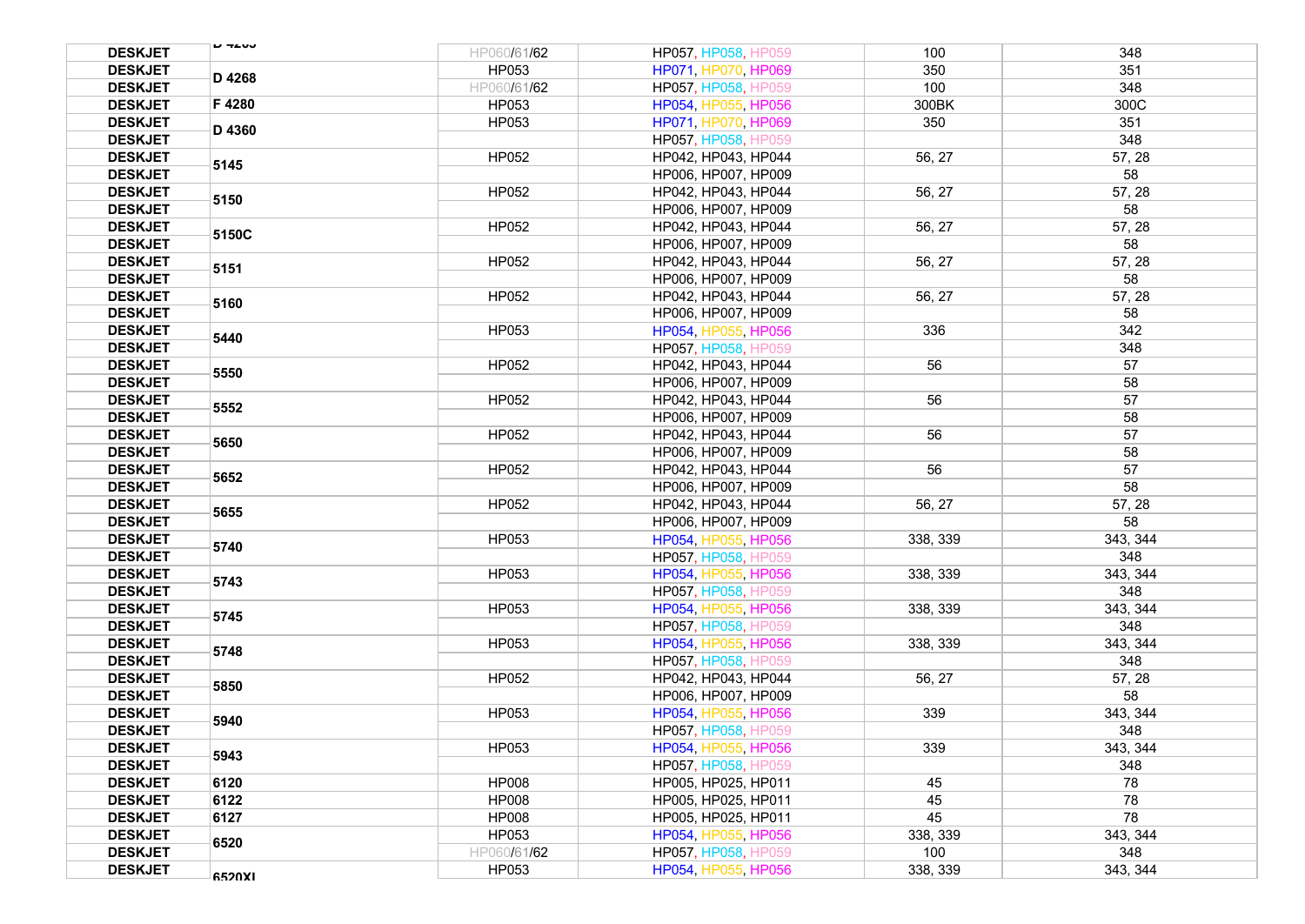| <b>DESKJET</b> | ותשבעט      | HP060/61/62  | HP057, HP058, HP059        | 100      | 348      |
|----------------|-------------|--------------|----------------------------|----------|----------|
| <b>DESKJET</b> |             | HP053        | HP054, HP055, HP056        | 338, 339 | 343.344  |
| <b>DESKJET</b> | 6540        | HP060/61/62  | HP057, HP058, HP059        | 100      | 348      |
| <b>DESKJET</b> | 6540D       | HP053        | HP054, HP055, HP056        | 338, 339 | 343, 344 |
| <b>DESKJET</b> |             | HP060/61/62  | HP057, HP058, HP059        | 100      | 348      |
| <b>DESKJET</b> |             | HP053        | HP054, HP055, HP056        | 338, 339 | 343, 344 |
| <b>DESKJET</b> | 6540DT      | HP060/61/62  | HP057, HP058, HP059        | 100      | 348      |
| <b>DESKJET</b> | 6543        | HP053        | HP054, HP055, HP056        | 338, 339 | 343, 344 |
| <b>DESKJET</b> |             | HP060/61/62  | HP057, HP058, HP059        | 100      | 348      |
| <b>DESKJET</b> | 6548        | HP053        | HP054, HP055, HP056        | 338, 339 | 343, 344 |
| <b>DESKJET</b> |             | HP060/61/62  | HP057, HP058, HP059        | 100      | 348      |
| <b>DESKJET</b> | 6620        | HP053        | HP054, HP055, HP056        | 338, 339 | 343, 344 |
| <b>DESKJET</b> |             | HP060/61/62  | HP057, HP058, HP059        | 100      | 348      |
| <b>DESKJET</b> | 6840DT      | HP053        | HP054, HP055, HP056        | 338, 339 | 343, 344 |
| <b>DESKJET</b> |             | HP060/61/62  | HP057, HP058, HP059        | 100      | 348      |
| <b>DESKJET</b> | 6840        | <b>HP053</b> | HP054, HP055, HP056        | 338, 339 | 343, 344 |
| <b>DESKJET</b> |             | HP060/61/62  | <b>HP057, HP058, HP059</b> | 100      | 348      |
| <b>DESKJET</b> | 6940        | HP053        | HP054, HP055, HP056        | 339      | 343, 344 |
| <b>DESKJET</b> | 6940DT      | HP053        | HP054, HP055, HP056        | 339      | 343, 344 |
| <b>DESKJET</b> | 6980        | HP053        | HP054, HP055, HP056        | 339      | 343, 344 |
| <b>DESKJET</b> |             | HP060/61/62  | HP057, HP058, HP059        | 100      | 348      |
| <b>DESKJET</b> | 6980DT      | <b>HP053</b> | HP054, HP055, HP056        | 339      | 343.344  |
| <b>DESKJET</b> |             | HP060/61/62  | <b>HP057, HP058, HP059</b> | 100      | 348      |
| <b>DESKJET</b> | 9300        | <b>HP008</b> | HP005, HP025, HP011        | 45       | 78       |
| <b>DESKJET</b> | 9650        | HP052        | HP042, HP043, HP044        | 56       | 57       |
| <b>DESKJET</b> |             |              | HP006, HP007, HP009        |          | 58       |
| <b>DESKJET</b> | 9670        | <b>HP052</b> | HP042, HP043, HP044        | 56       | 57       |
| <b>DESKJET</b> |             |              | HP006, HP007, HP009        |          | 58       |
| <b>DESKJET</b> | 9680        | HP052        | HP042, HP043, HP044        | 56       | 57       |
| <b>DESKJET</b> |             |              | HP006, HP007, HP009        |          | 58       |
| <b>DESKJET</b> | 9680GP      | HP052        | HP042, HP043, HP044        | 56       | 57       |
| <b>DESKJET</b> |             |              | HP006, HP007, HP009        |          | 58       |
| <b>DESKJET</b> | 9800        | HP053        | HP054, HP055, HP056        | 338, 339 | 343, 344 |
| <b>DESKJET</b> |             | HP060/61/62  | HP057, HP058, HP059        | 100      | 348      |
| <b>DESKJET</b> | 9800D       | HP053        | HP054, HP055, HP056        | 338, 339 | 343, 344 |
| <b>DESKJET</b> |             | HP060/61/62  | HP057, HP058, HP059        | 100      | 348      |
| <b>DESKJET</b> | Portable    | HP015        |                            | 33       |          |
| <b>DESKJET</b> | <b>Plus</b> | HP015        |                            | 26       |          |

|                   | <b>SERIE PHOTOSMART</b> | <b>COD. INK NERO</b> | <b>COD. INK COLORI</b> | <b>COD. CART. NERO</b> | <b>COD. CART. COLORE</b> |
|-------------------|-------------------------|----------------------|------------------------|------------------------|--------------------------|
|                   |                         |                      |                        |                        |                          |
| <b>PHOTOSMART</b> | 100                     |                      | HP042, HP043, HP044    |                        | 57                       |
| <b>PHOTOSMART</b> | 130                     |                      | HP042, HP043, HP044    |                        | 57                       |
| <b>PHOTOSMART</b> | 145                     |                      | HP042, HP043, HP044    |                        | 57                       |
| <b>PHOTOSMART</b> | <b>145V</b>             |                      | HP042, HP043, HP044    |                        | 57                       |
| <b>PHOTOSMART</b> | 145X                    |                      | HP042, HP043, HP044    |                        | 57                       |
| <b>PHOTOSMART</b> | 230                     |                      | HP042, HP043, HP044    |                        | 57                       |
| <b>PHOTOSMART</b> | <b>230V</b>             |                      | HP042, HP043, HP044    |                        | 57                       |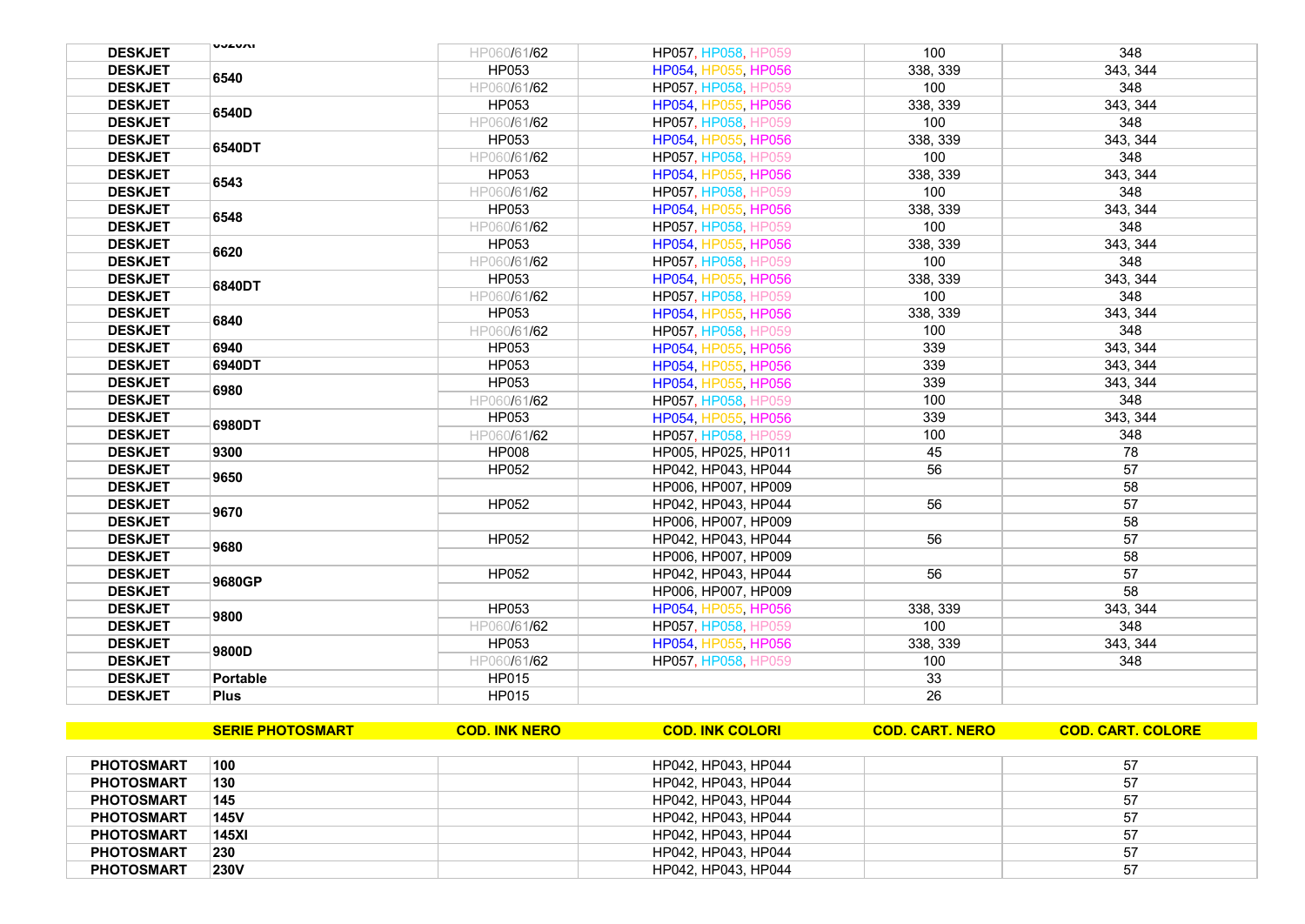| <b>PHOTOSMART</b><br><b>230XI</b> |             | HP042, HP043, HP044 |     | 57       |
|-----------------------------------|-------------|---------------------|-----|----------|
| <b>PHOTOSMART</b><br>245          |             | HP042, HP043, HP044 |     | 57       |
| <b>PHOTOSMART</b><br><b>245V</b>  |             | HP042, HP043, HP044 |     | 57       |
| <b>PHOTOSMART</b><br><b>245XI</b> |             | HP042, HP043, HP044 |     | 57       |
| <b>PHOTOSMART</b><br>A310         |             | HP054, HP055, HP056 |     | 110      |
| <b>PHOTOSMART</b><br>A311         |             | HP054, HP055, HP056 |     | 110      |
| <b>PHOTOSMART</b><br>A314         |             | HP054, HP055, HP056 |     | 110      |
| <b>PHOTOSMART</b><br>A316         |             | HP054, HP055, HP056 |     | 110      |
| <b>PHOTOSMART</b><br>A320         |             | HP054, HP055, HP056 |     | 110      |
| <b>PHOTOSMART</b><br>325          | HP060/61/62 | HP054, HP055, HP056 | 100 | 343, 344 |
| <b>PHOTOSMART</b><br>329          | HP060/61/62 | HP054, HP055, HP056 | 100 | 343, 344 |
| 335<br><b>PHOTOSMART</b>          | HP060/61/62 | HP054, HP055, HP056 | 100 | 343, 344 |
| <b>PHOTOSMART</b><br>337          | HP060/61/62 | HP054, HP055, HP056 | 100 | 343, 344 |
| <b>PHOTOSMART</b><br>375          | HP060/61/62 | HP054, HP055, HP056 | 100 | 343, 344 |
| <b>PHOTOSMART</b><br>375B         | HP060/61/62 | HP054, HP055, HP056 | 100 | 343, 344 |
| <b>PHOTOSMART</b><br>375V         | HP060/61/62 | HP054, HP055, HP056 | 100 | 343, 344 |
| <b>PHOTOSMART</b><br>385          | HP060/61/62 | HP054, HP055, HP056 | 100 | 343, 344 |
| <b>PHOTOSMART</b><br>385V         | HP060/61/62 | HP054, HP055, HP056 | 100 | 343, 344 |
| <b>PHOTOSMART</b><br>385XI        | HP060/61/62 | HP054, HP055, HP056 | 100 | 343, 344 |
| <b>PHOTOSMART</b><br>422          | HP060/61/62 | HP054, HP055, HP056 | 100 | 343, 344 |
| <b>PHOTOSMART</b><br>422V         | HP060/61/62 | HP054, HP055, HP056 | 100 | 343, 344 |
| <b>PHOTOSMART</b><br>422XI        | HP060/61/62 | HP054, HP055, HP056 | 100 | 343, 344 |
| <b>PHOTOSMART</b><br>425          | HP060/61/62 | HP054, HP055, HP056 | 100 | 343, 344 |
| <b>PHOTOSMART</b><br>425V         | HP060/61/62 | HP054, HP055, HP056 | 100 | 343, 344 |
| <b>PHOTOSMART</b><br>428          | HP060/61/62 | HP054, HP055, HP056 | 100 | 343, 344 |
| <b>PHOTOSMART</b><br>428V         | HP060/61/62 | HP054, HP055, HP056 | 100 | 343, 344 |
| <b>PHOTOSMART</b><br>428XI        | HP060/61/62 | HP054, HP055, HP056 | 100 | 343, 344 |
| <b>PHOTOSMART</b><br>A432         |             | HP054, HP055, HP056 |     | 110      |
| <b>PHOTOSMART</b><br>A433         |             | HP054, HP055, HP056 |     | 110      |
| <b>PHOTOSMART</b><br>A434         |             | HP054, HP055, HP056 |     | 110      |
| <b>PHOTOSMART</b><br>A436         |             | HP054, HP055, HP056 |     | 110      |
| <b>PHOTOSMART</b><br>A440         |             | HP054, HP055, HP056 |     | 110      |
| <b>PHOTOSMART</b><br>A441         |             | HP054, HP055, HP056 |     | 110      |
| <b>PHOTOSMART</b><br>A444         |             | HP054, HP055, HP056 |     | 110      |
| <b>PHOTOSMART</b><br>475          | HP060/61/62 | HP054, HP055, HP056 | 100 | 343, 344 |
| <b>PHOTOSMART</b><br>A510         |             | HP054, HP055, HP056 |     | 110      |
| <b>PHOTOSMART</b><br>A512         |             | HP054, HP055, HP056 |     | 110      |
| <b>PHOTOSMART</b><br>A516         |             | HP054, HP055, HP056 |     | 110      |
| <b>PHOTOSMART</b><br>A526         |             | HP054, HP055, HP056 |     | 110      |
| <b>PHOTOSMART</b><br>A610         |             | HP054, HP055, HP056 |     | 110      |
| <b>PHOTOSMART</b><br>A612         |             | HP054, HP055, HP056 |     | 110      |
| <b>PHOTOSMART</b><br>A616         |             | HP054, HP055, HP056 |     | 110      |
| <b>PHOTOSMART</b><br>A617         |             | HP054, HP055, HP056 |     | 110      |
| <b>PHOTOSMART</b><br>A618         |             | HP054, HP055, HP056 |     | 110      |
| <b>PHOTOSMART</b><br>A626         |             | HP054, HP055, HP056 |     | 110      |
| <b>PHOTOSMART</b><br>A636         |             | HP054, HP055, HP056 |     | 110      |
| <b>PHOTOSMART</b><br>A712         |             | HP054, HP055, HP056 |     | 110      |
| <b>PHOTOSMART</b><br>A716         |             | HP054, HP055, HP056 |     | 110      |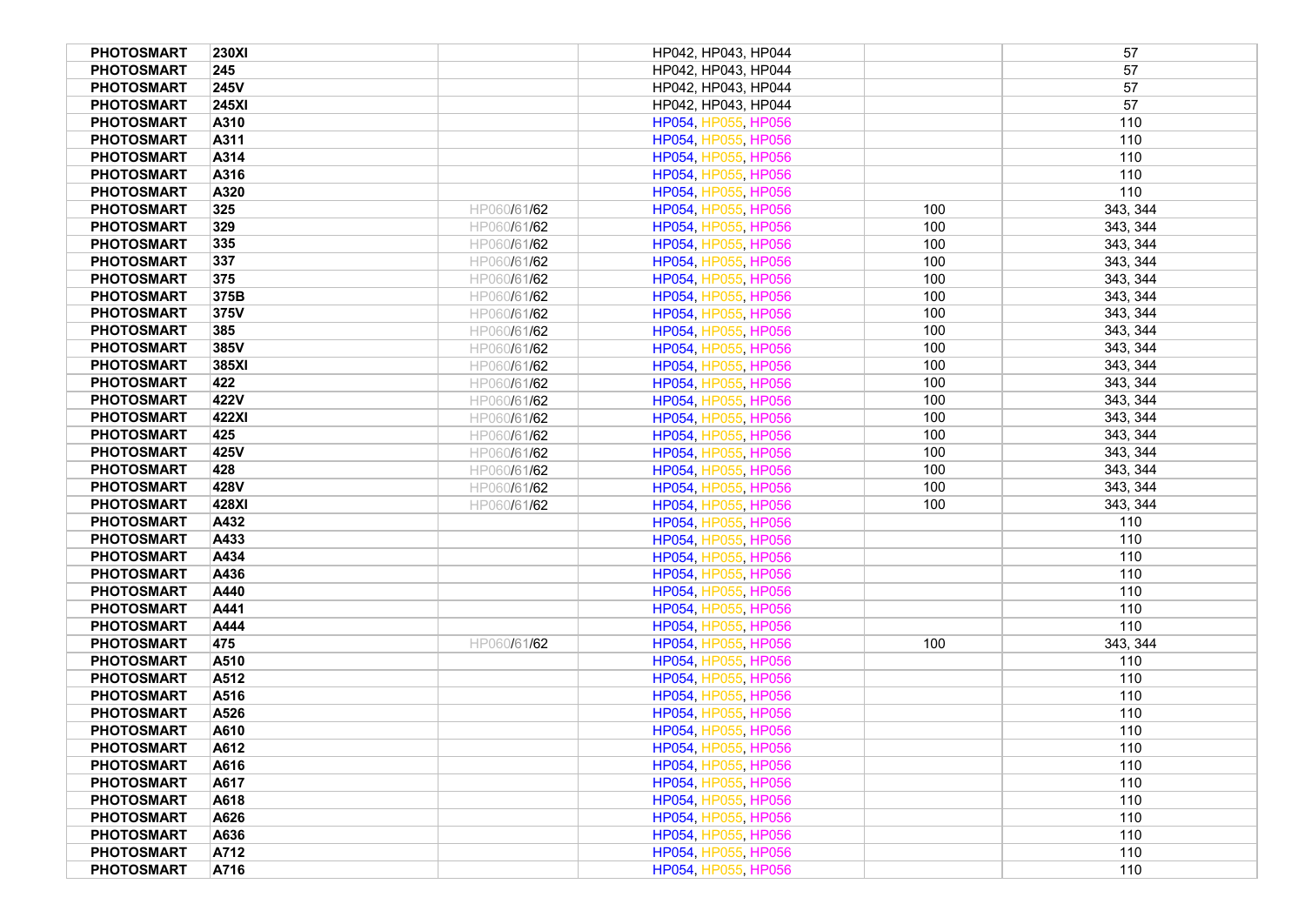| <b>PHOTOSMART</b> | A717              |              | HP054, HP055, HP056               |               | 110                            |
|-------------------|-------------------|--------------|-----------------------------------|---------------|--------------------------------|
| <b>PHOTOSMART</b> | A826              |              | HP054, HP055, HP056               |               | 110                            |
| <b>PHOTOSMART</b> | 1000              | <b>HP008</b> | HP005, HP025, HP011               | 45            | 78                             |
| <b>PHOTOSMART</b> | P <sub>1000</sub> | <b>HP008</b> | HP005, HP025, HP011               | 45            | 78                             |
| <b>PHOTOSMART</b> | P1100             | <b>HP008</b> | HP005, HP025, HP011               | 45            | 78                             |
| <b>PHOTOSMART</b> | <b>P1100XI</b>    | <b>HP008</b> | HP005, HP025, HP011               | 45            | 78                             |
| <b>PHOTOSMART</b> | P1115             | <b>HP008</b> | HP005, HP025, HP011               | 45            | 78                             |
| <b>PHOTOSMART</b> | 1115              | <b>HP008</b> | HP005, HP025, HP011               | 45            | 78                             |
| <b>PHOTOSMART</b> | 1215              | <b>HP008</b> | HP005, HP025, HP011               | 45            | 78                             |
| <b>PHOTOSMART</b> | <b>1215XI</b>     | <b>HP008</b> | HP005, HP025, HP011               | 45            | 78                             |
| <b>PHOTOSMART</b> | 1215VM            | <b>HP008</b> | HP005, HP025, HP011               | 45            | 78                             |
| <b>PHOTOSMART</b> | 1218              | <b>HP008</b> | HP005, HP025, HP011               | 45            | 78                             |
| <b>PHOTOSMART</b> | <b>1218XI</b>     | <b>HP008</b> | HP005, HP025, HP011               | 45            | 78                             |
| <b>PHOTOSMART</b> | 1315              | <b>HP008</b> | HP005, HP025, HP011               | 45            | 78                             |
| <b>PHOTOSMART</b> |                   | HP053        | HP054, HP055, HP056               | 336, 337, 339 | 343, 344                       |
| <b>PHOTOSMART</b> | 2570              | HP060/61/62  | HP057, HP058, HP059               | 100           | 348                            |
| <b>PHOTOSMART</b> |                   | HP053        | HP054, HP055, HP056               | 336, 337, 339 | 343, 344                       |
| <b>PHOTOSMART</b> | 2573              | HP060/61/62  | HP057, HP058, HP059               | 100           | 348                            |
| <b>PHOTOSMART</b> |                   | HP053        | HP054, HP055, HP056               | 336, 337, 339 | 343, 344                       |
| <b>PHOTOSMART</b> | 2575              | HP060/61/62  | HP057, HP058, HP059               | 100           | 348                            |
| <b>PHOTOSMART</b> |                   | HP053        | HP054, HP055, HP056               | 336, 337, 339 | 343, 344                       |
| <b>PHOTOSMART</b> | 2575V             | HP060/61/62  | HP057, HP058, HP059               | 100           | 348                            |
| <b>PHOTOSMART</b> |                   | HP053        | HP054, HP055, HP056               | 336, 337, 339 | 343, 344                       |
| <b>PHOTOSMART</b> | 2575XI            | HP060/61/62  | HP057, HP058, HP059               | 100           | 348                            |
| <b>PHOTOSMART</b> |                   | HP053        | HP054, HP055, HP056               | 338           | 343, 344                       |
| <b>PHOTOSMART</b> | 2610              |              | HP057, HP058, HP059               |               | 348                            |
| <b>PHOTOSMART</b> |                   | HP053        | HP054, HP055, HP056               | 338           | 343, 344                       |
| <b>PHOTOSMART</b> | 2610V             |              | HP057, HP058, HP059               |               | 348                            |
| <b>PHOTOSMART</b> |                   | HP053        | HP054, HP055, HP056               | 338           | 343, 344                       |
| <b>PHOTOSMART</b> | 2610XI            |              | HP057, HP058, HP059               |               | 348                            |
| <b>PHOTOSMART</b> |                   | HP053        | HP054, HP055, HP056               | 338, 339      | 343, 344                       |
| <b>PHOTOSMART</b> | 2710              | HP060/61/62  | HP057, HP058, HP059               | 100           | 348                            |
| <b>PHOTOSMART</b> |                   | HP053        | HP054, HP055, HP056               | 338, 339      | 343, 344                       |
| <b>PHOTOSMART</b> | 2710XI            | HP060/61/62  | HP057, HP058, HP059               | 100           | 348                            |
| <b>PHOTOSMART</b> | 3108              | HP063        | HP064, HP065, HP066, HP067, HP068 | 363           | 363M, 363C, 363Y, 363PC, 363PM |
| <b>PHOTOSMART</b> | 3110              | HP063        | HP064, HP065, HP066, HP067, HP068 | 363           | 363M, 363C, 363Y, 363PC, 363PM |
| <b>PHOTOSMART</b> | 3110V             | HP063        | HP064, HP065, HP066, HP067, HP068 | 363           | 363M, 363C, 363Y, 363PC, 363PM |
| <b>PHOTOSMART</b> | 3110XI            | HP063        | HP064, HP065, HP066, HP067, HP068 | 363           | 363M, 363C, 363Y, 363PC, 363PM |
| <b>PHOTOSMART</b> |                   | HP053        | HP054, HP055, HP056               | 336, 338      | 342, 343                       |
| <b>PHOTOSMART</b> | C3110             |              | HP057, HP058, HP059               |               | 348                            |
| <b>PHOTOSMART</b> |                   | HP053        | HP054, HP055, HP056               | 336, 338      | 342, 343                       |
| <b>PHOTOSMART</b> | C3125             |              | HP057, HP058, HP059               |               | 348                            |
| <b>PHOTOSMART</b> |                   | HP053        | HP054, HP055, HP056               | 336, 338      | 342, 343                       |
| <b>PHOTOSMART</b> | C3135             |              | HP057, HP058, HP059               |               | 348                            |
| <b>PHOTOSMART</b> |                   | HP053        | HP054, HP055, HP056               | 336, 338      | 342, 343                       |
| <b>PHOTOSMART</b> | C3140             |              | HP057, HP058, HP059               |               | 348                            |
| <b>PHOTOSMART</b> |                   | HP053        | HP054, HP055, HP056               | 336, 338      | 342, 343                       |
| <b>PHOTOSMART</b> | C3150             |              | HP057, HP058, HP059               |               | 348                            |
|                   |                   |              |                                   |               |                                |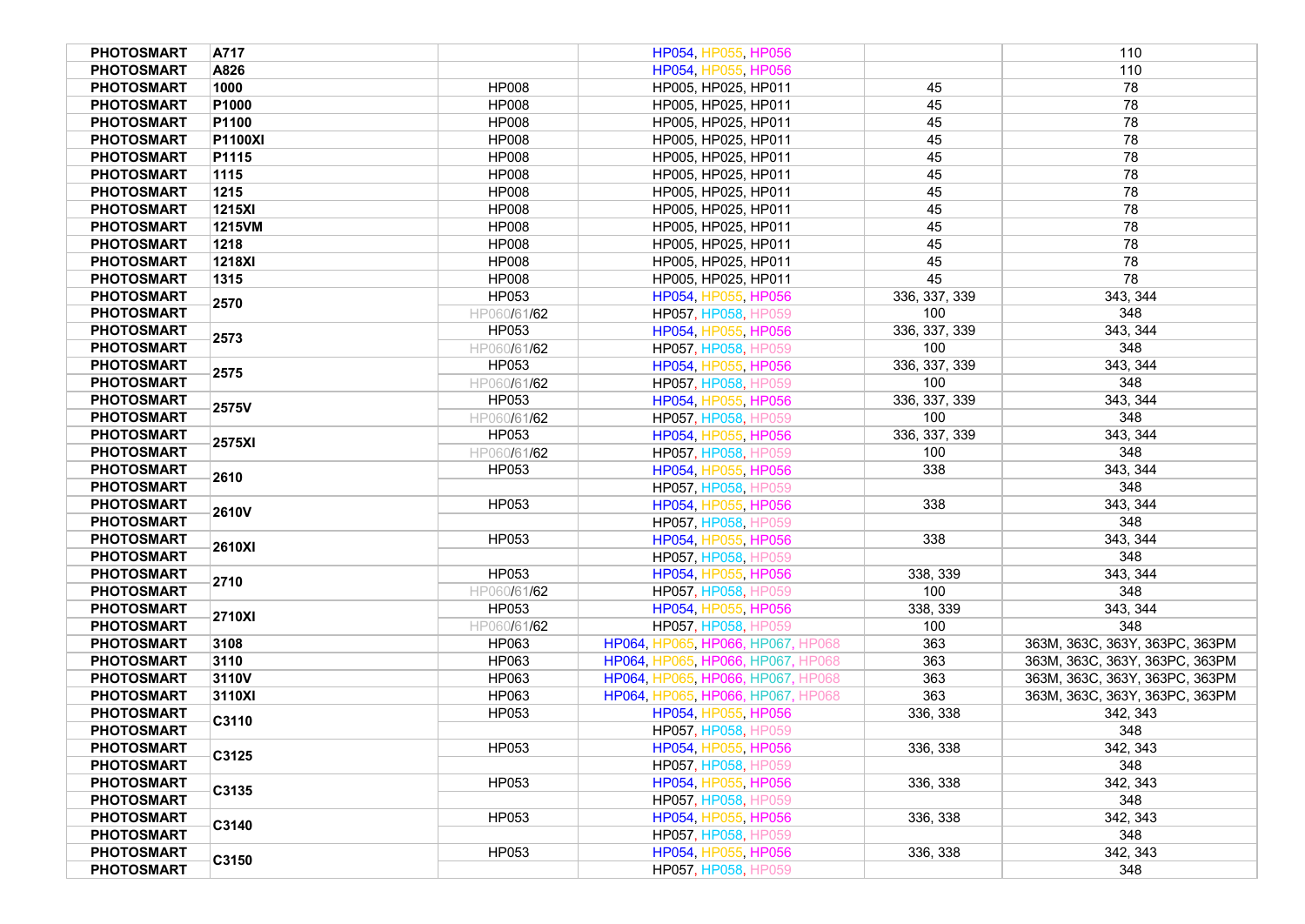| <b>PHOTOSMART</b> | C3170  | HP053        | HP054, HP055, HP056               | 336, 338 | 342, 343                       |
|-------------------|--------|--------------|-----------------------------------|----------|--------------------------------|
| <b>PHOTOSMART</b> |        |              | HP057, HP058, HP059               |          | 348                            |
| <b>PHOTOSMART</b> | C3173  | HP053        | HP054, HP055, HP056               | 336, 338 | 342, 343                       |
| <b>PHOTOSMART</b> |        |              | HP057, HP058, HP059               |          | 348                            |
| <b>PHOTOSMART</b> |        | HP053        | HP054, HP055, HP056               | 336, 338 | 342, 343                       |
| <b>PHOTOSMART</b> | C3175  |              | HP057, HP058, HP059               |          | 348                            |
| <b>PHOTOSMART</b> |        | HP053        | HP054, HP055, HP056               | 336, 338 | 342, 343                       |
| <b>PHOTOSMART</b> | C3180  |              | HP057, HP058, HP059               |          | 348                            |
| <b>PHOTOSMART</b> |        | <b>HP053</b> | HP054, HP055, HP056               | 336, 338 | 342, 343                       |
| <b>PHOTOSMART</b> | C3183  |              | HP057, HP058, HP059               |          | 348                            |
| <b>PHOTOSMART</b> |        | HP053        | HP054, HP055, HP056               | 336, 338 | 342, 343                       |
| <b>PHOTOSMART</b> | C3188  |              | HP057, HP058, HP059               |          | 348                            |
| PHOTOSMART        |        | HP053        | HP054, HP055, HP056               | 336.338  | 342, 343                       |
| <b>PHOTOSMART</b> | C3190  |              | HP057, HP058, HP059               |          | 348                            |
| <b>PHOTOSMART</b> |        | HP053        | HP054, HP055, HP056               | 336, 338 | 342, 343                       |
| <b>PHOTOSMART</b> | C3193  |              | HP057, HP058, HP059               |          | 348                            |
|                   |        |              |                                   |          |                                |
| <b>PHOTOSMART</b> | C3194  | HP053        | HP054, HP055, HP056               | 336, 338 | 342, 343                       |
| <b>PHOTOSMART</b> |        |              | HP057, HP058, HP059               |          | 348                            |
| <b>PHOTOSMART</b> | 3207   | HP063        | HP064, HP065, HP066, HP067, HP068 | 363      | 363M, 363C, 363Y, 363PC, 363PM |
| <b>PHOTOSMART</b> | 3210   | HP063        | HP064, HP065, HP066, HP067, HP068 | 363      | 363M, 363C, 363Y, 363PC, 363PM |
| <b>PHOTOSMART</b> | 3210V  | HP063        | HP064, HP065, HP066, HP067, HP068 | 363      | 363M, 363C, 363Y, 363PC, 363PM |
| <b>PHOTOSMART</b> | 3210XI | HP063        | HP064, HP065, HP066, HP067, HP068 | 363      | 363M, 363C, 363Y, 363PC, 363PM |
| <b>PHOTOSMART</b> | 3213   | HP063        | HP064, HP065, HP066, HP067, HP068 | 363      | 363M, 363C, 363Y, 363PC, 363PM |
| <b>PHOTOSMART</b> | 3214   | HP063        | HP064, HP065, HP066, HP067, HP068 | 363      | 363M, 363C, 363Y, 363PC, 363PM |
| <b>PHOTOSMART</b> | 3308   | HP063        | HP064, HP065, HP066, HP067, HP068 | 363      | 363M, 363C, 363Y, 363PC, 363PM |
| <b>PHOTOSMART</b> | 3310   | HP063        | HP064, HP065, HP066, HP067, HP068 | 363      | 363M, 363C, 363Y, 363PC, 363PM |
| <b>PHOTOSMART</b> | 3310V  | HP063        | HP064, HP065, HP066, HP067, HP068 | 363      | 363M, 363C, 363Y, 363PC, 363PM |
| <b>PHOTOSMART</b> | 3310XI | HP063        | HP064, HP065, HP066, HP067, HP068 | 363      | 363M, 363C, 363Y, 363PC, 363PM |
| <b>PHOTOSMART</b> | 3313   | HP063        | HP064, HP065, HP066, HP067, HP068 | 363      | 363M, 363C, 363Y, 363PC, 363PM |
| <b>PHOTOSMART</b> | 3314   | HP063        | HP064, HP065, HP066, HP067, HP068 | 363      | 363M, 363C, 363Y, 363PC, 363PM |
| <b>PHOTOSMART</b> | C4110  | HP053        | HP054, HP055, HP056               | 337      | 342, 343                       |
| <b>PHOTOSMART</b> |        | HP060/61/62  | HP057, HP058, HP059               | 100      | 348                            |
| <b>PHOTOSMART</b> | C4140  | HP053        | HP054, HP055, HP056               | 337      | 342, 343                       |
| <b>PHOTOSMART</b> |        | HP060/61/62  | HP057, HP058, HP059               | 100      | 348                            |
| <b>PHOTOSMART</b> |        | HP053        | HP054, HP055, HP056               | 337      | 342, 343                       |
| <b>PHOTOSMART</b> | C4150  | HP060/61/62  | HP057, HP058, HP059               | 100      | 348                            |
| <b>PHOTOSMART</b> |        | HP053        | HP054, HP055, HP056               | 337      | 342, 343                       |
| <b>PHOTOSMART</b> | C4180  | HP060/61/62  | HP057, HP058, HP059               | 100      | 348                            |
| <b>PHOTOSMART</b> |        | HP053        | HP054, HP055, HP056               | 337      | 342, 343                       |
| <b>PHOTOSMART</b> | C4183  | HP060/61/62  | HP057, HP058, HP059               | 100      | 348                            |
| <b>PHOTOSMART</b> |        | HP053        | HP054, HP055, HP056               | 337      | 342, 343                       |
| <b>PHOTOSMART</b> | C4188  | HP060/61/62  | HP057, HP058, HP059               | 100      | 348                            |
| <b>PHOTOSMART</b> |        | HP053        | HP054, HP055, HP056               | 337      | 342, 343                       |
| <b>PHOTOSMART</b> | C4190  | HP060/61/62  | <b>HP057, HP058, HP059</b>        | 100      | 348                            |
| <b>PHOTOSMART</b> |        | HP053        | HP071, HP070, HP069               | 350      | 351                            |
| <b>PHOTOSMART</b> | C4270  | HP060/61/62  | HP057, HP058, HP059               | 100      | 348                            |
| <b>PHOTOSMART</b> |        | HP053        | HP071, HP070, HP069               | 350      | 351                            |
| <b>PHOTOSMART</b> | C4272  |              |                                   | 100      | 348                            |
|                   |        | HP060/61/62  | HP057, HP058, HP059               |          |                                |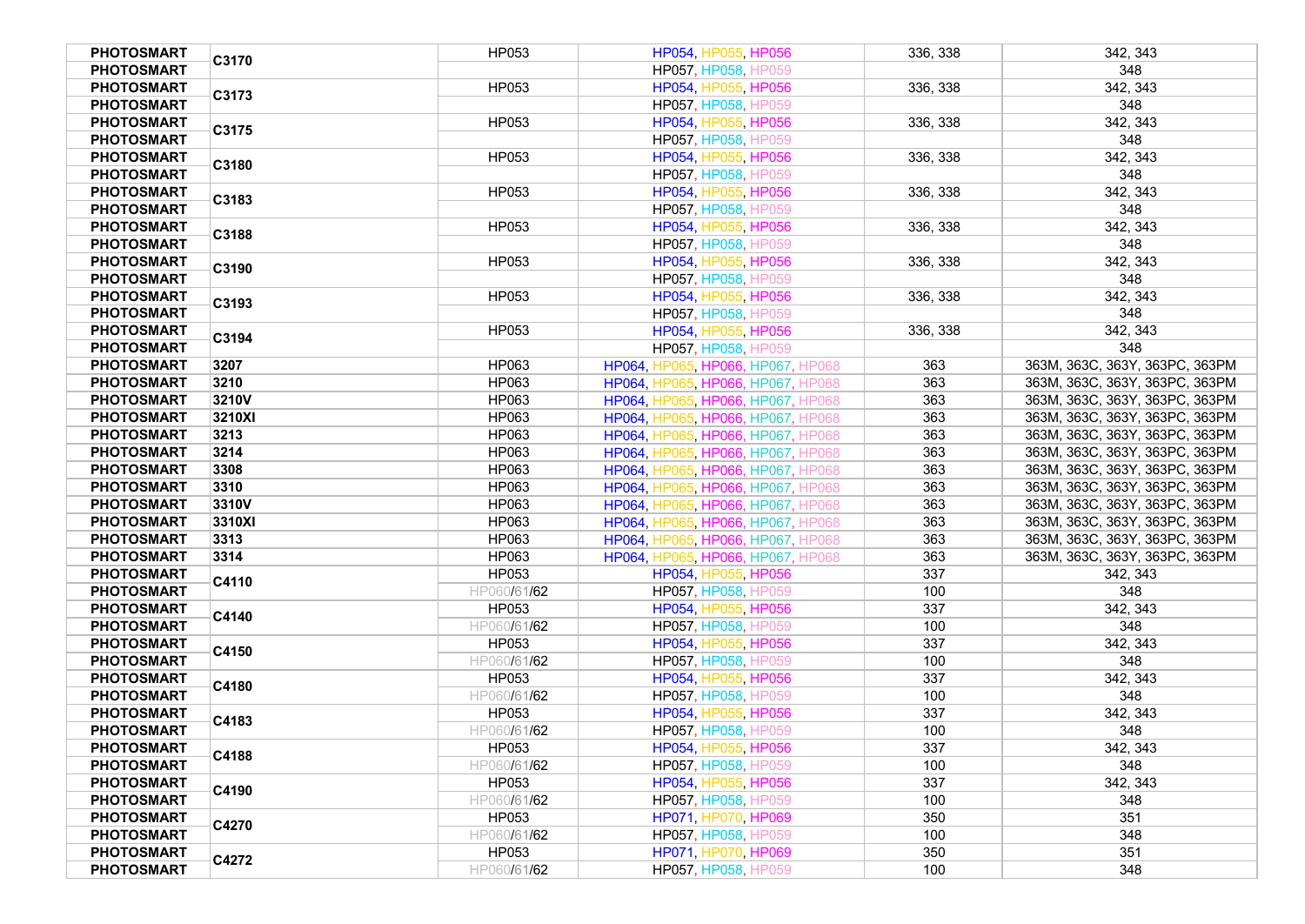| <b>PHOTOSMART</b> | C4280        | HP053       | HP071, HP070, HP069               | 350      | 351                            |
|-------------------|--------------|-------------|-----------------------------------|----------|--------------------------------|
| <b>PHOTOSMART</b> |              | HP060/61/62 | HP057, HP058, HP059               | 100      | 348                            |
| <b>PHOTOSMART</b> | C4340        | HP053       | HP071, HP070, HP069               | 350      | 351                            |
| <b>PHOTOSMART</b> |              |             | HP057, HP058, HP059               |          | 348                            |
| <b>PHOTOSMART</b> | C4380        | HP053       | HP071, HP070, HP069               | 350      | 351                            |
| <b>PHOTOSMART</b> |              | HP060/61/62 | HP057, HP058, HP059               | 100      | 348                            |
| <b>PHOTOSMART</b> |              | HP053       | HP071, HP070, HP069               | 350      | 351                            |
| <b>PHOTOSMART</b> | C4385        | HP060/61/62 | HP057, HP058, HP059               | 100      | 348                            |
| <b>PHOTOSMART</b> |              | HP053       | HP071, HP070, HP069               | 350      | 351                            |
| <b>PHOTOSMART</b> | C4390        | HP060/61/62 | HP057, HP058, HP059               | 100      | 348                            |
| <b>PHOTOSMART</b> |              | HP053       | HP071, HP070, HP069               | 350      | 351                            |
| <b>PHOTOSMART</b> | C4472        | HP060/61/62 | HP057, HP058, HP059               | 100      | 348                            |
| <b>PHOTOSMART</b> |              | HP053       | HP071, HP070, HP069               | 350      | 351                            |
| <b>PHOTOSMART</b> | C4480        | HP060/61/62 | HP057, HP058, HP059               | 100      | 348                            |
| <b>PHOTOSMART</b> |              | HP053       | HP071, HP070, HP069               | 350      | 351                            |
| <b>PHOTOSMART</b> | C4485        | HP060/61/62 | HP057, HP058, HP059               | 100      | 348                            |
| <b>PHOTOSMART</b> |              | HP053       | HP071, HP070, HP069               | 350      | 351                            |
| <b>PHOTOSMART</b> | C4580        |             |                                   | 100      | 348                            |
|                   |              | HP060/61/62 | HP057, HP058, HP059               |          | 351                            |
| <b>PHOTOSMART</b> | C4585        | HP053       | HP071, HP070, HP069               | 350      |                                |
| <b>PHOTOSMART</b> |              | HP060/61/62 | HP057, HP058, HP059               | 100      | 348                            |
| <b>PHOTOSMART</b> | C4599        | HP053       | HP071, HP070, HP069               | 350      | 351                            |
| <b>PHOTOSMART</b> |              | HP060/61/62 | HP057, HP058, HP059               | 100      | 348                            |
| <b>PHOTOSMART</b> | D5060        | HP053       | HP054, HP055, HP056               | 337      | 342, 343                       |
| <b>PHOTOSMART</b> |              | HP060/61/62 | HP057, HP058, HP059               | 100      | 348                            |
| <b>PHOTOSMART</b> | D5063        | HP053       | HP054, HP055, HP056               | 337      | 342, 343                       |
| <b>PHOTOSMART</b> |              | HP060/61/62 | HP057, HP058, HP059               | 100      | 348                            |
| <b>PHOTOSMART</b> | D5065        | HP053       | HP054, HP055, HP056               | 337      | 342, 343                       |
| <b>PHOTOSMART</b> |              | HP060/61/62 | HP057, HP058, HP059               | 100      | 348                            |
| <b>PHOTOSMART</b> | D5069        | HP053       | HP054, HP055, HP056               | 337      | 342, 343                       |
| <b>PHOTOSMART</b> |              | HP060/61/62 | HP057, HP058, HP059               | 100      | 348                            |
| <b>PHOTOSMART</b> | C5140        | HP063       | HP064, HP065, HP066, HP067, HP068 | 363      | 363M, 363C, 363Y, 363PC, 363PM |
| <b>PHOTOSMART</b> | D5145        | HP053       | HP054, HP055, HP056               | 337      | 342, 343                       |
| <b>PHOTOSMART</b> |              | HP060/61/62 | HP057, HP058, HP059               | 100      | 348                            |
| <b>PHOTOSMART</b> | C5150        | HP063       | HP064, HP065, HP066, HP067, HP068 | 363      | 363M, 363C, 363Y, 363PC, 363PM |
| <b>PHOTOSMART</b> | D5155        | HP053       | HP054, HP055, HP056               | 337      | 342, 343                       |
| <b>PHOTOSMART</b> |              | HP060/61/62 | HP057, HP058, HP059               | 100      | 348                            |
| <b>PHOTOSMART</b> | D5156        | HP053       | HP054, HP055, HP056               | 337      | 342, 343                       |
| <b>PHOTOSMART</b> |              | HP060/61/62 | HP057, HP058, HP059               | 100      | 348                            |
| <b>PHOTOSMART</b> | 5160         | HP053       | HP054, HP055, HP056               | 337, 339 | 343, 344                       |
| <b>PHOTOSMART</b> |              | HP060/61/62 | HP057, HP058, HP059               | 100      | 348                            |
| <b>PHOTOSMART</b> |              | HP053       | HP054, HP055, HP056               | 337, 339 | 343, 344                       |
| <b>PHOTOSMART</b> | <b>D5160</b> | HP060/61/62 | HP057, HP058, HP059               | 100      | 348                            |
| <b>PHOTOSMART</b> |              | HP053       | HP054, HP055, HP056               | 337, 339 | 343, 344                       |
| <b>PHOTOSMART</b> | D5168        | HP060/61/62 | HP057, HP058, HP059               | 100      | 348                            |
| <b>PHOTOSMART</b> | C5180        | HP063       | HP064, HP065, HP066, HP067, HP068 | 363      | 363M, 363C, 363Y, 363PC, 363PM |
| <b>PHOTOSMART</b> | C5185        | HP063       | HP064, HP065, HP066, HP067, HP068 | 363      | 363M, 363C, 363Y, 363PC, 363PM |
| <b>PHOTOSMART</b> | C5188        | HP063       | HP064, HP065, HP066, HP067, HP068 | 363      | 363M, 363C, 363Y, 363PC, 363PM |
| <b>PHOTOSMART</b> |              | HP053       | HP071, HP070, HP069               | 350      | 351                            |
|                   | <b>C5280</b> |             |                                   |          |                                |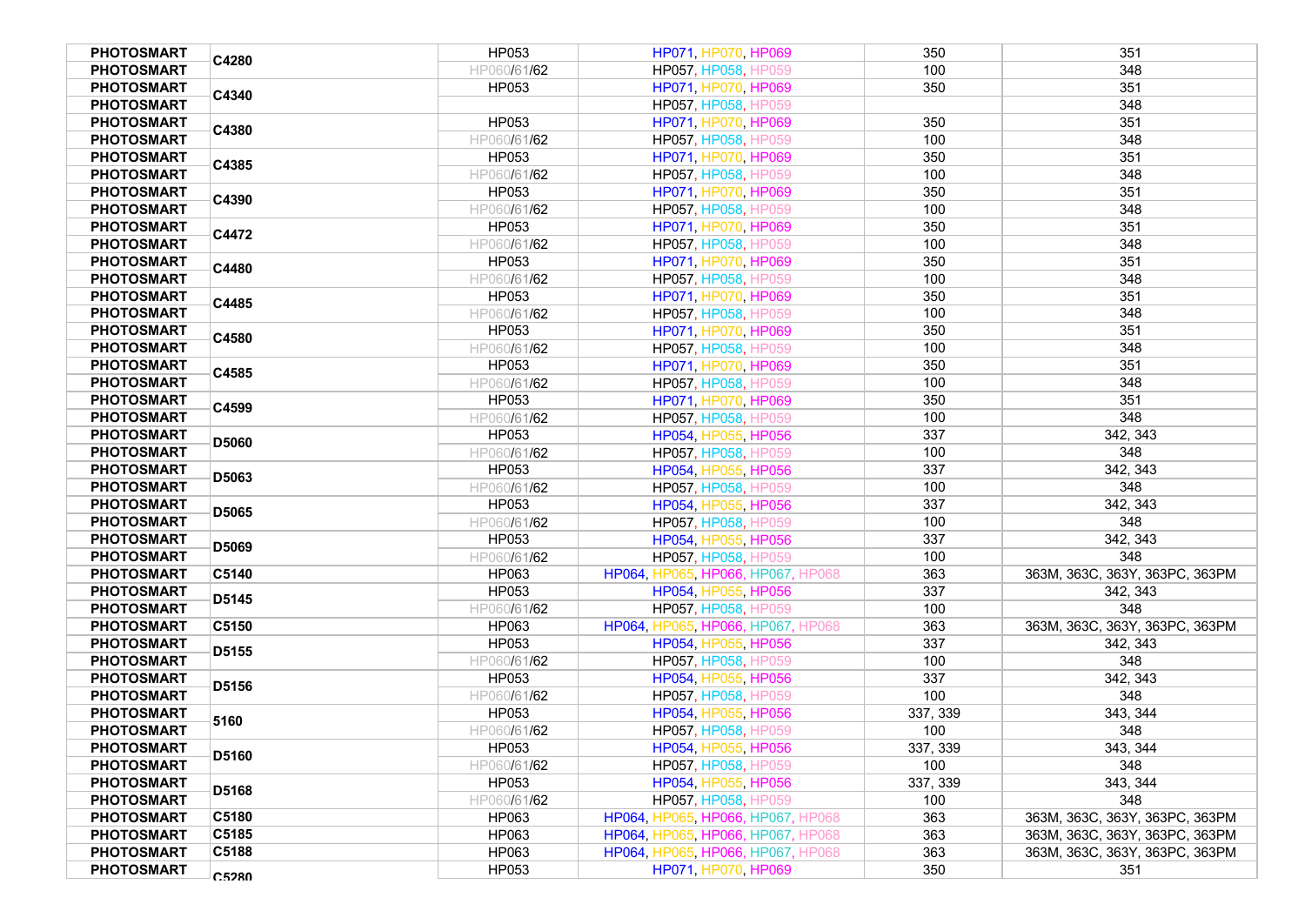| <b>PHOTOSMART</b> | UUAUU        | HP060/61/62  | HP057, HP058, HP059                      | 100    | 348                            |
|-------------------|--------------|--------------|------------------------------------------|--------|--------------------------------|
| <b>PHOTOSMART</b> |              | <b>HP072</b> | HP073, HP074, HP075                      | 364BK  | 364M, 364C, 364Y               |
| <b>PHOTOSMART</b> | C5324        | <b>HP076</b> |                                          | 364PBK |                                |
| <b>PHOTOSMART</b> |              | HP053        | HP071, HP070, HP069                      | 350    | 351                            |
| <b>PHOTOSMART</b> | D5360        | HP060/61/62  | HP057, HP058, HP059                      | 100    | 348                            |
| <b>PHOTOSMART</b> |              | HP053        | HP071, HP070, HP069                      | 350    | 351                            |
| <b>PHOTOSMART</b> | D5363        | HP060/61/62  | HP057, HP058, HP059                      | 100    | 348                            |
| <b>PHOTOSMART</b> |              | HP072        | HP073, HP074, HP075                      | 364BK  | 364M, 364C, 364Y               |
| <b>PHOTOSMART</b> | C5380        | <b>HP076</b> |                                          | 364PBK |                                |
| <b>PHOTOSMART</b> |              | <b>HP072</b> | HP073, HP074, HP075                      | 364BK  | 364M, 364C, 364Y               |
| <b>PHOTOSMART</b> | D5460        | <b>HP076</b> |                                          | 364PBK |                                |
| <b>PHOTOSMART</b> | C6150        | HP063        | HP064, HP065, HP066, HP067, HP068        | 363    | 363M, 363C, 363Y, 363PC, 363PM |
| <b>PHOTOSMART</b> | C6154        | HP063        | HP064, HP065, HP066, HP067, HP068        | 363    | 363M, 363C, 363Y, 363PC, 363PM |
| <b>PHOTOSMART</b> | D6160        | HP063        | HP064, HP065, HP066, HP067, HP068        | 363    | 363M, 363C, 363Y, 363PC, 363PM |
| <b>PHOTOSMART</b> | D6163        | HP063        | HP064, HP065, HP066, HP067, HP068        | 363    | 363M, 363C, 363Y, 363PC, 363PM |
| <b>PHOTOSMART</b> | <b>D6168</b> | HP063        | HP064, HP065, HP066, HP067, HP068        | 363    | 363M, 363C, 363Y, 363PC, 363PM |
| <b>PHOTOSMART</b> | C6170        | HP063        | HP064, HP065, HP066, HP067, HP068        | 363    | 363M, 363C, 363Y, 363PC, 363PM |
| <b>PHOTOSMART</b> | C6175        | HP063        | HP064, HP065, HP066, HP067, HP068        | 363    | 363M, 363C, 363Y, 363PC, 363PM |
| <b>PHOTOSMART</b> | C6180        | HP063        | HP064, HP065, HP066, HP067, HP068        | 363    | 363M, 363C, 363Y, 363PC, 363PM |
| <b>PHOTOSMART</b> | C6183        | HP063        | HP064, HP065, HP066, HP067, HP068        | 363    | 363M, 363C, 363Y, 363PC, 363PM |
| <b>PHOTOSMART</b> | C6185        | HP063        | HP064, HP065, HP066, HP067, HP068        | 363    | 363M, 363C, 363Y, 363PC, 363PM |
| <b>PHOTOSMART</b> | C6188        | HP063        | HP064, HP065, HP066, HP067, HP068        | 363    | 363M, 363C, 363Y, 363PC, 363PM |
| <b>PHOTOSMART</b> | C6190        | HP063        | HP064, HP065, HP066, HP067, HP068        | 363    | 363M, 363C, 363Y, 363PC, 363PM |
| <b>PHOTOSMART</b> | C6270        | HP063        | HP064, HP065, HP066, HP067, HP068        | 363    | 363M, 363C, 363Y, 363PC, 363PM |
| <b>PHOTOSMART</b> | C6280        | HP063        | HP064, HP065, HP066, HP067, HP068        | 363    | 363M, 363C, 363Y, 363PC, 363PM |
| <b>PHOTOSMART</b> | C6288        | HP063        | HP064, HP065, HP066, HP067, HP068        | 363    | 363M, 363C, 363Y, 363PC, 363PM |
| <b>PHOTOSMART</b> | C6285        | HP063        | HP064, HP065, HP066, HP067, HP068        | 363    | 363M, 363C, 363Y, 363PC, 363PM |
| <b>PHOTOSMART</b> |              | <b>HP072</b> | HP073, HP074, HP075                      | 364BK  | 364M, 364C, 364Y               |
| <b>PHOTOSMART</b> | C6324        | <b>HP076</b> |                                          | 364PBK |                                |
| <b>PHOTOSMART</b> |              | <b>HP072</b> | HP073, HP074, HP075                      | 364BK  | 364M, 364C, 364Y               |
| <b>PHOTOSMART</b> | C6380        | <b>HP076</b> |                                          | 364PBK |                                |
| <b>PHOTOSMART</b> | D7145        | HP063        | HP064, HP065, HP066, HP067, HP068        | 363    | 363M, 363C, 363Y, 363PC, 363PM |
| <b>PHOTOSMART</b> |              | HP052        | HP042, HP043, HP044                      | 56     | 57                             |
| <b>PHOTOSMART</b> | 7150         |              | HP006, HP007, HP009                      |        | 58                             |
| <b>PHOTOSMART</b> | C7150        | HP063        | HP064, HP065, HP066, HP067, HP068        | 363    | 363M, 363C, 363Y, 363PC, 363PM |
| <b>PHOTOSMART</b> | D7155        | HP063        | HP064, HP065, HP066, HP067, HP068        | 363    | 363M, 363C, 363Y, 363PC, 363PM |
| <b>PHOTOSMART</b> | D7160        | HP063        | HP064, HP065, HP066, HP067, HP068        | 363    | 363M, 363C, 363Y, 363PC, 363PM |
| <b>PHOTOSMART</b> | D7168        | HP063        | HP064, HP065, HP066, HP067, HP068        | 363    | 363M, 363C, 363Y, 363PC, 363PM |
| <b>PHOTOSMART</b> | C7170        | HP063        | HP064, HP065, HP066, HP067, HP068        | 363    | 363M, 363C, 363Y, 363PC, 363PM |
| <b>PHOTOSMART</b> | C7175        | HP063        | HP064, HP065, HP066, HP067, HP068        | 363    | 363M, 363C, 363Y, 363PC, 363PM |
| <b>PHOTOSMART</b> | C7177        | HP063        | HP064, HP065, HP066, HP067, HP068        | 363    | 363M, 363C, 363Y, 363PC, 363PM |
| <b>PHOTOSMART</b> | C7180        | HP063        | HP064, HP065, HP066, HP067, HP068        | 363    | 363M, 363C, 363Y, 363PC, 363PM |
| <b>PHOTOSMART</b> | C7183        | HP063        | <b>HP064, HP065, HP066, HP067, HP068</b> | 363    | 363M, 363C, 363Y, 363PC, 363PM |
| <b>PHOTOSMART</b> | C7186        | HP063        | HP064, HP065, HP066, HP067, HP068        | 363    | 363M, 363C, 363Y, 363PC, 363PM |
| <b>PHOTOSMART</b> | C7188        | HP063        | HP064, HP065, HP066, HP067, HP068        | 363    | 363M, 363C, 363Y, 363PC, 363PM |
| <b>PHOTOSMART</b> | C7190        | HP063        | HP064, HP065, HP066, HP067, HP068        | 363    | 363M, 363C, 363Y, 363PC, 363PM |
| <b>PHOTOSMART</b> | C7250        | HP063        | HP064, HP065, HP066, HP067, HP068        | 363    | 363M, 363C, 363Y, 363PC, 363PM |
| <b>PHOTOSMART</b> | D7260        | HP063        | HP064, HP065, HP066, HP067, HP068        | 363    | 363M, 363C, 363Y, 363PC, 363PM |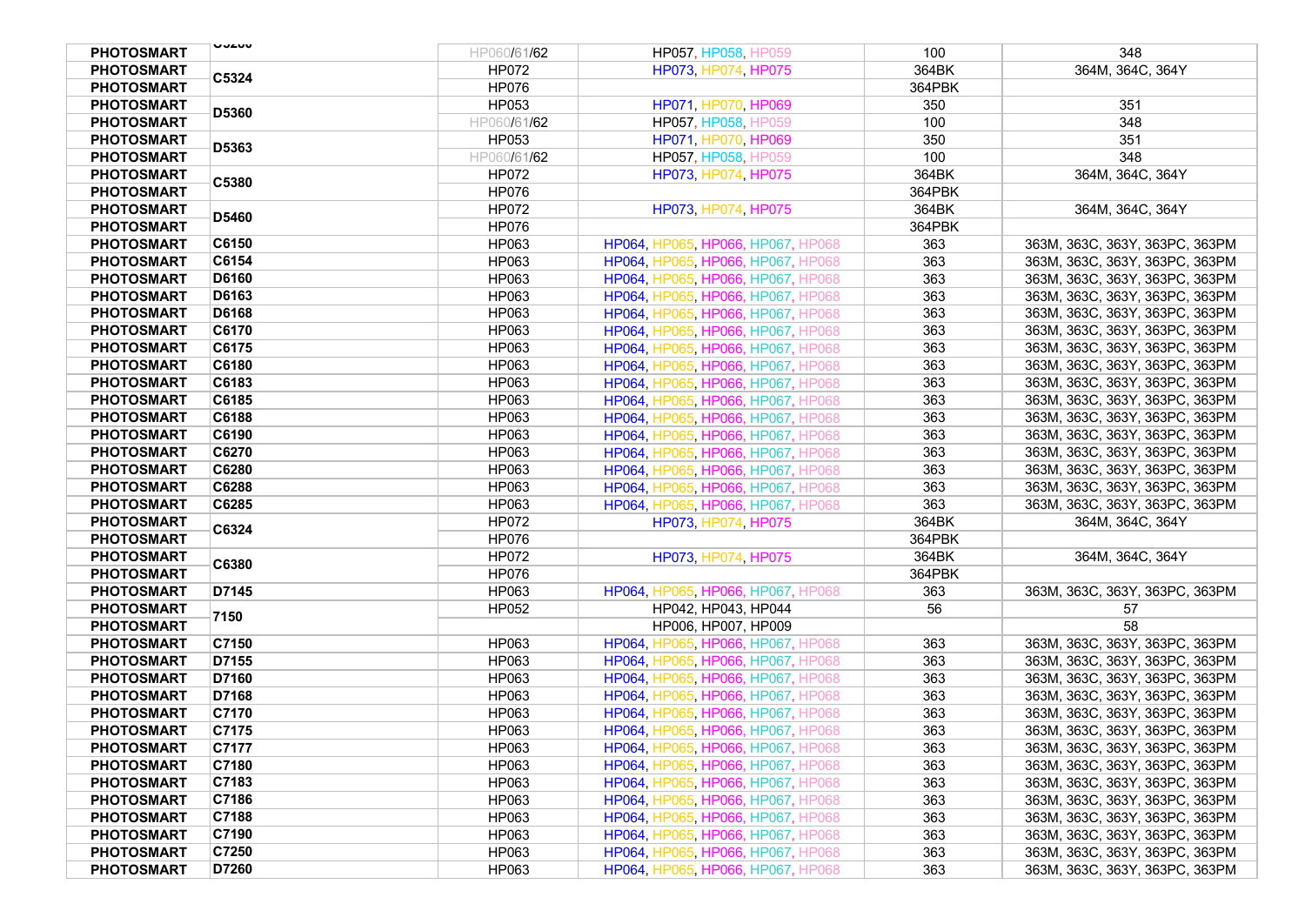| <b>PHOTOSMART</b>                      | 7260    | HP052        | HP042, HP043, HP044                        | 56     | 57                             |
|----------------------------------------|---------|--------------|--------------------------------------------|--------|--------------------------------|
| <b>PHOTOSMART</b>                      |         |              | HP006, HP007, HP009                        |        | 58                             |
| <b>PHOTOSMART</b>                      | 7260V   | HP052        | HP042, HP043, HP044                        | 56, 27 | 57, 28                         |
| <b>PHOTOSMART</b>                      |         |              | HP006, HP007, HP009                        |        | 58                             |
| <b>PHOTOSMART</b>                      | 7260W   | HP052        | HP042, HP043, HP044                        | 56, 27 | 57, 28                         |
| <b>PHOTOSMART</b>                      |         |              | HP006, HP007, HP009                        |        | 58                             |
| <b>PHOTOSMART</b>                      | C7275   | HP063        | HP064, HP065, HP066, HP067, HP068          | 363    | 363M, 363C, 363Y, 363PC, 363PM |
| <b>PHOTOSMART</b>                      | C7280   | HP063        | HP064, HP065, HP066, HP067, HP068          | 363    | 363M, 363C, 363Y, 363PC, 363PM |
| <b>PHOTOSMART</b>                      | C7283   | HP063        | HP064, HP065, HP066, HP067, HP068          | 363    | 363M, 363C, 363Y, 363PC, 363PM |
| <b>PHOTOSMART</b>                      | C7288   | HP063        | HP064, HP065, HP066, HP067, HP068          | 363    | 363M, 363C, 363Y, 363PC, 363PM |
| <b>PHOTOSMART</b>                      | 7345    | HP052        | HP042, HP043, HP044                        | 56     | 57                             |
| <b>PHOTOSMART</b>                      |         |              | HP006, HP007, HP009                        |        | 58                             |
| <b>PHOTOSMART</b>                      | D7345   | HP063        | HP064, HP065, HP066, HP067, HP068          | 363    | 363M, 363C, 363Y, 363PC, 363PM |
| <b>PHOTOSMART</b>                      | 7350    | HP052        | HP042, HP043, HP044                        | 56, 27 | 57, 28                         |
| <b>PHOTOSMART</b>                      |         |              | HP006, HP007, HP009                        |        | 58                             |
| <b>PHOTOSMART</b>                      | 7350V   | HP052        | HP042, HP043, HP044                        | 56, 27 | 57, 28                         |
| <b>PHOTOSMART</b>                      |         |              | HP006, HP007, HP009                        |        | 58                             |
| <b>PHOTOSMART</b>                      | D7355   | HP063        | HP064, HP065, HP066, HP067, HP068          | 363    | 363M, 363C, 363Y, 363PC, 363PM |
| <b>PHOTOSMART</b>                      | D7360   | HP063        | HP064, HP065, HP066, HP067, HP068          | 363    | 363M, 363C, 363Y, 363PC, 363PM |
| <b>PHOTOSMART</b>                      | D7368   | HP063        | HP064, HP065, HP066, HP067, HP068          | 363    | 363M, 363C, 363Y, 363PC, 363PM |
| <b>PHOTOSMART</b>                      | 7450    | HP052        | HP042, HP043, HP044                        | 56     | 57                             |
| <b>PHOTOSMART</b>                      |         |              | HP006, HP007, HP009                        |        | 58                             |
| <b>PHOTOSMART</b>                      | 7459    | HP052        | HP042, HP043, HP044                        | 56, 27 | 57, 28                         |
| <b>PHOTOSMART</b>                      |         |              | HP006, HP007, HP009                        |        | 58                             |
| <b>PHOTOSMART</b>                      | D7460   | HP063        | HP064, HP065, HP066, HP067, HP068          | 363    | 363M, 363C, 363Y, 363PC, 363PM |
| <b>PHOTOSMART</b>                      | 7550    | HP052        | HP042, HP043, HP044                        | 56, 27 | 57, 28<br>58                   |
| <b>PHOTOSMART</b>                      |         |              | HP006, HP007, HP009                        |        |                                |
| <b>PHOTOSMART</b><br><b>PHOTOSMART</b> | 7550V   | HP052        | HP042, HP043, HP044<br>HP006, HP007, HP009 | 56, 27 | 57, 28<br>58                   |
| <b>PHOTOSMART</b>                      |         | HP052        | HP042, HP043, HP044                        | 56, 27 | 57, 28                         |
| <b>PHOTOSMART</b>                      | 7550W   |              | HP006, HP007, HP009                        |        | 58                             |
| <b>PHOTOSMART</b>                      |         | <b>HP052</b> | HP042, HP043, HP044                        | 56     | 57                             |
| <b>PHOTOSMART</b>                      | 7600    |              | HP006, HP007, HP009                        |        | 58                             |
| <b>PHOTOSMART</b>                      |         | <b>HP052</b> | HP042, HP043, HP044                        | 56, 27 | 57, 28                         |
| <b>PHOTOSMART</b>                      | 7655    |              | HP006, HP007, HP009                        |        | 58                             |
| <b>PHOTOSMART</b>                      |         | HP052        | HP042, HP043, HP044                        | 56, 27 | 57, 28                         |
| <b>PHOTOSMART</b>                      | 7660    |              | HP006, HP007, HP009                        |        | 58                             |
| <b>PHOTOSMART</b>                      |         | HP052        | HP042, HP043, HP044                        | 56, 27 | 57, 28                         |
| <b>PHOTOSMART</b>                      | 7660V   |              | HP006, HP007, HP009                        |        | 58                             |
| <b>PHOTOSMART</b>                      |         | HP052        | HP042, HP043, HP044                        | 56, 27 | 57, 28                         |
| <b>PHOTOSMART</b>                      | 7660W   |              | HP006, HP007, HP009                        |        | 58                             |
| <b>PHOTOSMART</b>                      |         | <b>HP052</b> | HP042, HP043, HP044                        | 56, 27 | 57, 28                         |
| <b>PHOTOSMART</b>                      | 7665    |              | HP006. HP007. HP009                        |        | 58                             |
| <b>PHOTOSMART</b>                      |         | HP052        | HP042, HP043, HP044                        | 56     | 57                             |
| <b>PHOTOSMART</b>                      | 7690 GP | HP060/61/62  | HP006, HP007, HP009                        | 59     | 58                             |
| <b>PHOTOSMART</b>                      |         | HP052        | HP042. HP043. HP044                        | 56     | 57                             |
| <b>PHOTOSMART</b>                      | 7700    | HP060/61/62  | HP006, HP007, HP009                        | 59     | 58                             |
| <b>PHOTOSMART</b>                      | 7755    | HP052        | HP042, HP043, HP044                        | 56     | 57                             |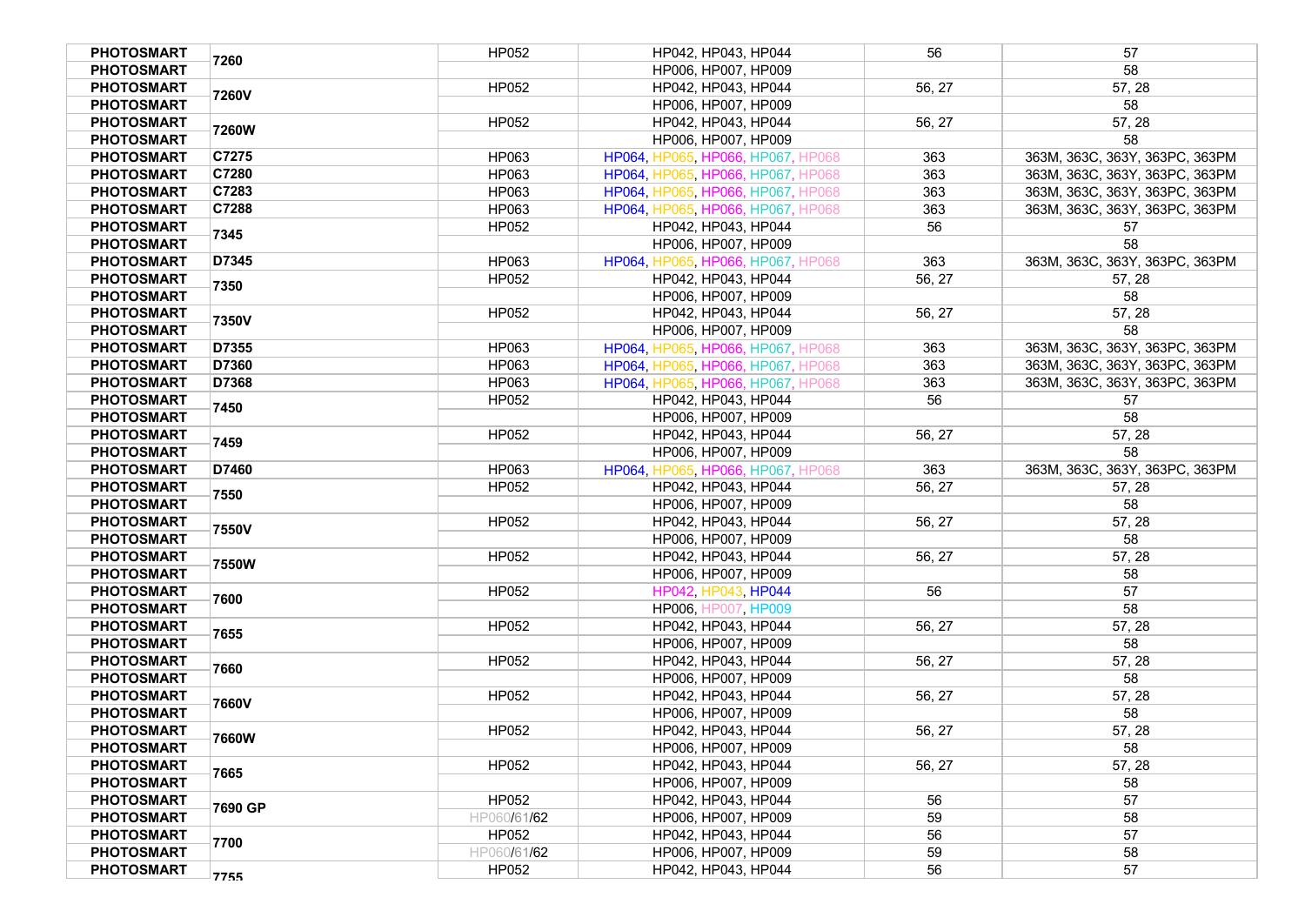| <b>PHOTOSMART</b> | 1130                        | HP060/61/62  | HP006, HP007, HP009        | 59            | 58       |
|-------------------|-----------------------------|--------------|----------------------------|---------------|----------|
| <b>PHOTOSMART</b> | 7760                        | HP052        | HP042, HP043, HP044        | 56, 27        | 57, 28   |
| <b>PHOTOSMART</b> |                             | HP060/61/62  | HP006, HP007, HP009        | 59            | 58       |
| <b>PHOTOSMART</b> |                             | HP052        | HP042, HP043, HP044        | 56, 27        | 57, 28   |
| <b>PHOTOSMART</b> | 7760V                       | HP060/61/62  | HP006, HP007, HP009        | 59            | 58       |
| <b>PHOTOSMART</b> |                             | HP052        | HP042, HP043, HP044        | 56, 27        | 57, 28   |
| <b>PHOTOSMART</b> | 7760W                       | HP060/61/62  | HP006, HP007, HP009        | 59            | 58       |
| <b>PHOTOSMART</b> |                             | HP052        | HP042, HP043, HP044        | 56            | 57       |
| <b>PHOTOSMART</b> | 7762                        | HP060/61/62  | HP006, HP007, HP009        | 59            | 58       |
| <b>PHOTOSMART</b> |                             | HP052        | HP042, HP043, HP044        | 56            | 57       |
| <b>PHOTOSMART</b> | 7762W                       | HP060/61/62  | HP006, HP007, HP009        | 59            | 58       |
| <b>PHOTOSMART</b> |                             | HP053        | HP054, HP055, HP056        | 338, 339      | 342, 343 |
| <b>PHOTOSMART</b> | 7830                        | HP060/61/62  | HP057, HP058, HP059        | 100           | 348      |
| <b>PHOTOSMART</b> |                             | HP053        | HP054, HP055, HP056        | 338, 339      | 342, 343 |
| <b>PHOTOSMART</b> | 7838                        | HP060/61/62  | HP057, HP058, HP059        | 100           | 348      |
| <b>PHOTOSMART</b> |                             | HP053        | HP054, HP055, HP056        | 338, 339      | 342, 343 |
| <b>PHOTOSMART</b> | 7850                        | HP060/61/62  | HP057, HP058, HP059        | 100           | 348      |
| <b>PHOTOSMART</b> |                             | HP053        | HP054, HP055, HP056        | 338, 339      | 342, 343 |
| <b>PHOTOSMART</b> | 7850V                       | HP060/61/62  | HP057, HP058, HP059        | 100           | 348      |
| <b>PHOTOSMART</b> |                             | HP053        | HP054, HP055, HP056        | 338, 339      | 342, 343 |
| <b>PHOTOSMART</b> | 7850XI                      | HP060/61/62  | HP057, HP058, HP059        | 100           | 348      |
| <b>PHOTOSMART</b> |                             | HP052        | HP042, HP043, HP044        | 56, 27        | 57, 28   |
| <b>PHOTOSMART</b> | 7900                        |              | HP006, HP007, HP009        |               | 58       |
| <b>PHOTOSMART</b> |                             | HP052        | HP042, HP043, HP044        | 56, 27        | 57, 28   |
| <b>PHOTOSMART</b> | 7960V                       |              | HP006, HP007, HP009        |               | 58       |
| <b>PHOTOSMART</b> | 7960W                       | HP052        | HP042, HP043, HP044        | 56, 27        | 57, 28   |
| <b>PHOTOSMART</b> |                             |              | HP006, HP007, HP009        |               | 58       |
| <b>PHOTOSMART</b> | 7960 PHOTOSMART             | <b>HP052</b> | HP042, HP043, HP044        | 56            | 57       |
| <b>PHOTOSMART</b> |                             |              | HP006, HP007, HP009        |               | 58       |
| <b>PHOTOSMART</b> | <b>7960 GP PHOTOPRINTER</b> | <b>HP052</b> | HP042, HP043, HP044        | 56            | 57       |
| <b>PHOTOSMART</b> |                             |              | HP006, HP007, HP009        |               | 58       |
| <b>PHOTOSMART</b> | 8030                        | HP053        | HP054, HP055, HP056        | 337, 339      | 343, 344 |
| <b>PHOTOSMART</b> |                             | HP060/61/62  | HP057, HP058, HP059        | 100           | 348      |
| <b>PHOTOSMART</b> | 8038                        | HP053        | HP054, HP055, HP056        | 337, 339      | 343, 344 |
| <b>PHOTOSMART</b> |                             | HP060/61/62  | HP057, HP058, HP059        | 100           | 348      |
| <b>PHOTOSMART</b> | 8049                        | HP053        | HP054, HP055, HP056        | 337, 339      | 343, 344 |
| <b>PHOTOSMART</b> |                             | HP060/61/62  | HP057, HP058, HP059        | 100           | 348      |
| <b>PHOTOSMART</b> | 8050                        | HP053        | HP054, HP055, HP056        | 337, 338, 339 | 343, 344 |
| <b>PHOTOSMART</b> |                             | HP060/61/62  | HP057, HP058, HP059        | 100           | 348      |
| <b>PHOTOSMART</b> | 8050V                       | HP053        | HP054, HP055, HP056        | 337, 338, 339 | 343, 344 |
| <b>PHOTOSMART</b> |                             | HP060/61/62  | HP057, HP058, HP059        | 100           | 348      |
| <b>PHOTOSMART</b> | 8050XI                      | HP053        | HP054, HP055, HP056        | 337, 338, 339 | 343, 344 |
| <b>PHOTOSMART</b> |                             | HP060/61/62  | <b>HP057, HP058, HP059</b> | 100           | 348      |
| <b>PHOTOSMART</b> | 8053                        | HP053        | HP054, HP055, HP056        | 337, 338, 339 | 343, 344 |
| <b>PHOTOSMART</b> |                             | HP060/61/62  | HP057, HP058, HP059        | 100           | 348      |
| <b>PHOTOSMART</b> | 8150                        | HP053        | HP054, HP055, HP056        | 338, 339      | 343, 344 |
| <b>PHOTOSMART</b> |                             | HP060/61/62  | HP057, HP058, HP059        | 100           | 348      |
| <b>PHOTOSMART</b> | 8150V                       | HP053        | HP054, HP055, HP056        | 338, 339      | 343, 344 |
|                   |                             |              |                            |               |          |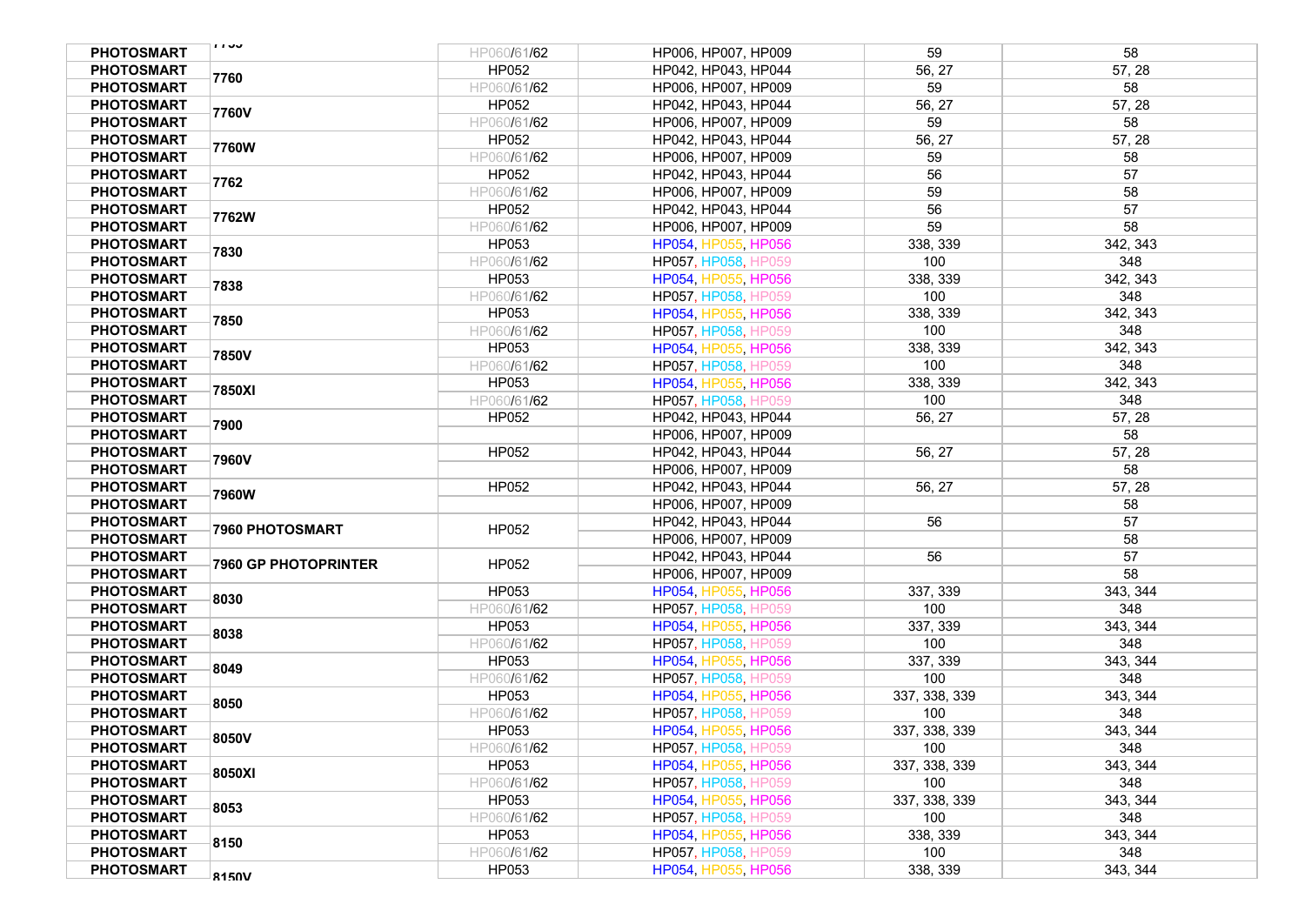| <b>PHOTOSMART</b> | <b>UIJUV</b>       | HP060/61/62  | HP057, HP058, HP059               | 100      | 348                            |
|-------------------|--------------------|--------------|-----------------------------------|----------|--------------------------------|
| <b>PHOTOSMART</b> | 8150XI             | HP053        | HP054, HP055, HP056               | 338, 339 | 343, 344                       |
| <b>PHOTOSMART</b> |                    | HP060/61/62  | HP057, HP058, HP059               | 100      | 348                            |
| <b>PHOTOSMART</b> | 8180               | HP063        | HP064, HP065, HP066, HP067, HP068 | 363      | 363M, 363C, 363Y, 363PC, 363PM |
| <b>PHOTOSMART</b> | 8250               | HP063        | HP064, HP065, HP066, HP067, HP068 | 363      | 363M, 363C, 363Y, 363PC, 363PM |
| <b>PHOTOSMART</b> | 8350PRO            | HP053        | HP054, HP055, HP056               | 338, 339 | 343, 344                       |
| <b>PHOTOSMART</b> |                    | HP060/61/62  | HP057, HP058, HP059               | 100      | 348                            |
| <b>PHOTOSMART</b> | 8450               | HP053        | HP054, HP055, HP056               | 338, 339 | 343, 344                       |
| <b>PHOTOSMART</b> |                    | HP060/61/62  | HP057, HP058, HP059               | 100      | 348                            |
| <b>PHOTOSMART</b> | 8450V              | HP053        | HP054, HP055, HP056               | 338, 339 | 343, 344                       |
| <b>PHOTOSMART</b> |                    | HP060/61/62  | <b>HP057, HP058, HP059</b>        | 100      | 348                            |
| <b>PHOTOSMART</b> | 8450GP             | HP053        | HP054, HP055, HP056               | 338, 339 | 343, 344                       |
| <b>PHOTOSMART</b> |                    | HP060/61/62  | <b>HP057, HP058, HP059</b>        | 100      | 348                            |
| <b>PHOTOSMART</b> | 8450XI             | HP053        | HP054, HP055, HP056               | 338, 339 | 343, 344                       |
| <b>PHOTOSMART</b> |                    | HP060/61/62  | HP057, HP058, HP059               | 100      | 348                            |
| <b>PHOTOSMART</b> | <b>PRO B8550</b>   | <b>HP072</b> | HP073, HP074, HP075               | 364BK    | 364M, 364C, 364Y               |
| <b>PHOTOSMART</b> |                    | <b>HP076</b> |                                   | 364PBK   |                                |
| <b>PHOTOSMART</b> |                    | HP053        | HP054, HP055, HP056               | 338, 339 | 343, 344                       |
| <b>PHOTOSMART</b> | 8750               | HP060/61/62  | <b>HP057, HP058, HP059</b>        | 100      | 348                            |
| <b>PHOTOSMART</b> |                    | HP060/61/62  | <b>CHIEDERE</b>                   | 102      | 101                            |
| <b>PHOTOSMART</b> |                    | HP053        | HP054, HP055, HP056               | 338, 339 | 343, 344                       |
| <b>PHOTOSMART</b> | 8750GP             | HP060/61/62  | HP057, HP058, HP059               | 100      | 348                            |
| <b>PHOTOSMART</b> |                    | HP060/61/62  | <b>CHIEDERE</b>                   | 102      | 101                            |
| <b>PHOTOSMART</b> | 8850               | HP063        | HP064, HP065, HP066, HP067, HP068 | 38       | 38C, 38Y, 38M, 38PC, 38PM      |
| <b>PHOTOSMART</b> |                    | HP060/57     |                                   |          | 38GR, 38PBK                    |
| <b>PHOTOSMART</b> | <b>PRO B9180</b>   | HP063        | HP064, HP065, HP066, HP067, HP068 | 38       | 38C, 38Y, 38M, 38PC, 38PM      |
| <b>PHOTOSMART</b> |                    | HP060/57     |                                   |          | 38GR .38PBK                    |
| <b>PHOTOSMART</b> | <b>PRO B9180GP</b> | HP063        | HP064, HP065, HP066, HP067, HP068 | 38       | 38C, 38Y, 38M, 38PC, 38PM      |
| <b>PHOTOSMART</b> |                    | HP060/57     |                                   |          | 38GR .38PBK                    |
| <b>PHOTOSMART</b> | 9680               | <b>HP052</b> | HP042, HP043, HP044               | 56, 27   | 57, 28                         |
| <b>PHOTOSMART</b> |                    |              | HP006, HP007, HP009               |          | 58                             |
| <b>PHOTOSMART</b> | 9680 GP            | HP052        | HP042, HP043, HP044               | 56, 27   | 57, 28                         |
| <b>PHOTOSMART</b> |                    |              | HP006. HP007. HP009               |          | 58                             |

|                  | <b>SERIE OFFICEJET</b> | <b>COD. INK NERO</b> | <b>COD. INK COLORI</b> | <b>COD. CART. NERO</b> | <b>COD. CART. COLORE</b> |
|------------------|------------------------|----------------------|------------------------|------------------------|--------------------------|
|                  |                        |                      |                        |                        |                          |
| <b>OFFICEJET</b> | V30                    | <b>HP008</b>         | HP005, HP025, HP011    | 15, 45                 | 78                       |
| <b>OFFICEJET</b> | V40                    | HP008                | HP005. HP025. HP011    | 15, 45                 | 78                       |
| <b>OFFICEJET</b> | T45                    | <b>HP008</b>         | HP014, HP013, HP019    | 45                     | 23                       |
| <b>OFFICEJET</b> | V45                    | <b>HP008</b>         | HP005, HP025, HP011    | 15, 45                 | 78                       |
| <b>OFFICEJET</b> | <b>R45</b>             | HP008                | HP014, HP013, HP019    | 45                     | 23                       |
| <b>OFFICEJET</b> | G55                    | <b>HP008</b>         | HP005. HP025. HP011    | 45                     | 78                       |
| <b>OFFICEJET</b> | K60                    | <b>HP008</b>         | HP005. HP025. HP011    | 45                     | 78                       |
| <b>OFFICEJET</b> | <b>R65</b>             | <b>HP008</b>         | HP014, HP013, HP019    | 45                     | 23                       |
| <b>OFFICEJET</b> | T65                    | HP008                | HP014, HP013, HP019    | 45                     | 23                       |
| <b>OFFICEJET</b> | K80                    | HP008                | HP005. HP025. HP011    | 45                     | 78                       |
| <b>OFFICEJET</b> | <b>R80</b>             | <b>HP008</b>         | HP014, HP013, HP019    | 45                     | 23                       |
| <b>OFFICEJET</b> | G85                    | HP008                | HP005, HP025, HP011    | 45                     | 78                       |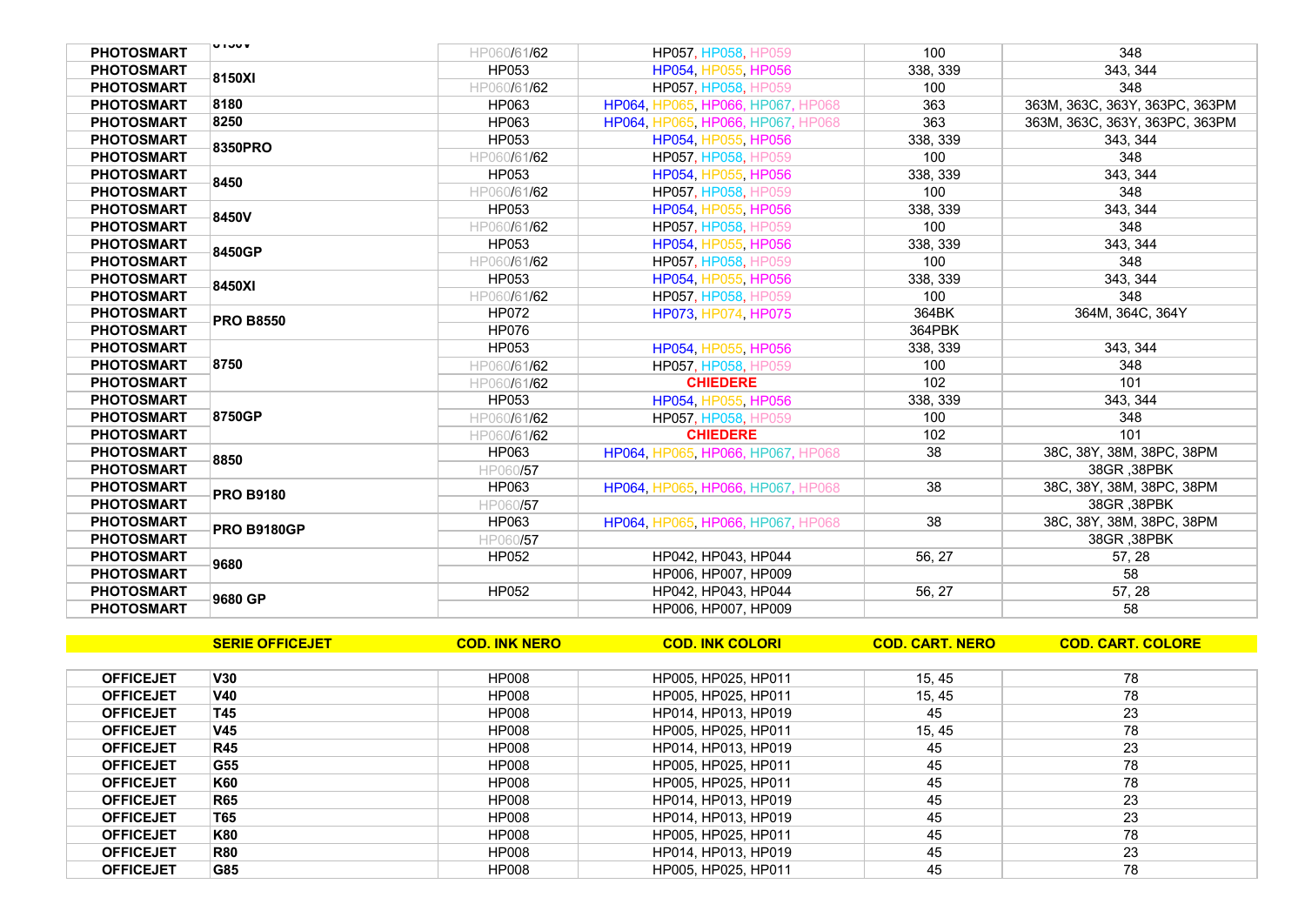| <b>OFFICEJET</b>                     | G95             | <b>HP008</b>          | HP005, HP025, HP011                        | 45       | 78            |
|--------------------------------------|-----------------|-----------------------|--------------------------------------------|----------|---------------|
| <b>OFFICEJET</b>                     | <b>D125XI</b>   | HP053                 | HP029, HP030, HP028                        | 14       | 14            |
| <b>OFFICEJET</b>                     | D135            | <b>HP053</b>          | HP029, HP030, HP028                        | 14       | 14            |
| <b>OFFICEJET</b>                     | <b>D135XI</b>   | HP053                 | HP029, HP030, HP028                        | 14       | 14            |
| <b>OFFICEJET</b>                     | D145            | HP053                 | HP029, HP030, HP028                        | 14       | 14            |
| <b>OFFICEJET</b>                     | <b>D155XI</b>   | HP053                 | HP029, HP030, HP028                        | 14       | 14            |
| <b>OFFICEJET</b>                     | 300             | HP015                 |                                            | 26       |               |
| <b>OFFICEJET</b>                     | 325             | HP015                 |                                            | 26       |               |
| <b>OFFICEJET</b>                     | 330             | HP015                 |                                            | 26       |               |
| <b>OFFICEJET</b>                     | 350             | <b>HP015</b>          |                                            | 26       |               |
| <b>OFFICEJET</b>                     | LX350           | <b>HP015</b>          |                                            | 26       |               |
| <b>OFFICEJET</b>                     | 411 OXI         | HP052                 | HP042, HP043, HP044                        | 56       | 57, 28        |
| <b>OFFICEJET</b>                     | H470            | HP053                 | HP054, HP055, HP056                        | 338      | 344           |
| <b>OFFICEJET</b>                     | <b>H470B</b>    | HP053                 | HP054, HP055, HP056                        | 338      | 344           |
| <b>OFFICEJET</b>                     | H470WBT         | HP053                 | HP054, HP055, HP056                        | 338      | 344           |
| <b>OFFICEJET</b>                     | 500             | <b>HP008</b>          | HP021, HP022, HP023                        | 29       | 49            |
| <b>OFFICEJET</b>                     | 520             | <b>HP008</b>          | HP021, HP022, HP023                        | 29       | 49            |
| <b>OFFICEJET</b>                     | K550            | HP033                 | HP054, HP055, HP056                        | 88       | 88C, 88M, 88Y |
| <b>OFFICEJET</b>                     | <b>K550DTN</b>  | HP033                 | HP054, HP055, HP056                        | 88       | 88C, 88M, 88Y |
| <b>OFFICEJET</b>                     | 570             | <b>HP008</b>          | HP021, HP022, HP023                        | 29       | 49            |
| <b>OFFICEJET</b>                     | 580             | <b>HP008</b>          | HP021, HP022, HP023                        | 29       | 49            |
| <b>OFFICEJET</b>                     | 590             | <b>HP008</b>          | HP021, HP022, HP023                        | 29       | 49            |
| <b>OFFICEJET</b>                     | 600             | <b>HP008</b>          | HP021, HP022, HP023                        | 29       | 49            |
| <b>OFFICEJET</b>                     | 610             | <b>HP008</b>          | HP021, HP022, HP023                        | 29       | 49            |
| <b>OFFICEJET</b>                     | 625             | <b>HP008</b>          | HP021, HP022, HP023                        | 29       | 49            |
| <b>OFFICEJET</b>                     | 630             | <b>HP008</b>          | HP021. HP022. HP023                        | 29       | 49            |
| <b>OFFICEJET</b>                     |                 |                       | HP024, HP026, HP027                        |          | 16            |
| <b>OFFICEJET</b>                     | 635             | <b>HP008</b>          | HP021, HP022, HP023                        | 29       | 49            |
| <b>OFFICEJET</b>                     | 700             | <b>HP008</b>          | HP021, HP022, HP023                        | 29       | 49            |
| <b>OFFICEJET</b>                     |                 |                       | HP024, HP026, HP027                        |          | 16            |
| <b>OFFICEJET</b>                     | 710             | <b>HP008</b>          | HP021, HP022, HP023                        | 29       | 49            |
| <b>OFFICEJET</b>                     |                 |                       | HP024, HP026, HP027                        |          | 16            |
| <b>OFFICEJET</b>                     | 720             | <b>HP008</b>          | HP021, HP022, HP023                        | 29       | 49            |
| <b>OFFICEJET</b>                     |                 |                       | HP024, HP026, HP027                        |          | 16            |
| <b>OFFICEJET</b>                     | 725             | <b>HP008</b>          | HP021, HP022, HP023                        | 29       | 49            |
| <b>OFFICEJET</b>                     | K850            | HP033                 | HP029, HP030, HP028                        | 10B      | 11C, 11Y, 11M |
| <b>OFFICEJET</b>                     | <b>K850DN</b>   | HP033                 | HP029, HP030, HP028                        | 10B      | 11C, 11Y, 11M |
| <b>OFFICEJET</b>                     | <b>PRO1150C</b> | <b>HP008</b>          | HP014, HP013, HP019                        | 45<br>45 | 41<br>23      |
| <b>OFFICEJET</b>                     | 1170C           | <b>HP008</b>          | HP014, HP013, HP019                        |          |               |
| <b>OFFICEJET</b><br><b>OFFICEJET</b> | 1175C           | <b>HP008</b><br>HP052 | HP014, HP013, HP019                        | 45<br>21 | 23<br>22      |
| <b>OFFICEJET</b>                     | J3680<br>4105   | HP052                 | HP054, HP055, HP056                        | 56       | 57, 28        |
| <b>OFFICEJET</b>                     | 4110            | HP052                 | HP042, HP043, HP044                        | 56       | 57            |
| <b>OFFICEJET</b>                     | 4110V           | HP052                 | HP042, HP043, HP044<br>HP042, HP043, HP044 | 56       | 57            |
| <b>OFFICEJET</b>                     |                 | HP052                 | HP042, HP043, HP044                        | 56       | 57            |
| <b>OFFICEJET</b>                     | 4110XI          | HP052                 | HP042, HP043, HP044                        | 56, 27   | 57, 28        |
| <b>OFFICEJET</b>                     | 4211            |                       | HP006, HP007, HP009                        |          | 58            |
| <b>OFFICEJET</b>                     |                 | HP052                 | HP042, HP043, HP044                        | 56, 27   | 57, 28        |
|                                      | 4212            |                       |                                            |          |               |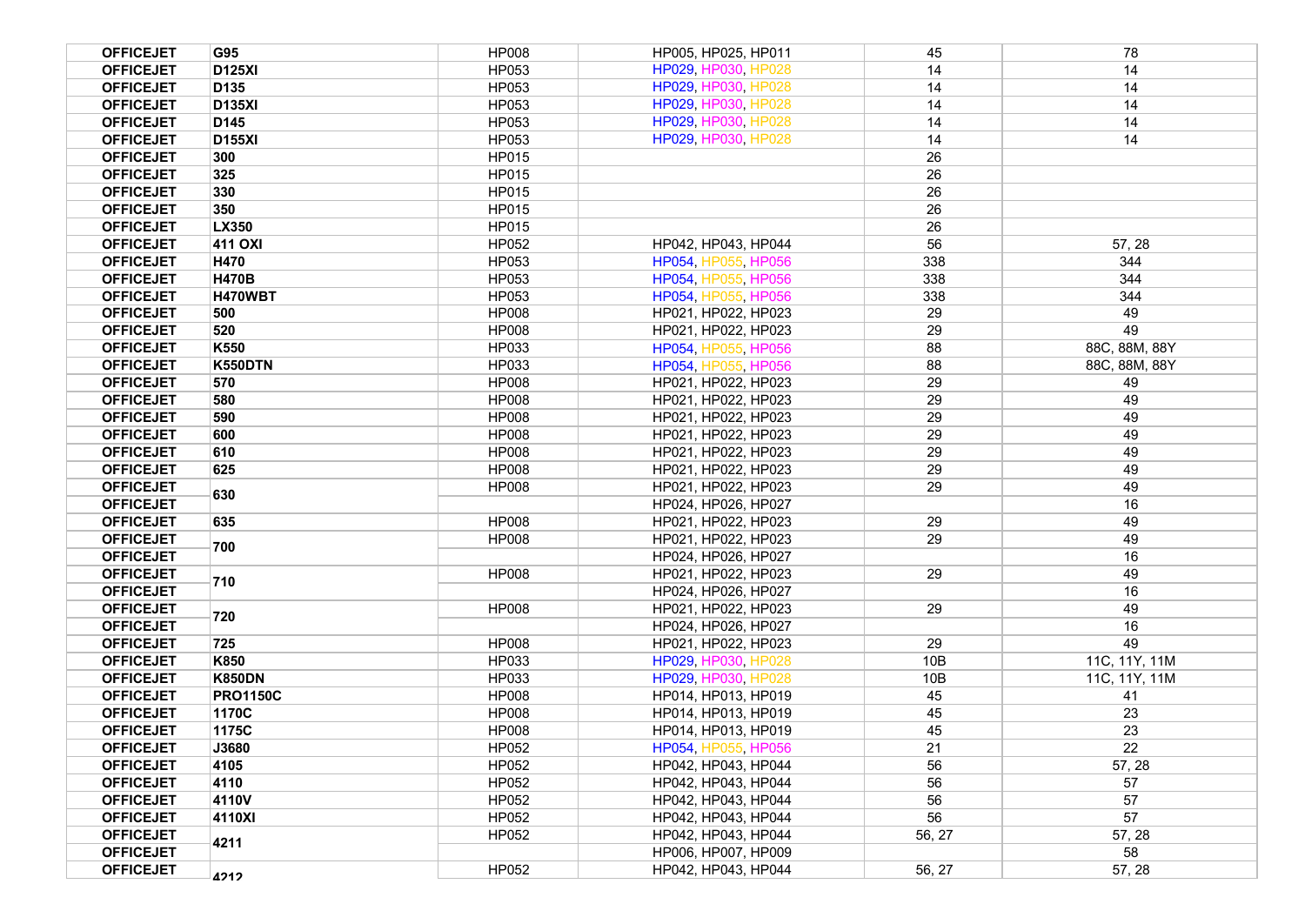| <b>OFFICEJET</b> | 74 I A       |              | HP006, HP007, HP009 |        | 58            |
|------------------|--------------|--------------|---------------------|--------|---------------|
| <b>OFFICEJET</b> |              | HP052        | HP042, HP043, HP044 | 56, 27 | 57, 28        |
| <b>OFFICEJET</b> | 4215         |              | HP006, HP007, HP009 |        | 58            |
| <b>OFFICEJET</b> |              | HP052        | HP042, HP043, HP044 | 56, 27 | 57, 28        |
| <b>OFFICEJET</b> | 4219         |              | HP006, HP007, HP009 |        | 58            |
| <b>OFFICEJET</b> | 4252<br>4255 | HP052        | HP042, HP043, HP044 | 56, 27 | 57, 28        |
| <b>OFFICEJET</b> |              |              | HP006, HP007, HP009 |        | 58            |
| <b>OFFICEJET</b> |              | HP052        | HP042, HP043, HP044 | 56     | 57            |
| <b>OFFICEJET</b> |              |              | HP006, HP007, HP009 |        | 58            |
| <b>OFFICEJET</b> |              | HP052        | HP042, HP043, HP044 | 56, 27 | 57, 28        |
| <b>OFFICEJET</b> | 4259         |              | HP006, HP007, HP009 |        | 58            |
| <b>OFFICEJET</b> | 4311         | HP052        | HP054, HP055, HP056 | 21, 27 | 22            |
| <b>OFFICEJET</b> | 4312         | HP052        | HP054, HP055, HP056 | 21, 27 | 22            |
| <b>OFFICEJET</b> | 4314         | HP052        | HP054, HP055, HP056 | 21, 27 | 22            |
| <b>OFFICEJET</b> | 4315 XI      | HP052        | HP054, HP055, HP056 | 21, 27 | 22            |
| <b>OFFICEJET</b> | 4315V        | HP052        | HP054, HP055, HP056 | 21, 27 | 22            |
| <b>OFFICEJET</b> | 4315         | HP052        | HP054, HP055, HP056 | 21, 27 | 22            |
| <b>OFFICEJET</b> | 4317         | HP052        | HP054, HP055, HP056 | 21, 27 | 22            |
| <b>OFFICEJET</b> | 4319         | HP052        | HP054, HP055, HP056 | 21, 27 | 22            |
| <b>OFFICEJET</b> | 4352         | HP052        | HP054, HP055, HP056 | 21, 27 | 22            |
| <b>OFFICEJET</b> | 4353         | HP052        | HP054, HP055, HP056 | 21, 27 | 22            |
| <b>OFFICEJET</b> | 4355         | HP052        | HP054, HP055, HP056 | 21, 27 | 22            |
| <b>OFFICEJET</b> | 4357         | HP052        | HP054, HP055, HP056 | 21, 27 | 22            |
| <b>OFFICEJET</b> | 4359         | HP052        | HP054, HP055, HP056 | 21, 27 | 22            |
| <b>OFFICEJET</b> | J4524        | HP053        | HP054, HP055, HP056 | 901BK  | 901C          |
| <b>OFFICEJET</b> | J4580        | HP053        | HP054, HP055, HP056 | 901BK  | 901C          |
| <b>OFFICEJET</b> | J4624        | HP053        | HP054, HP055, HP056 | 901BK  | 901C          |
| <b>OFFICEJET</b> | J4660        | HP053        | HP054, HP055, HP056 | 901BK  | 901C          |
| <b>OFFICEJET</b> | J4680        | HP053        | HP054, HP055, HP056 | 901BK  | 901C          |
| <b>OFFICEJET</b> | 5105         | <b>HP008</b> | HP005, HP025, HP011 | 15, 45 | 78            |
| <b>OFFICEJET</b> | 5110         | <b>HP008</b> | HP005, HP025, HP011 | 15, 45 | 78            |
| <b>OFFICEJET</b> | J5370        | HP053        | HP071, HP070, HP069 | 350    | 351           |
| <b>OFFICEJET</b> | K5400        | HP033        | HP054, HP055, HP056 | 88     | 88C, 88M, 88Y |
| <b>OFFICEJET</b> | 5505         | HP052        | HP042, HP043, HP044 | 56     | 57            |
| <b>OFFICEJET</b> | 5508         | HP052        | HP042, HP043, HP044 | 56     | 57            |
| <b>OFFICEJET</b> | 5510         | HP052        | HP042, HP043, HP044 | 56     | 57            |
| <b>OFFICEJET</b> | 5515         | HP052        | HP042, HP043, HP044 | 56     | 57            |
| <b>OFFICEJET</b> | 5605         | HP052        | HP054, HP055, HP056 | 56, 27 | 22            |
| <b>OFFICEJET</b> |              |              | HP006, HP007, HP009 |        | 58            |
| <b>OFFICEJET</b> | 5608         | HP052        | HP054, HP055, HP056 | 56, 27 | 22            |
| <b>OFFICEJET</b> |              |              | HP006, HP007, HP009 |        | 58            |
| <b>OFFICEJET</b> | 5609         | HP052        | HP054, HP055, HP056 | 56, 27 | 22            |
| <b>OFFICEJET</b> |              |              | HP006, HP007, HP009 |        | 58            |
| <b>OFFICEJET</b> | 5610         | HP052        | HP054, HP055, HP056 | 56, 27 | 22            |
| <b>OFFICEJET</b> |              |              | HP006, HP007, HP009 |        | 58            |
| <b>OFFICEJET</b> | 5610V        | HP052        | HP054, HP055, HP056 | 56, 27 | 22            |
| <b>OFFICEJET</b> |              |              | HP006, HP007, HP009 |        | 58            |
| <b>OFFICEJET</b> | 5610XI       | HP052        | HP054, HP055, HP056 | 56, 27 | 22            |
|                  |              |              |                     |        |               |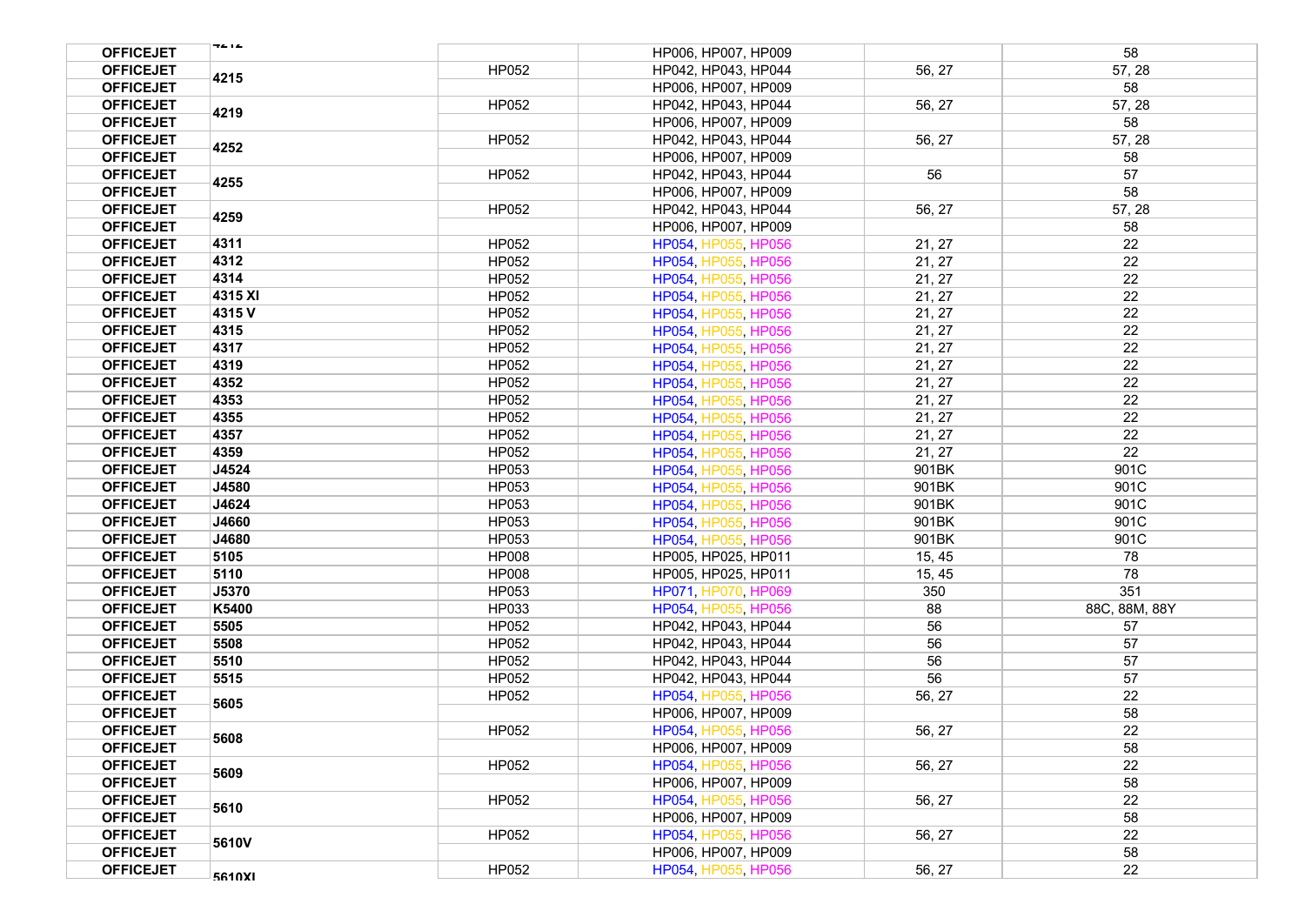| <b>OFFICEJET</b> | <b>UUIUAI</b> |             | HP006, HP007, HP009 |               | 58       |
|------------------|---------------|-------------|---------------------|---------------|----------|
| <b>OFFICEJET</b> |               | HP052       | HP054, HP055, HP056 | 56, 27        | 22       |
| <b>OFFICEJET</b> | 5615          |             | HP006, HP007, HP009 |               | 58       |
| <b>OFFICEJET</b> | 5616          | HP052       | HP054, HP055, HP056 | 27            | 22       |
| <b>OFFICEJET</b> |               | HP053       | HP071, HP070, HP069 | 350           | 351      |
| <b>OFFICEJET</b> | J5730         |             | HP057, HP058, HP059 |               | 348      |
| <b>OFFICEJET</b> |               | HP053       | HP071, HP070, HP069 | 350           | 351      |
| <b>OFFICEJET</b> | J5780         |             | HP057, HP058, HP059 |               | 348      |
| <b>OFFICEJET</b> |               | HP053       | HP071, HP070, HP069 | 350           | 351      |
| <b>OFFICEJET</b> | J5785         |             | HP057, HP058, HP059 |               | 348      |
| <b>OFFICEJET</b> |               | HP052       | HP042, HP043, HP044 | 56, 27        | 57, 28   |
| <b>OFFICEJET</b> | 6110          |             | HP006, HP007, HP009 |               | 58       |
| <b>OFFICEJET</b> |               | HP053       | HP054, HP055, HP056 | 338           | 344, 343 |
| <b>OFFICEJET</b> | 6203          | HP060/61/62 | HP057, HP058, HP059 | 100           | 348      |
| <b>OFFICEJET</b> |               | HP053       | HP054, HP055, HP056 | 338           | 344, 343 |
| <b>OFFICEJET</b> | 6205          | HP060/61/62 | HP057, HP058, HP059 | 100           | 348      |
| <b>OFFICEJET</b> |               | HP053       | HP054, HP055, HP056 | 338           | 344, 343 |
| <b>OFFICEJET</b> | 6208          | HP060/61/62 | HP057, HP058, HP059 | 100           | 348      |
| <b>OFFICEJET</b> |               | HP053       | HP054, HP055, HP056 | 338           | 344, 343 |
| <b>OFFICEJET</b> | 6210          | HP060/61/62 | HP057, HP058, HP059 | 100           | 348      |
| <b>OFFICEJET</b> |               | HP053       | HP054, HP055, HP056 | 338           | 344, 343 |
| <b>OFFICEJET</b> | 6213          | HP060/61/62 | HP057, HP058, HP059 | 100           | 348      |
| <b>OFFICEJET</b> |               | HP053       | HP054, HP055, HP056 | 338           | 344, 343 |
| <b>OFFICEJET</b> | 6215          | HP060/61/62 | HP057, HP058, HP059 | 100           | 348      |
| <b>OFFICEJET</b> |               | HP053       | HP054, HP055, HP056 | 336, 337, 339 | 342, 343 |
| <b>OFFICEJET</b> | 6304          | HP060/61/62 | HP057, HP058, HP059 | 100           | 348      |
| <b>OFFICEJET</b> |               | HP053       | HP054, HP055, HP056 | 336, 337, 339 | 342, 343 |
| <b>OFFICEJET</b> | 6305          | HP060/61/62 | HP057, HP058, HP059 | 100           | 348      |
| <b>OFFICEJET</b> |               | HP053       | HP054, HP055, HP056 | 336, 337, 339 | 342, 343 |
| <b>OFFICEJET</b> | 6307          | HP060/61/62 | HP057, HP058, HP059 | 100           | 348      |
| <b>OFFICEJET</b> |               | HP053       | HP054, HP055, HP056 | 336, 337, 339 | 342, 343 |
| <b>OFFICEJET</b> | 6310          | HP060/61/62 | HP057, HP058, HP059 | 100           | 348      |
| <b>OFFICEJET</b> |               | HP053       | HP054, HP055, HP056 | 336, 337, 339 | 342, 343 |
| <b>OFFICEJET</b> | 6313          | HP060/61/62 | HP057, HP058, HP059 | 100           | 348      |
| <b>OFFICEJET</b> | 6314          | HP053       | HP054, HP055, HP056 | 336, 337, 339 | 342, 343 |
| <b>OFFICEJET</b> |               | HP060/61/62 | HP057, HP058, HP059 | 100           | 348      |
| <b>OFFICEJET</b> |               | HP053       | HP054, HP055, HP056 | 336, 337, 339 | 342, 343 |
| <b>OFFICEJET</b> | 6315          | HP060/61/62 | HP057, HP058, HP059 | 100           | 348      |
| <b>OFFICEJET</b> | J6410         | HP053       | HP071, HP070, HP069 | 350           | 351      |
| <b>OFFICEJET</b> |               | HP060/61/62 | HP057, HP058, HP059 | 100           | 348      |
| <b>OFFICEJET</b> | J6415         | HP053       | HP071, HP070, HP069 | 350           | 351      |
| <b>OFFICEJET</b> |               | HP060/61/62 | HP057, HP058, HP059 | 100           | 348      |
| <b>OFFICEJET</b> | <b>J6424</b>  | HP053       | HP071, HP070, HP069 | 350           | 351      |
| <b>OFFICEJET</b> |               | HP060/61/62 | HP057, HP058, HP059 | 100           | 348      |
| <b>OFFICEJET</b> |               | HP052       | HP042, HP043, HP044 | 56, 27        | 57, 28   |
| <b>OFFICEJET</b> | 6610          |             | HP006, HP007, HP009 |               | 58       |
| <b>OFFICEJET</b> | 7100          | HP053       | HP029, HP030, HP028 | 14            | 14       |
| <b>OFFICEJET</b> | 7103          | HP053       | HP054, HP055, HP056 | 338, 339      | 343, 344 |
|                  |               |             |                     |               |          |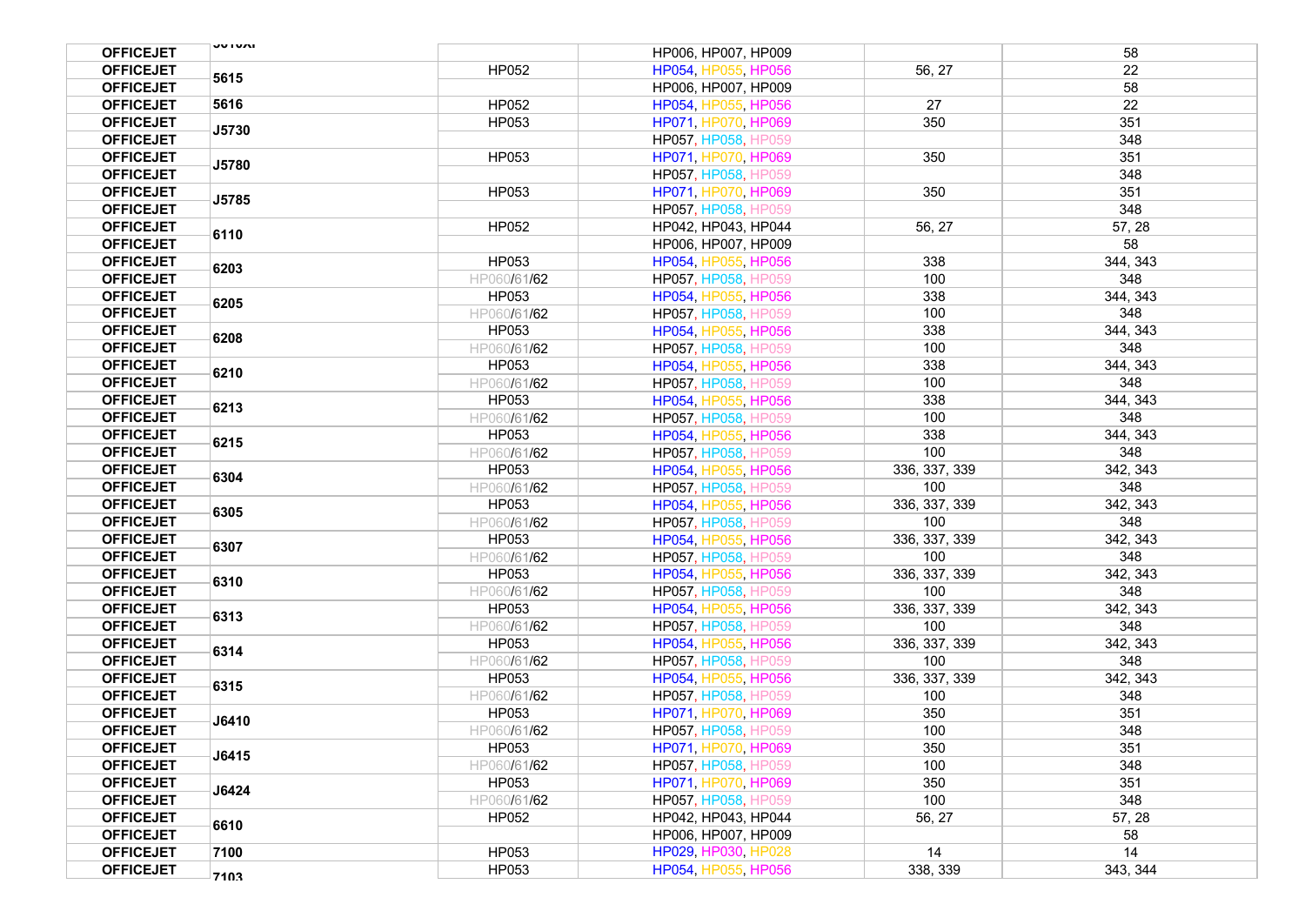| <b>OFFICEJET</b> | 1100                | HP060/61/62 | HP057, HP058, HP059 | 100/102  | 348           |
|------------------|---------------------|-------------|---------------------|----------|---------------|
| <b>OFFICEJET</b> | 7108                | HP053       | HP054, HP055, HP056 | 338, 339 | 343, 344      |
| <b>OFFICEJET</b> |                     | HP060/61/62 | HP057, HP058, HP059 | 100/102  | 348           |
| <b>OFFICEJET</b> | 7110                | HP053       | HP029, HP030, HP028 | 14       | 14            |
| <b>OFFICEJET</b> | 7113                | HP053       | HP029, HP030, HP028 | 14       | 14            |
| <b>OFFICEJET</b> | 7115                | HP053       | HP029, HP030, HP028 | 14       | 14            |
| <b>OFFICEJET</b> | 7130                | HP053       | HP029, HP030, HP028 | 14       | 14            |
| <b>OFFICEJET</b> | 7135                | HP053       | HP029, HP030, HP028 | 14       | 14            |
| <b>OFFICEJET</b> | 7140                | HP053       | HP029, HP030, HP028 | 14       | 14            |
| <b>OFFICEJET</b> |                     | HP053       | HP054, HP055, HP056 | 338, 339 | 343, 344      |
| <b>OFFICEJET</b> | 7205                | HP060/61/62 | HP057, HP058, HP059 | 100      | 348           |
| <b>OFFICEJET</b> |                     | HP053       | HP054, HP055, HP056 | 338, 339 | 343, 344      |
| <b>OFFICEJET</b> | 7210                | HP060/61/62 | HP057, HP058, HP059 | 100      | 348           |
| <b>OFFICEJET</b> |                     | HP053       | HP054, HP055, HP056 | 338, 339 | 343, 344      |
| <b>OFFICEJET</b> | 7213                | HP060/61/62 | HP057, HP058, HP059 | 100      | 348           |
| <b>OFFICEJET</b> |                     | HP053       | HP054, HP055, HP056 | 338, 339 | 343, 344      |
| <b>OFFICEJET</b> | 7215                | HP060/61/62 | HP057, HP058, HP059 | 100      | 348           |
| <b>OFFICEJET</b> |                     | HP053       | HP054, HP055, HP056 | 338, 339 | 343, 344      |
| <b>OFFICEJET</b> | 7218                | HP060/61/62 | HP057, HP058, HP059 | 100      | 348           |
| <b>OFFICEJET</b> |                     | HP053       | HP054, HP055, HP056 | 338, 339 | 343, 344      |
| <b>OFFICEJET</b> | 7310                | HP060/61/62 | HP057, HP058, HP059 | 100      | 348           |
| <b>OFFICEJET</b> |                     | HP053       | HP054, HP055, HP056 | 338, 339 | 343, 344      |
| <b>OFFICEJET</b> | 7313                | HP060/61/62 | HP057, HP058, HP059 | 100      | 348           |
| <b>OFFICEJET</b> | L7400               | HP033       | HP054, HP055, HP056 | 88       | 88C, 88M, 88Y |
| <b>OFFICEJET</b> |                     | HP053       | HP054, HP055, HP056 | 338, 339 | 343, 344      |
| <b>OFFICEJET</b> | 7408                | HP060/61/62 | HP057, HP058, HP059 | 100      | 348           |
| <b>OFFICEJET</b> |                     | HP053       | HP054, HP055, HP056 | 338, 339 | 343, 344      |
| <b>OFFICEJET</b> | 7410                | HP060/61/62 | HP057, HP058, HP059 | 100      | 348           |
| <b>OFFICEJET</b> | 7413                | HP053       | HP054, HP055, HP056 | 338, 339 | 343, 344      |
| <b>OFFICEJET</b> |                     | HP060/61/62 | HP057, HP058, HP059 | 100      | 348           |
| <b>OFFICEJET</b> | L7480               | HP033       | HP054, HP055, HP056 | 88       | 88C, 88M, 88Y |
| <b>OFFICEJET</b> | L7580               | HP033       | HP054, HP055, HP056 | 88       | 88C, 88M, 88Y |
| <b>OFFICEJET</b> | L7590               | HP033       | HP054, HP055, HP056 | 88       | 88C, 88M, 88Y |
| <b>OFFICEJET</b> | L7680               | HP033       | HP054, HP055, HP056 | 88       | 88C, 88M, 88Y |
| <b>OFFICEJET</b> | L7780               | HP033       | HP054, HP055, HP056 | 88       | 88C, 88M, 88Y |
| <b>OFFICEJET</b> | 8150                | HP053       | HP054, HP055, HP056 | 338, 339 | 343, 344      |
| <b>OFFICEJET</b> | 8450                | HP053       | HP054, HP055, HP056 | 338, 339 | 343, 344      |
| <b>OFFICEJET</b> | <b>K8600 PRO</b>    | HP033       | HP054, HP055, HP056 | 88       | 88C, 88M, 88Y |
| <b>OFFICEJET</b> | <b>K8600 DN PRO</b> | HP033       | HP054, HP055, HP056 | 88       | 88C, 88M, 88Y |
| <b>OFFICEJET</b> | 9110                | HP033       | HP029, HP030, HP028 | 10B      | 11C, 11Y, 11M |
| <b>OFFICEJET</b> | 9120                | HP033       | HP029, HP030, HP028 | 10B      | 11C, 11Y, 11M |
| <b>OFFICEJET</b> | 9130                | HP033       | HP029, HP030, HP028 | 10B      | 11C, 11Y, 11M |
| <b>OFFICEJET</b> | 9800                | HP053       | HP054, HP055, HP056 | 338, 339 | 343, 344      |
| <b>OFFICEJET</b> |                     | HP060/61/62 | HP057, HP058, HP059 | 100      | 348           |
| <b>OFFICEJET</b> | 9800D               | HP053       | HP054, HP055, HP056 | 338, 339 | 343, 344      |
| <b>OFFICEJET</b> |                     | HP060/61/62 | HP057, HP058, HP059 | 100      | 348           |
| <b>OFFICEJET</b> | <b>OFFICEJET LX</b> | HP015       |                     | 26       |               |
| <b>OFFICEJET</b> | <b>OFFICEJET</b>    | HP015       |                     | 26       |               |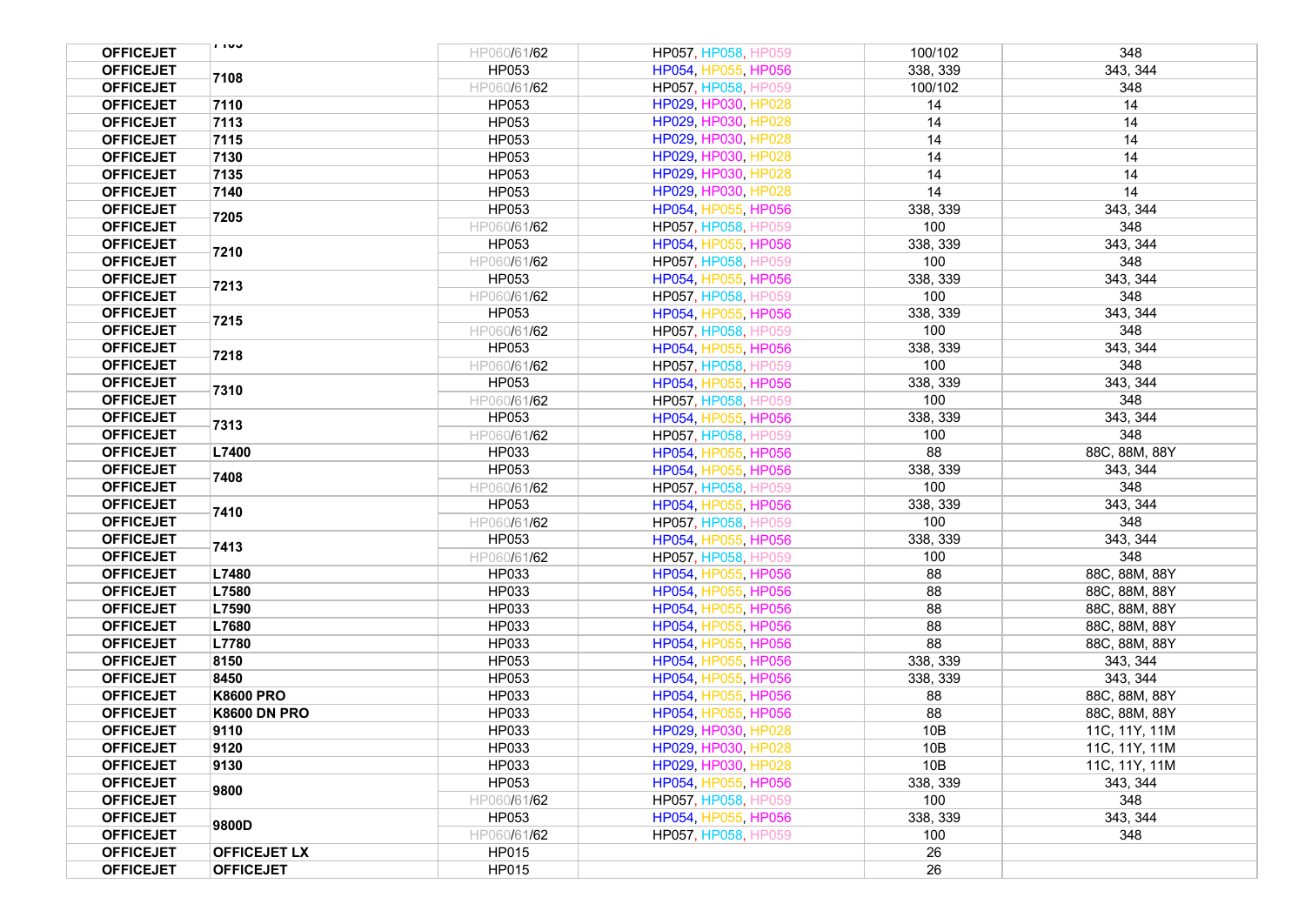| <b>PSC</b> | 370 | HP008 | HP023<br>HP021<br>IIDOM<br>HPUZZ, | ററ |  |
|------------|-----|-------|-----------------------------------|----|--|
| <b>PSC</b> | 380 | HP008 | IIDOO<br>HP023<br>HP021<br>HPUZZ, | ററ |  |

**SERIE PSC COD. INK NERO COD. INK COLORI COD. CART. NERO COD. CART. COLORE**

| <b>FAX</b> | 200           | <b>HP015</b> |                     | 26     |    |
|------------|---------------|--------------|---------------------|--------|----|
| <b>FAX</b> | 300           | <b>HP015</b> |                     | 26     |    |
| <b>FAX</b> | 310           | <b>HP015</b> |                     | 26     |    |
| <b>FAX</b> | 700           | HP015        |                     | 26     |    |
| <b>FAX</b> | 750           | HP015        |                     | 26     |    |
| <b>FAX</b> | 900           | <b>HP015</b> |                     | 26     |    |
| <b>FAX</b> | 910           | <b>HP008</b> |                     | 29     |    |
| <b>FAX</b> | 920           | <b>HP008</b> |                     | 29     |    |
| <b>FAX</b> | 925XI         | <b>HP008</b> |                     | 20     |    |
| <b>FAX</b> | 950           | <b>HP015</b> |                     | 26     |    |
| <b>FAX</b> | 1010          | <b>HP008</b> |                     | 20     |    |
| <b>FAX</b> | 1010XI        | <b>HP008</b> |                     | 20     |    |
| <b>FAX</b> | 1020          | <b>HP008</b> |                     | 20     |    |
| <b>FAX</b> | 1020XI        | <b>HP008</b> |                     | 20     |    |
| <b>FAX</b> | 1220          | <b>HP008</b> | HP005, HP025, HP011 | 45     | 78 |
| <b>FAX</b> | <b>1220XI</b> | <b>HP008</b> | HP005, HP025, HP011 | 45     | 78 |
| <b>FAX</b> | 1230XI        | <b>HP008</b> | HP005, HP025, HP011 | 15, 45 | 78 |
| <b>FAX</b> | 1230          | <b>HP008</b> | HP005, HP025, HP011 | 15, 45 | 78 |
| <b>FAX</b> | 1250          | <b>HP052</b> | HP054, HP055, HP056 | 21, 27 | 22 |

|                    | <b>SERIE COLORCOPIER</b> | <b>COD. INK NERO</b> | <b>COD. INK COLORI</b> | <b>COD. CART. NERO</b> | <b>COD. CART. COLORE</b> |
|--------------------|--------------------------|----------------------|------------------------|------------------------|--------------------------|
|                    |                          |                      |                        |                        |                          |
| <b>COLORCOPIER</b> | 100                      | <b>HP008</b>         | HP014, HP013, HP019    | 45                     | 41                       |
| <b>COLORCOPIER</b> | 110                      | <b>HP008</b>         | HP014, HP013, HP019    | 45                     | 41                       |
| <b>COLORCOPIER</b> | 120                      | <b>HP008</b>         | HP014. HP013. HP019    | 45                     | 41                       |
| <b>COLORCOPIER</b> | 140                      | <b>HP008</b>         | HP014, HP013, HP019    | 45                     | 23                       |
| <b>COLORCOPIER</b> | 145                      | <b>HP008</b>         | HP014, HP013, HP019    | 45                     | 23                       |
| <b>COLORCOPIER</b> | 150                      | HP008                | HP014, HP013, HP019    | 45                     | 23                       |
| <b>COLORCOPIER</b> | 155                      | HP008                | HP014, HP013, HP019    | 45                     | 23                       |
| <b>COLORCOPIER</b> | 160                      | HP008                | HP014, HP013, HP019    | 45                     | 23                       |
| <b>COLORCOPIER</b> | 170                      | <b>HP008</b>         | HP014. HP013. HP019    | 45                     | 23                       |
| <b>COLORCOPIER</b> | 180                      | <b>HP008</b>         | HP005. HP025. HP011    | 45                     | 78                       |
| <b>COLORCOPIER</b> | 190                      | <b>HP008</b>         | HP005. HP025. HP011    | 45                     | 78                       |
| <b>COLORCOPIER</b> | 210                      | HP008                | HP004, HP010, HP012    | 45                     | 40Y, 40M, 40C            |
| <b>COLORCOPIER</b> | 210LX                    | HP008                | HP004, HP010, HP012    | 45                     | 40Y, 40M, 40C            |
| <b>COLORCOPIER</b> | 260                      | <b>HP008</b>         | HP014, HP013, HP019    | 45                     | 23                       |
| <b>COLORCOPIER</b> | 270                      | <b>HP008</b>         | HP014. HP013. HP019    | 45                     | 23                       |
| <b>COLORCOPIER</b> | 280                      | <b>HP008</b>         | HP005, HP025, HP011    | 45                     | 78                       |
| <b>COLORCOPIER</b> | 290                      | <b>HP008</b>         | HP005, HP025, HP011    | 45                     | 78                       |
| <b>COLORCOPIER</b> | 310                      | <b>HP008</b>         | HP005, HP025, HP011    | 15, 45                 | 78                       |
|                    |                          |                      |                        |                        |                          |

**SERIE FAX COD. INK NERO COD. INK COLORI COD. CART. NERO COD. CART. COLORE**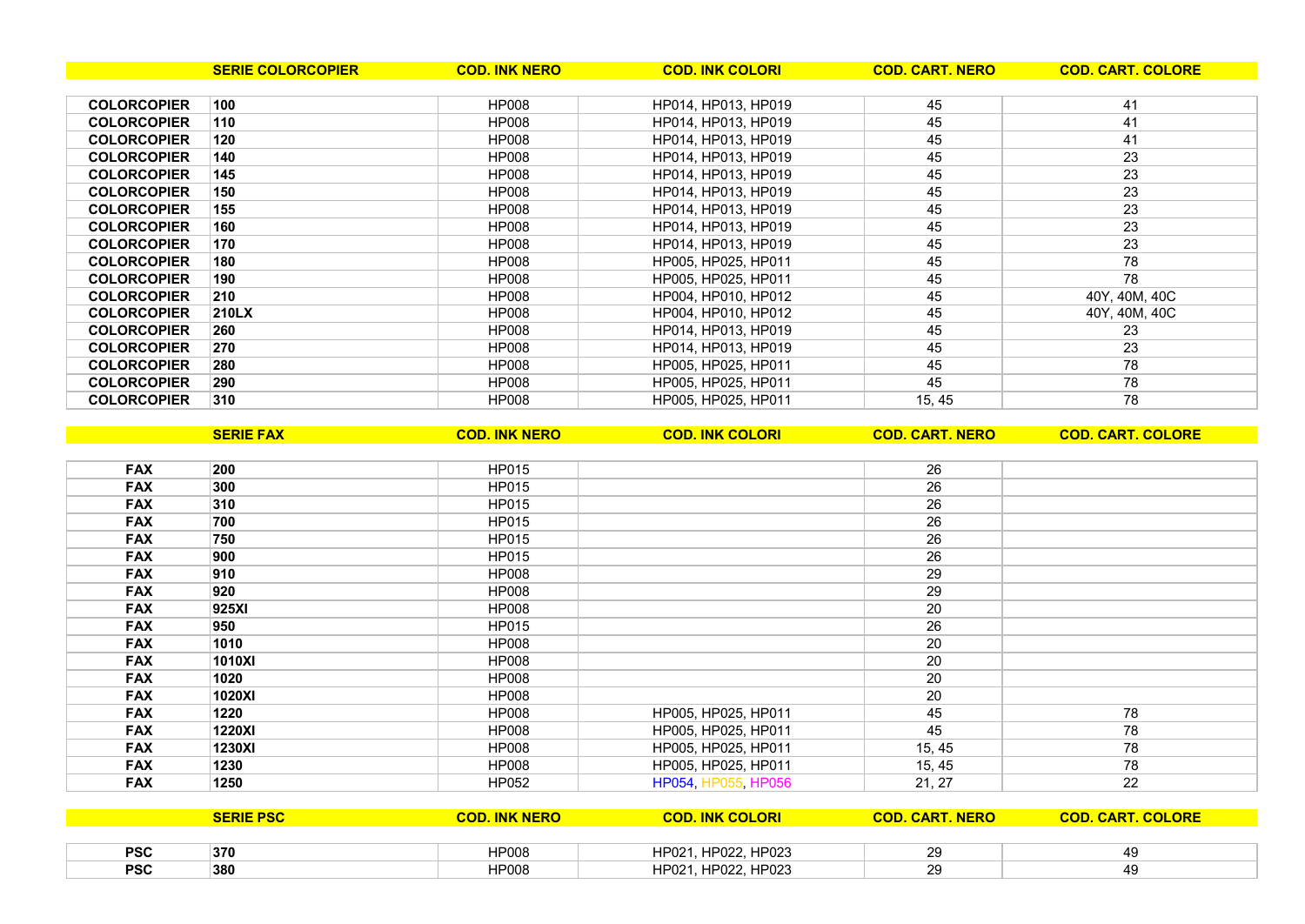| <b>PSC</b> | 500XI        | <b>HP008</b> | HP014, HP013, HP019 | 15     | 23     |
|------------|--------------|--------------|---------------------|--------|--------|
| <b>PSC</b> | 500          | <b>HP008</b> | HP014, HP013, HP019 | 15     | 23     |
| <b>PSC</b> | 750          | <b>HP008</b> | HP005, HP025, HP011 | 15, 45 | 78     |
| <b>PSC</b> | <b>750XI</b> | <b>HP008</b> | HP005, HP025, HP011 | 15, 45 | 78     |
| <b>PSC</b> | 950          | <b>HP008</b> | HP005, HP025, HP011 | 15, 45 | 78     |
| <b>PSC</b> | 950VR        | <b>HP008</b> | HP005, HP025, HP011 | 15, 45 | 78     |
| <b>PSC</b> | 950XI        | <b>HP008</b> | HP005, HP025, HP011 | 15, 45 | 78     |
| <b>PSC</b> |              | HP052        | HP042, HP043, HP044 | 56, 27 | 57, 28 |
| <b>PSC</b> | 1100         |              | HP006, HP007, HP009 |        | 58     |
| <b>PSC</b> |              | HP052        | HP042, HP043, HP044 | 56, 27 | 57, 28 |
| <b>PSC</b> | 1110         |              | HP006, HP007, HP009 |        | 58     |
| <b>PSC</b> |              | HP052        | HP042, HP043, HP044 | 56, 27 | 57, 28 |
| <b>PSC</b> | 1200         |              | HP006, HP007, HP009 |        | 58     |
| <b>PSC</b> | 1209         | HP052        | HP042, HP043, HP044 | 27     | 28     |
| <b>PSC</b> |              | HP052        | HP042, HP043, HP044 | 56, 27 | 57, 28 |
| <b>PSC</b> | 1210XI       |              | HP006, HP007, HP009 |        | 58     |
| <b>PSC</b> |              | HP052        | HP042, HP043, HP044 | 56, 27 | 57, 28 |
| <b>PSC</b> | <b>1210V</b> |              | HP006, HP007, HP009 |        | 58     |
| <b>PSC</b> | 1210         | HP052        | HP042, HP043, HP044 | 56, 27 | 57, 28 |
|            | 1213         |              |                     |        |        |
| <b>PSC</b> |              | HP052        | HP042, HP043, HP044 | 56, 27 | 57, 28 |
| <b>PSC</b> | 1215         | HP052        | HP042, HP043, HP044 | 56, 27 | 57, 28 |
| <b>PSC</b> |              |              | HP006, HP007, HP009 |        | 58     |
| <b>PSC</b> | 1217         | HP052        | HP042, HP043, HP044 | 56, 27 | 57, 28 |
| <b>PSC</b> | 1219         | HP052        | HP042, HP043, HP044 | 56, 27 | 57, 28 |
| <b>PSC</b> | 1300         | HP052        | HP042, HP043, HP044 | 56, 27 | 57, 28 |
| <b>PSC</b> | 1310         | HP052        | HP042, HP043, HP044 | 56     | 57     |
| <b>PSC</b> |              |              | HP006, HP007, HP009 |        | 58     |
| <b>PSC</b> | 1311         | HP052        | HP042, HP043, HP044 | 56, 27 | 57, 28 |
| <b>PSC</b> | 1312         | HP052        | HP042, HP043, HP044 | 56, 27 | 57, 28 |
| <b>PSC</b> | 1315         | HP052        | HP042, HP043, HP044 | 56, 27 | 57, 28 |
| <b>PSC</b> |              |              | HP006, HP007, HP009 |        | 58     |
| <b>PSC</b> | 1315XI       | HP052        | HP042, HP043, HP044 | 56, 27 | 57, 28 |
| <b>PSC</b> |              |              | HP006, HP007, HP009 |        | 58     |
| <b>PSC</b> | 1317         | HP052        | HP042, HP043, HP044 | 56, 27 | 57, 28 |
| <b>PSC</b> |              |              | HP006, HP007, HP009 |        | 58     |
| <b>PSC</b> | 1340         | HP052        | HP042, HP043, HP044 | 56, 27 | 57, 28 |
| <b>PSC</b> |              |              | HP006, HP007, HP009 |        | 58     |
| <b>PSC</b> | 1350         | HP052        | HP042. HP043. HP044 | 56     | 57     |
| <b>PSC</b> |              |              | HP006, HP007, HP009 |        | 58     |
| <b>PSC</b> | 1350V        | HP052        | HP042, HP043, HP044 | 56, 27 | 57, 28 |
| <b>PSC</b> |              |              | HP006, HP007, HP009 |        | 58     |
| <b>PSC</b> | 1350XI       | HP052        | HP042, HP043, HP044 | 56, 27 | 57, 28 |
| <b>PSC</b> |              |              | HP006, HP007, HP009 |        | 58     |
| <b>PSC</b> |              | HP052        | HP042, HP043, HP044 | 56     | 57     |
| <b>PSC</b> | 1355         |              | HP006, HP007, HP009 |        | 58     |
| <b>PSC</b> | 1402         | HP052        | HP054, HP055, HP056 | 21     | 22     |
| <b>PSC</b> | 1410         | <b>HP052</b> | HP054, HP055, HP056 | 21     | 22     |
| <b>PSC</b> | <b>1410V</b> | HP052        | HP054, HP055, HP056 | 21     | 22     |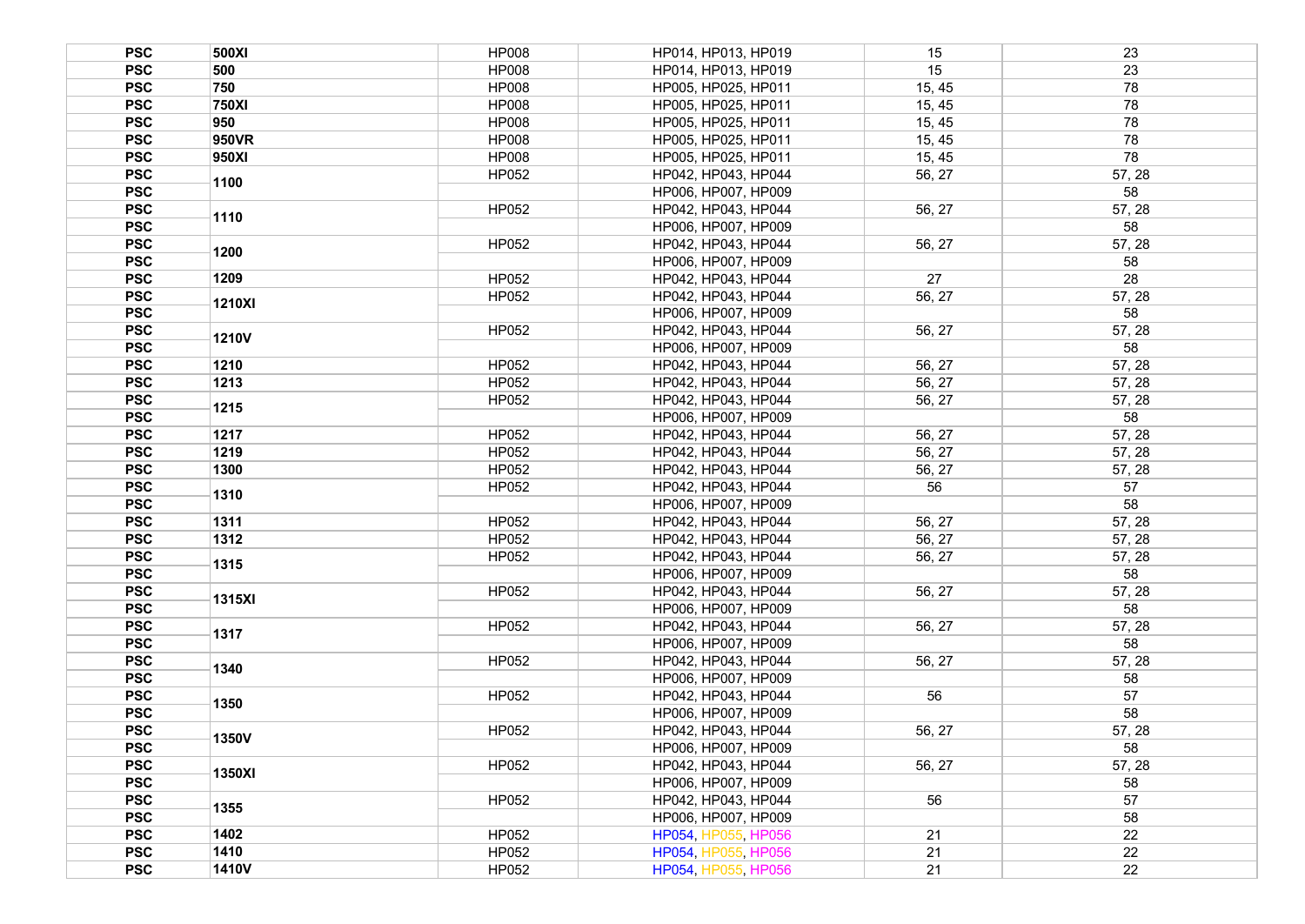| <b>PSC</b> | 1410XI       | HP052        | HP054, HP055, HP056        | 21       | 22       |
|------------|--------------|--------------|----------------------------|----------|----------|
| <b>PSC</b> | 1415         | HP052        | HP054, HP055, HP056        | 21       | 22       |
| <b>PSC</b> | 1417         | HP052        | HP054, HP055, HP056        | 21       | 22       |
| <b>PSC</b> | 1420         | HP052        | HP054, HP055, HP056        | 21       | 22       |
| <b>PSC</b> |              | HP053        | HP054, HP055, HP056        | 338, 336 | 343, 342 |
| <b>PSC</b> | 1507         |              | <b>HP057, HP058, HP059</b> |          | 348      |
| <b>PSC</b> |              | HP053        | HP054, HP055, HP056        | 338, 336 | 343, 342 |
| <b>PSC</b> | 1510         |              | HP057, HP058, HP059        |          | 348      |
| <b>PSC</b> |              | HP053        | HP054, HP055, HP056        | 338, 336 | 343, 342 |
| <b>PSC</b> | <b>1510V</b> |              | HP057, HP058, HP059        |          | 348      |
| <b>PSC</b> |              | HP053        | HP054, HP055, HP056        | 338, 336 | 343, 342 |
| <b>PSC</b> | 1510XI       |              | <b>HP057, HP058, HP059</b> |          | 348      |
| <b>PSC</b> |              | HP053        | HP054, HP055, HP056        | 338, 336 | 343, 342 |
| <b>PSC</b> | 1513         |              | <b>HP057, HP058, HP059</b> |          | 348      |
| <b>PSC</b> |              | HP053        | HP054, HP055, HP056        | 338, 336 | 343, 342 |
| <b>PSC</b> | <b>1513S</b> |              | <b>HP057, HP058, HP059</b> |          | 348      |
| <b>PSC</b> |              | HP053        | HP054, HP055, HP056        | 338      | 343, 344 |
| <b>PSC</b> | 1600         |              | HP057, HP058, HP059        |          | 348      |
| <b>PSC</b> |              | HP053        | HP054, HP055, HP056        | 338      | 343, 344 |
| <b>PSC</b> | 1605         |              | HP057, HP058, HP059        |          | 348      |
| <b>PSC</b> |              | HP053        | HP054, HP055, HP056        | 338      | 343, 344 |
| <b>PSC</b> | 1610         |              | <b>HP057, HP058, HP059</b> |          | 348      |
| <b>PSC</b> |              | HP052        | HP042, HP043, HP044        | 56, 27   | 57, 28   |
| <b>PSC</b> | 2105         |              | HP006, HP007, HP009        |          | 58       |
| <b>PSC</b> |              | HP052        | HP042, HP043, HP044        | 56, 27   | 57, 28   |
| <b>PSC</b> | 2108         |              | HP006, HP007, HP009        |          | 58       |
| <b>PSC</b> |              | HP052        | HP042, HP043, HP044        | 56, 27   | 57, 28   |
| <b>PSC</b> | 2110V        |              | HP006, HP007, HP009        |          | 58       |
| <b>PSC</b> |              | HP052        | HP042, HP043, HP044        | 56, 27   | 57, 28   |
| <b>PSC</b> | 2110XI       |              | HP006, HP007, HP009        |          | 58       |
| <b>PSC</b> |              | HP052        | HP042, HP043, HP044        | 56, 27   | 57, 28   |
| <b>PSC</b> | 2110         |              |                            |          | 58       |
| <b>PSC</b> |              | <b>HP052</b> | HP006, HP007, HP009        |          |          |
|            | 2115         |              | HP042, HP043, HP044        | 56, 27   | 57, 28   |
| <b>PSC</b> |              |              | HP006, HP007, HP009        |          | 58       |
| <b>PSC</b> | 2170         | HP052        | HP042, HP043, HP044        | 56, 27   | 57, 28   |
| <b>PSC</b> |              |              | HP006, HP007, HP009        |          | 58       |
| <b>PSC</b> | 2171         | HP052        | HP042, HP043, HP044        | 56, 27   | 57, 28   |
| <b>PSC</b> |              |              | HP006. HP007. HP009        |          | 58       |
| <b>PSC</b> | 2175         | HP052        | HP042, HP043, HP044        | 56, 27   | 57, 28   |
| <b>PSC</b> |              |              | HP006, HP007, HP009        |          | 58       |
| <b>PSC</b> | 2175V        | HP052        | HP042, HP043, HP044        | 56, 27   | 57, 28   |
| <b>PSC</b> |              |              | HP006, HP007, HP009        |          | 58       |
| <b>PSC</b> | 2175XI       | HP052        | HP042, HP043, HP044        | 56, 27   | 57, 28   |
| <b>PSC</b> |              |              | HP006, HP007, HP009        |          | 58       |
| <b>PSC</b> | 2179         | HP052        | HP042, HP043, HP044        | 56, 27   | 57, 28   |
| <b>PSC</b> |              |              | HP006, HP007, HP009        |          | 58       |
| <b>PSC</b> | 2210         | HP052        | HP042, HP043, HP044        | 56, 27   | 57, 28   |
| <b>PSC</b> |              |              | HP006, HP007, HP009        |          | 58       |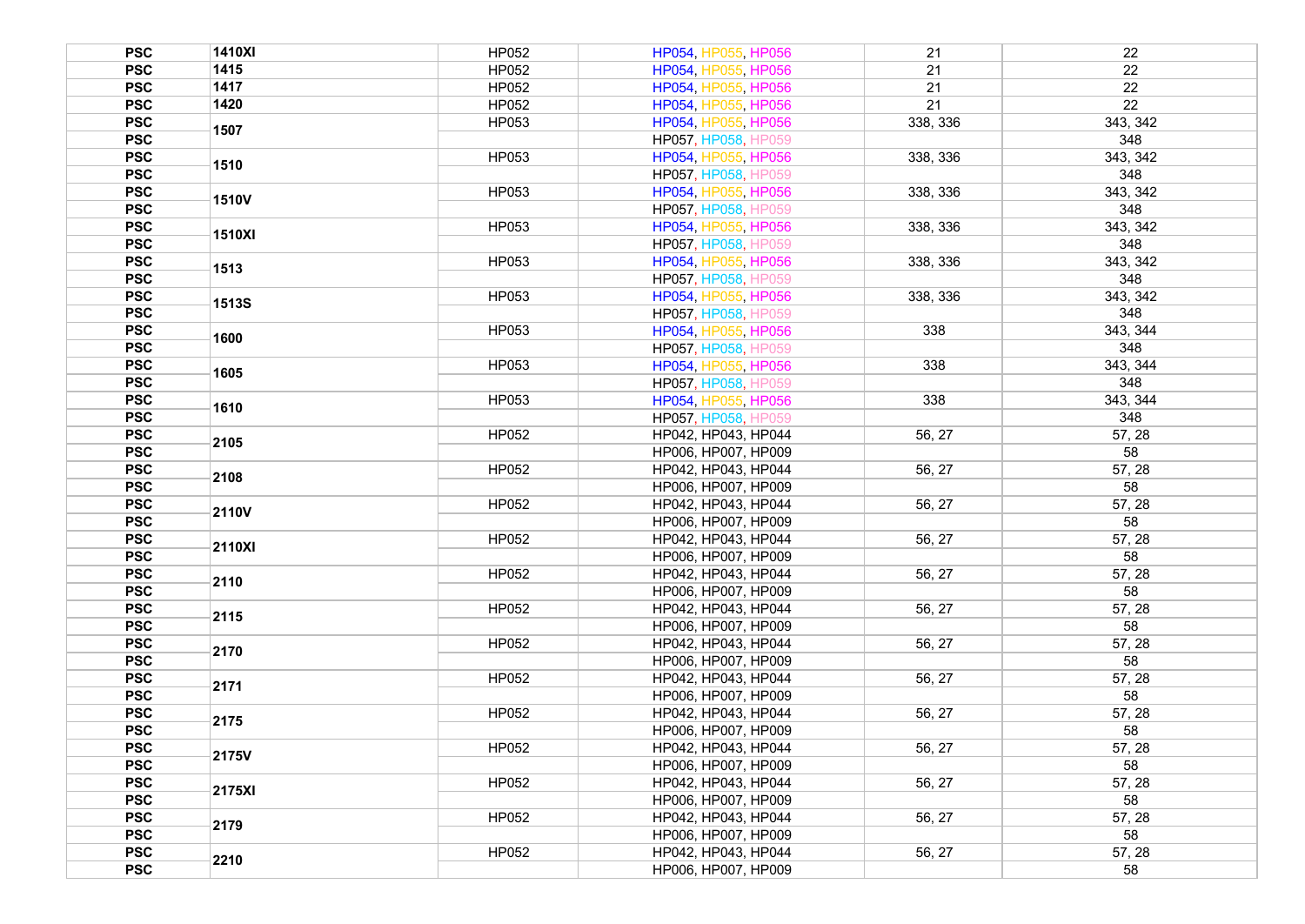| <b>PSC</b> | 2350          | HP053        | HP054, HP055, HP056        | 338           | 343, 344 |
|------------|---------------|--------------|----------------------------|---------------|----------|
| <b>PSC</b> |               |              | HP057, HP058, HP059        |               | 348      |
| <b>PSC</b> | 2355          | <b>HP053</b> | HP054, HP055, HP056        | 338           | 343, 344 |
| <b>PSC</b> |               |              | HP057, HP058, HP059        |               | 348      |
| <b>PSC</b> | 2355P         | HP053        | HP054, HP055, HP056        | 338           | 343, 344 |
| <b>PSC</b> |               |              | HP057, HP058, HP059        |               | 348      |
| <b>PSC</b> | 2405          | <b>HP052</b> | HP042, HP043, HP044        | 56, 27        | 57, 28   |
| <b>PSC</b> |               |              | HP006, HP007, HP009        |               | 58       |
| <b>PSC</b> | 2410V         | HP052        | HP042, HP043, HP044        | 56, 27        | 57, 28   |
| <b>PSC</b> |               |              | HP006, HP007, HP009        |               | 58       |
| <b>PSC</b> | 2410          | <b>HP052</b> | HP042, HP043, HP044        | 56, 27        | 57, 28   |
| <b>PSC</b> |               |              | HP006, HP007, HP009        |               | 58       |
| <b>PSC</b> | <b>2410XI</b> | <b>HP052</b> | HP042, HP043, HP044        | 56, 27        | 57, 28   |
| <b>PSC</b> |               |              | HP006, HP007, HP009        |               | 58       |
| <b>PSC</b> | 2420          | <b>HP052</b> | HP042, HP043, HP044        | 56, 27        | 57, 28   |
| <b>PSC</b> |               |              | HP006, HP007, HP009        |               | 58       |
| <b>PSC</b> | 2510XI        | HP052        | HP042, HP043, HP044        | 56, 27        | 57, 28   |
| <b>PSC</b> |               |              | HP006, HP007, HP009        |               | 58       |
| <b>PSC</b> | 2510          | HP052        | HP042. HP043. HP044        | 56, 27        | 57.28    |
| <b>PSC</b> |               |              | HP006. HP007. HP009        |               | 58       |
| <b>PSC</b> | 2570          | HP053        | HP054, HP055, HP056        | 337, 339      | 343.344  |
| <b>PSC</b> |               | HP060/61/62  | <b>HP057, HP058, HP059</b> | 100           | 348      |
| <b>PSC</b> | 2573          | HP053        | HP054, HP055, HP056        | 337, 339      | 343, 344 |
| <b>PSC</b> |               | HP060/61/62  | HP057, HP058, HP059        | 100           | 348      |
| <b>PSC</b> | 2575          | <b>HP053</b> | HP054, HP055, HP056        | 337, 338, 339 | 343, 344 |
| <b>PSC</b> |               | HP060/61/62  | HP057, HP058, HP059        | 100           | 348      |
| <b>PSC</b> | 2575V         | HP053        | HP054, HP055, HP056        | 337, 338, 339 | 343.344  |
| <b>PSC</b> |               | HP060/61/62  | <b>HP057, HP058, HP059</b> | 100           | 348      |
| <b>PSC</b> | <b>2575XI</b> | HP053        | HP054, HP055, HP056        | 337, 338, 339 | 343, 344 |
| <b>PSC</b> |               | HP060/61/62  | HP057, HP058, HP059        | 100           | 348      |
| <b>PSC</b> | 2610          | HP053        | HP054, HP055, HP056        | 338           | 343, 344 |
| <b>PSC</b> |               |              | <b>HP057, HP058, HP059</b> |               | 348      |
| <b>PSC</b> | 2710          | <b>HP053</b> | HP054, HP055, HP056        | 338           | 343, 344 |
| <b>PSC</b> |               |              | <b>HP057, HP058, HP059</b> |               | 348      |

|                  | <b>SERIE PLOTTER DESIGNJET</b> | <b>COD. INK NERO</b> | <b>COD. INK COLORI</b>            | <b>COD. CART. NERO</b> | <b>COD. CART. COLORE</b>  |
|------------------|--------------------------------|----------------------|-----------------------------------|------------------------|---------------------------|
|                  |                                |                      |                                   |                        |                           |
| <b>DESIGNJET</b> | 10PS                           | HP033                | HP028, HP035, HP030, HP034, HP029 | 84                     | 11C, 11M, 82Y, 84LC, 84LM |
| <b>DESIGNJET</b> | <b>20PS</b>                    | HP033                | HP028, HP035, HP030, HP034, HP029 | 84                     | 11C, 11M, 82Y, 84LC, 84LM |
| <b>DESIGNJET</b> | <b>50PS</b>                    | HP033                | HP028, HP035, HP030, HP034, HP029 | 84                     | 11C, 11M, 82Y, 84LC, 84LM |
| <b>DESIGNJET</b> | 70                             | HP033                | <b>HP029 HP030 HP028</b>          | 10                     | 11C, 11Y, 11M             |
| <b>DESIGNJET</b> | 100                            | HP033                | <b>HP029 HP030 HP028</b>          | 10                     | 11C, 11Y, 11M             |
| <b>DESIGNJET</b> | 120                            | HP033                | HP028 HP035 HP030 HP034 HP029     | 84                     | 11C, 11M, 82Y, 84LC, 84LM |
| <b>DESIGNJET</b> | 130                            | HP033                | HP028 HP035 HP030 HP034 HP029     | 84                     | 85Y, 85C, 85M, 85LM, 85LC |
| <b>DESIGNJET</b> | 130GP                          | HP033                | HP028, HP035, HP030, HP034, HP029 | 84                     | 85Y, 85C, 85M, 85LM, 85LC |
| <b>DESIGNJET</b> | <b>130NR</b>                   | HP033                | HP028 HP035 HP030 HP034 HP029     | 84                     | 85Y, 85C, 85M, 85LM, 85LC |
| <b>DESIGNJET</b> | 200                            | <b>HP015</b>         |                                   | 26                     |                           |
| <b>DESIGNJET</b> | 220                            | <b>HP015</b>         |                                   | 26                     |                           |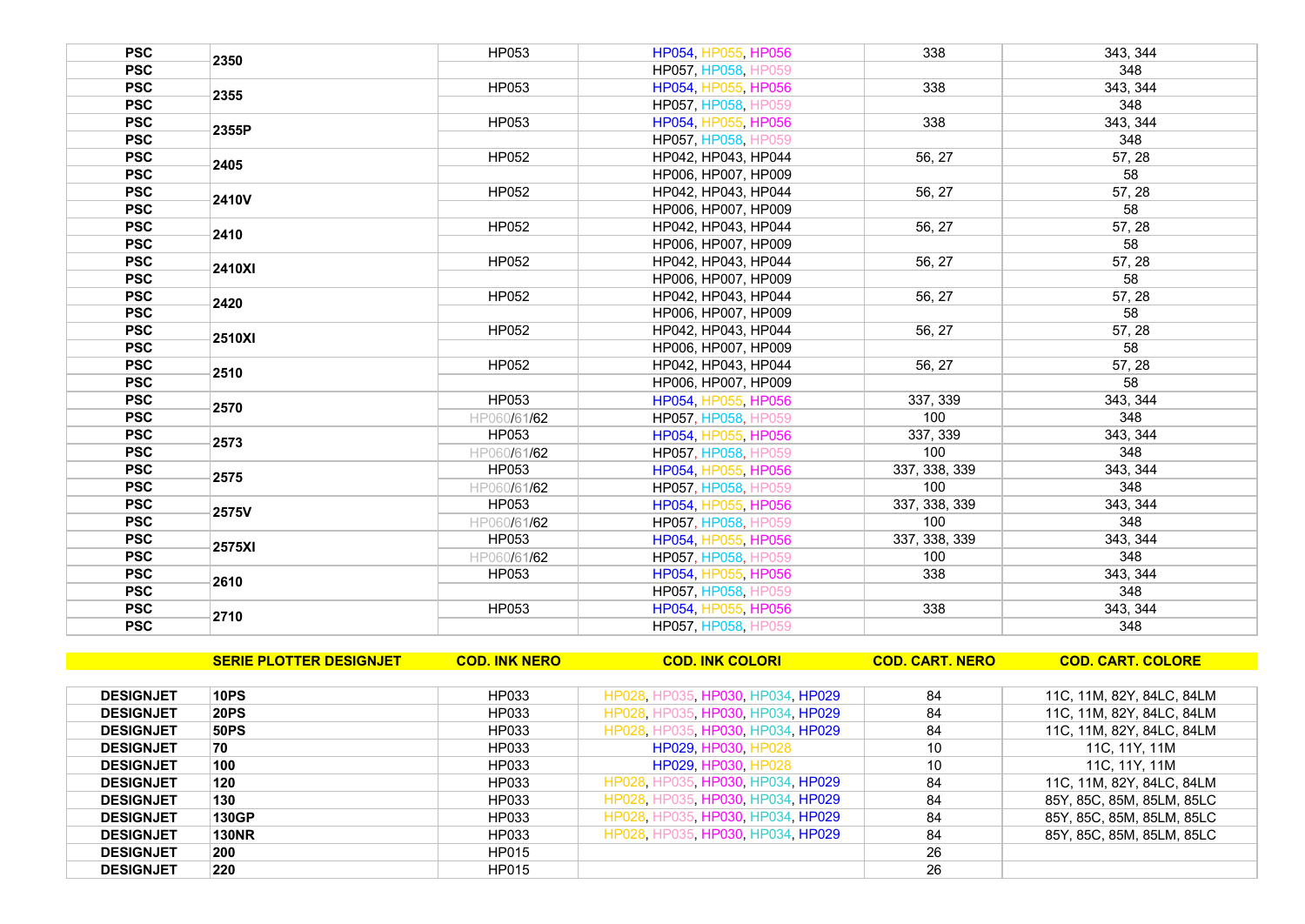| <b>DESIGNJET</b> | 230                 | <b>HP008</b>    |                     | 40              |                           |
|------------------|---------------------|-----------------|---------------------|-----------------|---------------------------|
| <b>DESIGNJET</b> | 250C                | <b>HP008</b>    | HP004, HP010, HP012 | 40              | 50Y, 50M, 50C             |
| <b>DESIGNJET</b> | 330                 | <b>HP008</b>    |                     | 40              |                           |
| <b>DESIGNJET</b> | 350C                | <b>HP008</b>    | HP004, HP010, HP012 | 40              | 44Y, 44M, 44C             |
| <b>DESIGNJET</b> | 430                 | <b>HP008</b>    |                     | 40              |                           |
| <b>DESIGNJET</b> | 450C                | <b>HP008</b>    | HP004, HP010, HP012 | 40              | 44Y, 44M, 44C             |
| <b>DESIGNJET</b> | 455CA               | <b>HP008</b>    | HP004, HP010, HP012 | 40              | 44Y, 44M, 44C             |
| <b>DESIGNJET</b> | 500                 | HP033           | HP029, HP030, HP028 | 10              | 82M, 82C, 82Y             |
| <b>DESIGNJET</b> | 500PS               | HP033           | HP029, HP030, HP028 | 10              | 82M, 82C, 82Y             |
| <b>DESIGNJET</b> | 600                 | <b>HP015</b>    |                     | 26              |                           |
| <b>DESIGNJET</b> | 650C                | <b>HP008</b>    | HP004, HP010, HP012 | 40              | 50Y, 50M, 50C             |
| <b>DESIGNJET</b> | 650PS               | <b>HP008</b>    | HP004, HP010, HP012 | 40              | 50Y, 50M, 50C             |
| <b>DESIGNJET</b> | 700                 | <b>HP008</b>    |                     | 45              |                           |
| <b>DESIGNJET</b> | 750C                | <b>HP008</b>    | HP004, HP010, HP012 | 45              | 44Y, 44M, 44C             |
| <b>DESIGNJET</b> | 750C+               | <b>HP008</b>    | HP004 HP010 HP012   | 45              | 44Y, 44M, 44C             |
| <b>DESIGNJET</b> | <b>755CM</b>        | <b>HP008</b>    | HP004, HP010, HP012 | 45              | 44Y, 44M, 44C             |
| <b>DESIGNJET</b> | 800                 | HP033           | HP029, HP030, HP028 | 10              | 82M, 82C, 82Y             |
| <b>DESIGNJET</b> | 800PS               | HP033           | HP029, HP030, HP028 | 10              | 82M, 82C, 82Y             |
| <b>DESIGNJET</b> | 815MFP              | HP033           | HP029, HP030, HP028 | 10              | 82M, 82C, 82Y             |
| <b>DESIGNJET</b> | 1050                | <b>CHIEDERE</b> | <b>CHIEDERE</b>     | 80              | 80C, 80M, 80Y             |
| <b>DESIGNJET</b> | $1050C +$           | <b>CHIEDERE</b> | <b>CHIEDERE</b>     | 80              | 80C, 80M, 80Y             |
| <b>DESIGNJET</b> | 1055CM              | <b>CHIEDERE</b> | <b>CHIEDERE</b>     | 80              | 80C, 80M, 80Y             |
| <b>DESIGNJET</b> | 1050CM+             | <b>CHIEDERE</b> | <b>CHIEDERE</b>     | 80              | 80C, 80M, 80Y             |
| <b>DESIGNJET</b> | 2000CP              | <b>CHIEDERE</b> | <b>CHIEDERE</b>     | <b>CHIEDERE</b> | <b>CHIEDERE</b>           |
| <b>DESIGNJET</b> | 2500CP              | <b>CHIEDERE</b> | <b>CHIEDERE</b>     | <b>CHIEDERE</b> | <b>CHIEDERE</b>           |
| <b>DESIGNJET</b> | <b>2800CP</b>       | <b>CHIEDERE</b> | <b>CHIEDERE</b>     | <b>CHIEDERE</b> | <b>CHIEDERE</b>           |
| <b>DESIGNJET</b> | 3000CP              | <b>CHIEDERE</b> | <b>CHIEDERE</b>     | <b>CHIEDERE</b> | <b>CHIEDERE</b>           |
| <b>DESIGNJET</b> | 3500CP              | <b>CHIEDERE</b> | <b>CHIEDERE</b>     | <b>CHIEDERE</b> | <b>CHIEDERE</b>           |
| <b>DESIGNJET</b> | 3800CP              | <b>CHIEDERE</b> | <b>CHIEDERE</b>     | <b>CHIEDERE</b> | <b>CHIEDERE</b>           |
| <b>DESIGNJET</b> | 5000                | <b>CHIEDERE</b> | <b>CHIEDERE</b>     | 81B             | 81Y, 81M, 81LM, 81C, 81LC |
| <b>DESIGNJET</b> | 5000PS              | <b>CHIEDERE</b> | <b>CHIEDERE</b>     | 81B             | 81Y, 81M, 81LM, 81C, 81LC |
| <b>DESIGNJET</b> | 5500                | <b>CHIEDERE</b> | <b>CHIEDERE</b>     | 81B             | 81Y, 81M, 81LM, 81C, 81LC |
| <b>DESIGNJET</b> | <b>ColorPro GA</b>  | HP033           | HP002, HP003, HP001 | 10B             | 10C, 10M, 10Y             |
| <b>DESIGNJET</b> | <b>ColorPro CAD</b> | HP033           | HP002. HP003. HP001 | 10B             | 10C, 10M, 10Y             |

|                  | <b>SERIE BUSINESS INKJET</b> | <b>COD. INK NERO</b> | <b>COD. INK COLORI</b>     | <b>COD. CART. NERO</b> | <b>COD. CART. COLORE</b> |
|------------------|------------------------------|----------------------|----------------------------|------------------------|--------------------------|
|                  |                              |                      |                            |                        |                          |
| <b>B. INKJET</b> | 1000                         | HP033                | <b>HP029, HP030, HP028</b> | 10B                    | 11C, 11Y, 11M            |
| <b>B. INKJET</b> | 1100D                        | HP033                | HP029, HP030, HP028        | 10B                    | 11C, 11Y, 11M            |
| <b>B. INKJET</b> | 1100DTN                      | HP033                | <b>HP029 HP030 HP028</b>   | 10B                    | 11C, 11Y, 11M            |
| <b>B. INKJET</b> | 1100                         | HP033                | <b>HP029 HP030 HP028</b>   | 10B                    | 11C, 11Y, 11M            |
| <b>B. INKJET</b> | 1200D                        | HP033                | <b>HP029 HP030 HP028</b>   | 10B                    | 11C, 11Y, 11M            |
| <b>B. INKJET</b> | 1200DTN                      | HP033                | <b>HP029 HP030 HP028</b>   | 10B                    | 11C, 11Y, 11M            |
| <b>B. INKJET</b> | 1200DTWN                     | HP033                | <b>HP029 HP030 HP028</b>   | 10B                    | 11C, 11Y, 11M            |
| <b>B. INKJET</b> | 2200                         | HP033                | <b>HP029 HP030 HP028</b>   | 10B                    | 11C, 11Y, 11M            |
| <b>B. INKJET</b> | <b>2200SE</b>                | HP033                | HP029, HP030, HP028        | 10B                    | 11C, 11Y, 11M            |
| <b>B. INKJET</b> | <b>2200XI</b>                | HP033                | HP029, HP030, HP028        | 10B                    | 11C, 11Y, 11M            |
| <b>B. INKJET</b> | 2230                         | HP033                | <b>HP029, HP030, HP028</b> | 10B                    | 11C, 11Y, 11M            |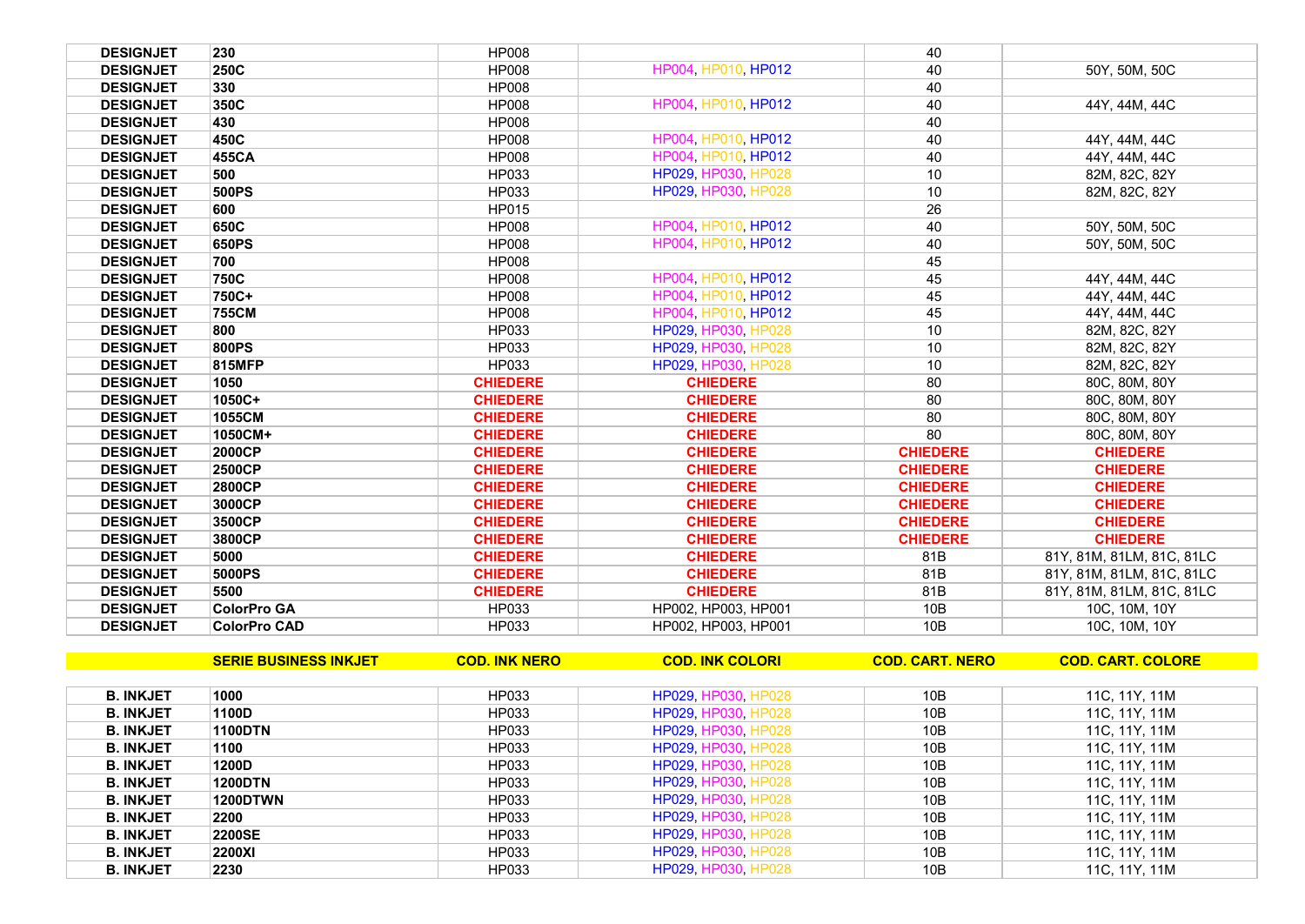| <b>B. INKJET</b> | 2250           | HP033 | <b>HP029, HP030, HP028</b> | 10B | 11C, 11Y, 11M |
|------------------|----------------|-------|----------------------------|-----|---------------|
| <b>B. INKJET</b> | <b>2250TN</b>  | HP033 | HP029, HP030, HP028        | 10B | 11C, 11Y, 11M |
| <b>B. INKJET</b> | 2280           | HP033 | <b>HP029, HP030, HP028</b> | 10B | 11C, 11Y, 11M |
| <b>B. INKJET</b> | <b>2280TN</b>  | HP033 | HP029, HP030, HP028        | 10B | 11C, 11Y, 11M |
| <b>B. INKJET</b> | 2300           | HP033 | <b>HP029, HP030, HP028</b> | 10B | 11C, 11Y, 11M |
| <b>B. INKJET</b> | <b>2300N</b>   | HP033 | HP029, HP030, HP028        | 10B | 11C, 11Y, 11M |
| <b>B. INKJET</b> | <b>2300DTN</b> | HP033 | HP029, HP030, HP028        | 10B | 11C, 11Y, 11M |
| <b>B. INKJET</b> | 2600           | HP033 | HP029, HP030, HP028        | 10B | 11C, 11Y, 11M |
| <b>B. INKJET</b> | 2600DN         | HP033 | HP029, HP030, HP028        | 10B | 11C, 11Y, 11M |
| <b>B. INKJET</b> | 2800           | HP033 | HP029, HP030, HP028        | 10B | 11C, 11Y, 11M |
| <b>B. INKJET</b> | <b>2800DTN</b> | HP033 | HP029, HP030, HP028        | 10B | 11C, 11Y, 11M |
| <b>B. INKJET</b> | 2800DT         | HP033 | HP029, HP030, HP028        | 10B | 11C, 11Y, 11M |
| <b>B. INKJET</b> | 3000           | HP033 | <b>HP029, HP030, HP028</b> | 10B | 12Y, 12M, 12C |
| <b>B. INKJET</b> | 3000DTN        | HP033 | HP029, HP030, HP028        | 10B | 12Y, 12M, 12C |
| <b>B. INKJET</b> | 3000N          | HP033 | <b>HP029, HP030, HP028</b> | 10B | 12Y, 12M, 12C |

| <b>CP</b> | 1160          | HP053 | HP029 HP030 HP028   | 14  |               |
|-----------|---------------|-------|---------------------|-----|---------------|
| <b>CP</b> | 1160TN        | HP053 | HP029 HP030 HP028   | 14  |               |
| <b>CP</b> | <b>1700PS</b> | HP033 | HP029 HP030 HP028   | 10B | 11C. 11Y. 11M |
| <b>CP</b> | 1700D         | HP033 | HP029, HP030, HP028 | 10B | 11C. 11Y. 11M |
| <b>CP</b> | 1700          | HP033 | HP029, HP030, HP028 | 10B | 11C, 11Y, 11M |

**SERIE COLOR PRINTER CP COD. INK NERO COD. INK COLORI COD. CART. NERO COD. CART. COLORE**

|                     | <b>SERIE PROFESSIONAL</b> | <b>COD. INK NERO</b> | <b>COD. INK COLORI</b> | <b>COD. CART. NERO</b> | <b>COD. CART. COLORE</b> |
|---------------------|---------------------------|----------------------|------------------------|------------------------|--------------------------|
|                     |                           |                      |                        |                        |                          |
| <b>PROFESSIONAL</b> | 2000C                     | HP033                | HP002, HP003, HP001    | 10B                    | 10C, 10M, 10Y            |
| <b>PROFESSIONAL</b> | 2000CN                    | HP033                | HP002, HP003, HP001    | 10B                    | 10C, 10M, 10Y            |
| <b>PROFESSIONAL</b> | <b>2000CSE</b>            | HP033                | HP002, HP003, HP001    | 10B                    | 10C, 10M, 10Y            |
| <b>PROFESSIONAL</b> | 2000CXI                   | HP033                | HP002, HP003, HP001    | 10B                    | 10C, 10M, 10Y            |
| <b>PROFESSIONAL</b> | <b>2500C</b>              | HP033                | HP002, HP003, HP001    | 10B                    | 10C, 10M, 10Y            |
| <b>PROFESSIONAL</b> | $ 2500C+$                 | HP033                | HP002, HP003, HP001    | 10B                    | 10C, 10M, 10Y            |
| <b>PROFESSIONAL</b> | 2500CM                    | HP033                | HP002, HP003, HP001    | 10B                    | 10C, 10M, 10Y            |
| <b>PROFESSIONAL</b> | <b>2500CSE</b>            | HP033                | HP002, HP003, HP001    | 10B                    | 10C, 10M, 10Y            |
| <b>PROFESSIONAL</b> | 2500CXI                   | HP033                | HP002. HP003. HP001    | 10B                    | 10C. 10M. 10Y            |

|               | <b>SERIE APOLLO</b> | <b>COD. INK NERO</b> | <b>COD. INK COLORI</b> | <b>COD. CART. NERO</b> | <b>COD. CART. COLORE</b> |
|---------------|---------------------|----------------------|------------------------|------------------------|--------------------------|
|               |                     |                      |                        |                        |                          |
| <b>APOLLO</b> | <b>P1200</b>        | HP015                | HP017, HP018, HP020    | 26                     | 25                       |
| <b>APOLLO</b> | <b>P1220</b>        | HP015                | HP017, HP018, HP020    | 26                     | 25                       |
| <b>APOLLO</b> | P2100               | <b>HP008</b>         | HP021, HP022, HP023    | 20                     | 49                       |
| <b>APOLLO</b> | P2200               | <b>HP008</b>         | HP021, HP022, HP023    | 20                     | 49                       |

|                | SERIE COPYJET  | <b>INK NERO</b> | <b>INK COLORI</b><br>COD. | COD. CART<br><b>NERO</b> | <b>COLORE</b><br><b>CART</b><br>COD. |
|----------------|----------------|-----------------|---------------------------|--------------------------|--------------------------------------|
|                |                |                 |                           |                          |                                      |
| <b>COPYJET</b> | M              | <b>HP008</b>    | HP004. HP010. HP012       | 40Bk                     | 40Y, 40M, 40C                        |
| <b>COPYJET</b> | <b>CopyJet</b> | <b>HP008</b>    | HP004, HP010, HP012       | 40Bk                     | 40Y, 40M, 40C                        |